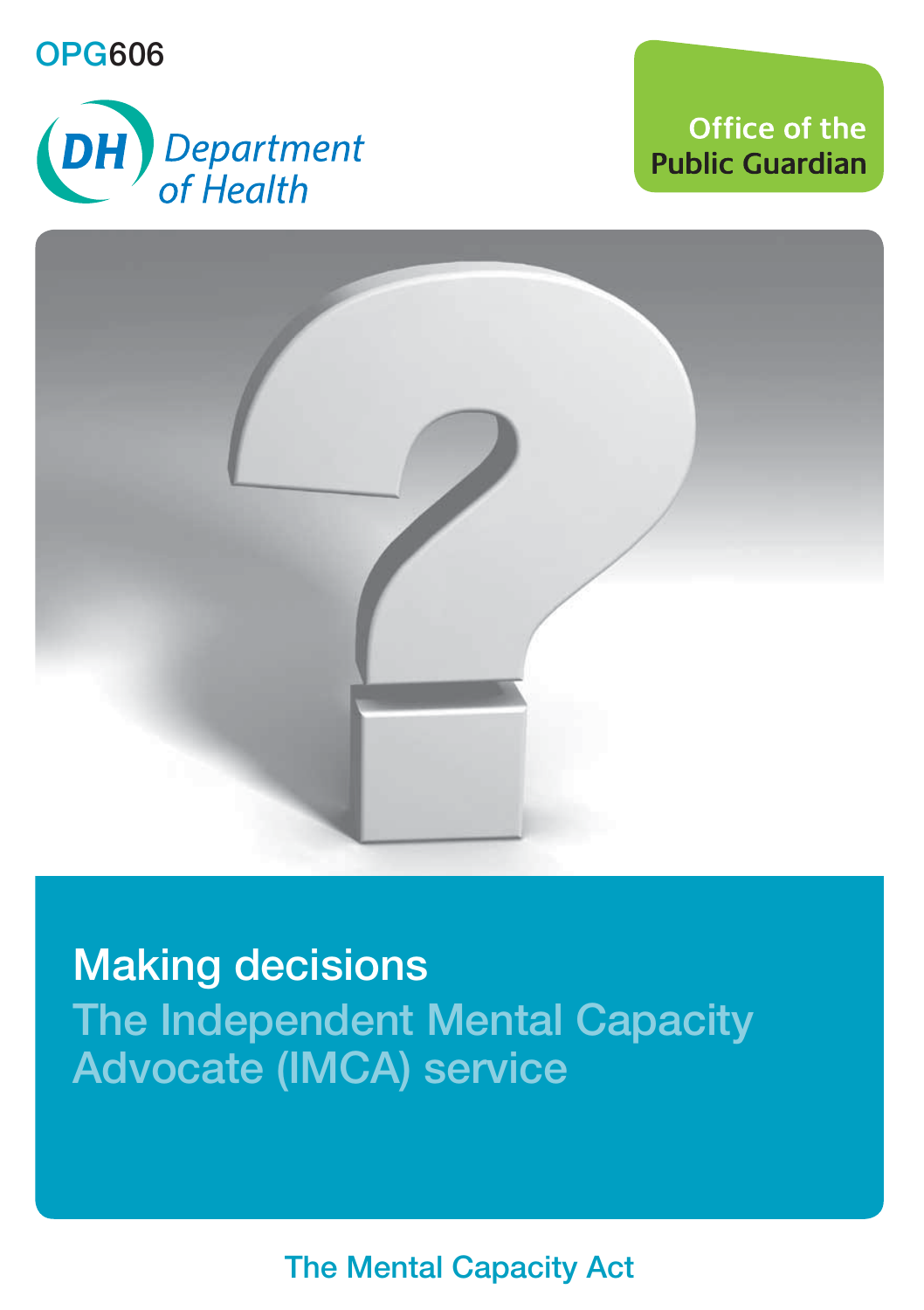#### **DH INFORMATION READER BOX**

| Policy               | Estates                         |
|----------------------|---------------------------------|
| HR/Workforce         | Commissioning                   |
| Management           | IM & T                          |
| Planning/Performance | Finance                         |
| Clinical             | Social Care/Partnership Working |

| <b>Document purpose</b>  | For information                                                                                                                                                                                                                                        |
|--------------------------|--------------------------------------------------------------------------------------------------------------------------------------------------------------------------------------------------------------------------------------------------------|
| <b>Gateway reference</b> | 11475                                                                                                                                                                                                                                                  |
| Title                    | Making Decisions: The Independent Mental Capacity<br>Advocate (IMCA) Service                                                                                                                                                                           |
| Author                   |                                                                                                                                                                                                                                                        |
| <b>Publication date</b>  | March 2009                                                                                                                                                                                                                                             |
| <b>Target audience</b>   | PCT CEs, NHS Trust CEs, SHA CEs, Care Trust CEs,<br>Foundation Trust CEs, Local Authority CEs, Directors of<br><b>Adult SSs</b>                                                                                                                        |
| <b>Circulation list</b>  | PCT CEs, NHS Trust CEs, SHA CEs, Care Trust CEs,<br>Foundation Trust CEs, PCT PEC Chairs, PCT Chairs,<br><b>NHS Trust Board Chairs</b>                                                                                                                 |
| <b>Description</b>       | This document sets out the role and responsibilities of<br>the Independent Mental Capacity Advocate (IMCA) under<br>the Mental Capacity Act 2005. This edition has been<br>updated to reflect the requirements of the MCA and MCA<br>DOLS legislation. |
| Cross ref                | MCA 2005 Deprivation of Liberty Safeguards Code<br>of Practice                                                                                                                                                                                         |
| <b>Superseded docs</b>   | Making Decisions: The Independent Mental Capacity<br>Advocate (IMCA) Service: 2007 edition                                                                                                                                                             |
| <b>Action required</b>   | <b>None</b>                                                                                                                                                                                                                                            |
| <b>Timing</b>            | N/A                                                                                                                                                                                                                                                    |
| <b>Contact Details</b>   | Kate Hardy<br>SCPI-DO<br>Unit 124, Wellington House<br>133-155 Waterloo Road<br>London SE1 8UG                                                                                                                                                         |
| For recipient's use      |                                                                                                                                                                                                                                                        |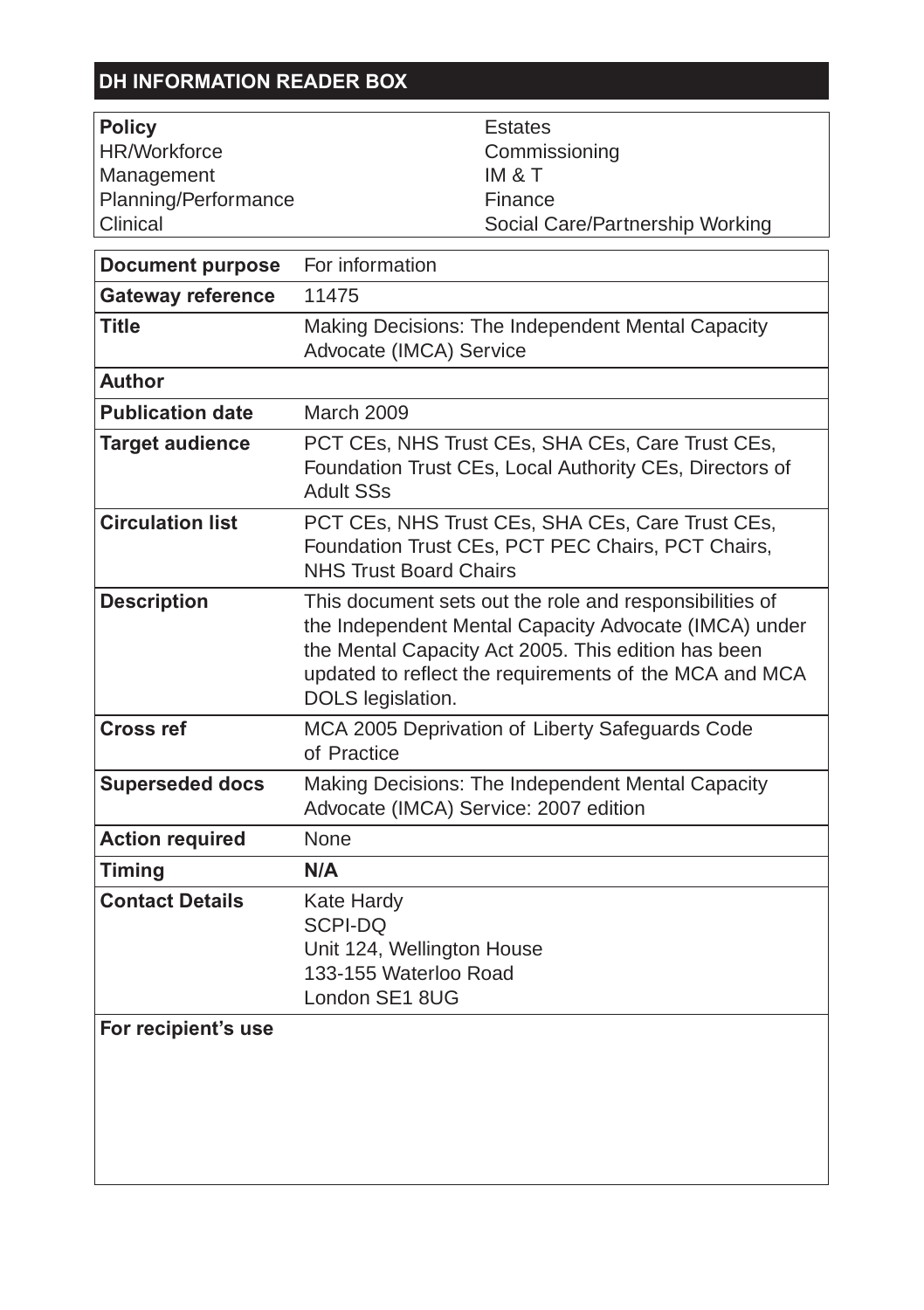This document has been produced by:







Llywodraeth Cynulliad Cymru Welsh Assembly Government



This booklet provides information on the Independent Mental Capacity Advocate (IMCA) service established by the Mental Capacity Act. It is not a statutory Code of Practice issued under the Mental Capacity Act 2005 and is not a guide to how the law will apply to specific situations.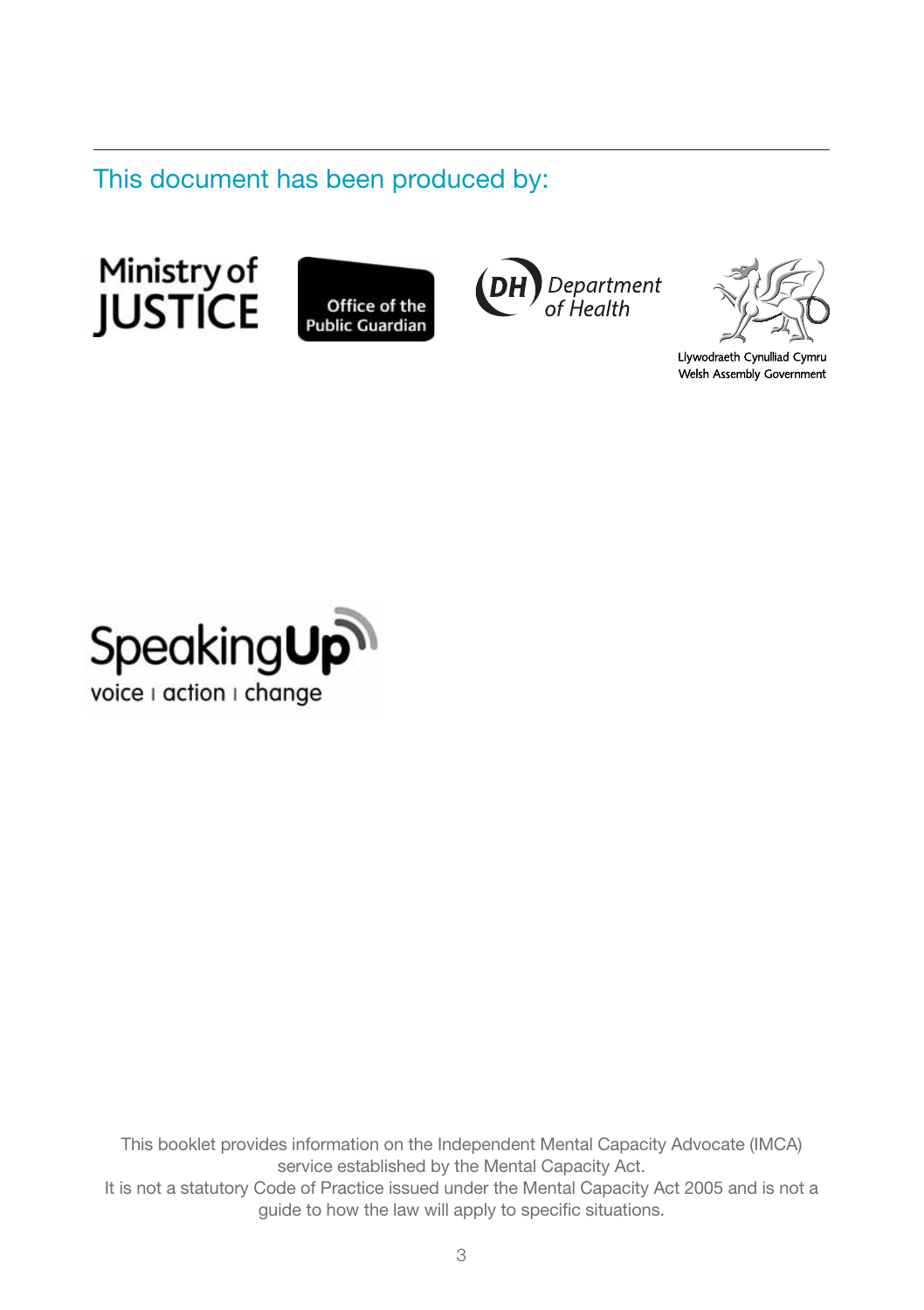# **Acknowledgements**

Sue Lee from Speaking Up, as in the first two editions, wrote the text about the Mental Capacity Act (MCA), which described both the MCA and the IMCA roles prior to the MCA being amended to include the Deprivation of Liberty Safeguards. We are grateful to her and the rest of the team at Speaking Up. The additional text for this third edition, which summarises the amendments made to the MCA that have introduced the Deprivation of Liberty Safeguards, and significantly extended the original roles of IMCAs, has been provided by the Department of Health.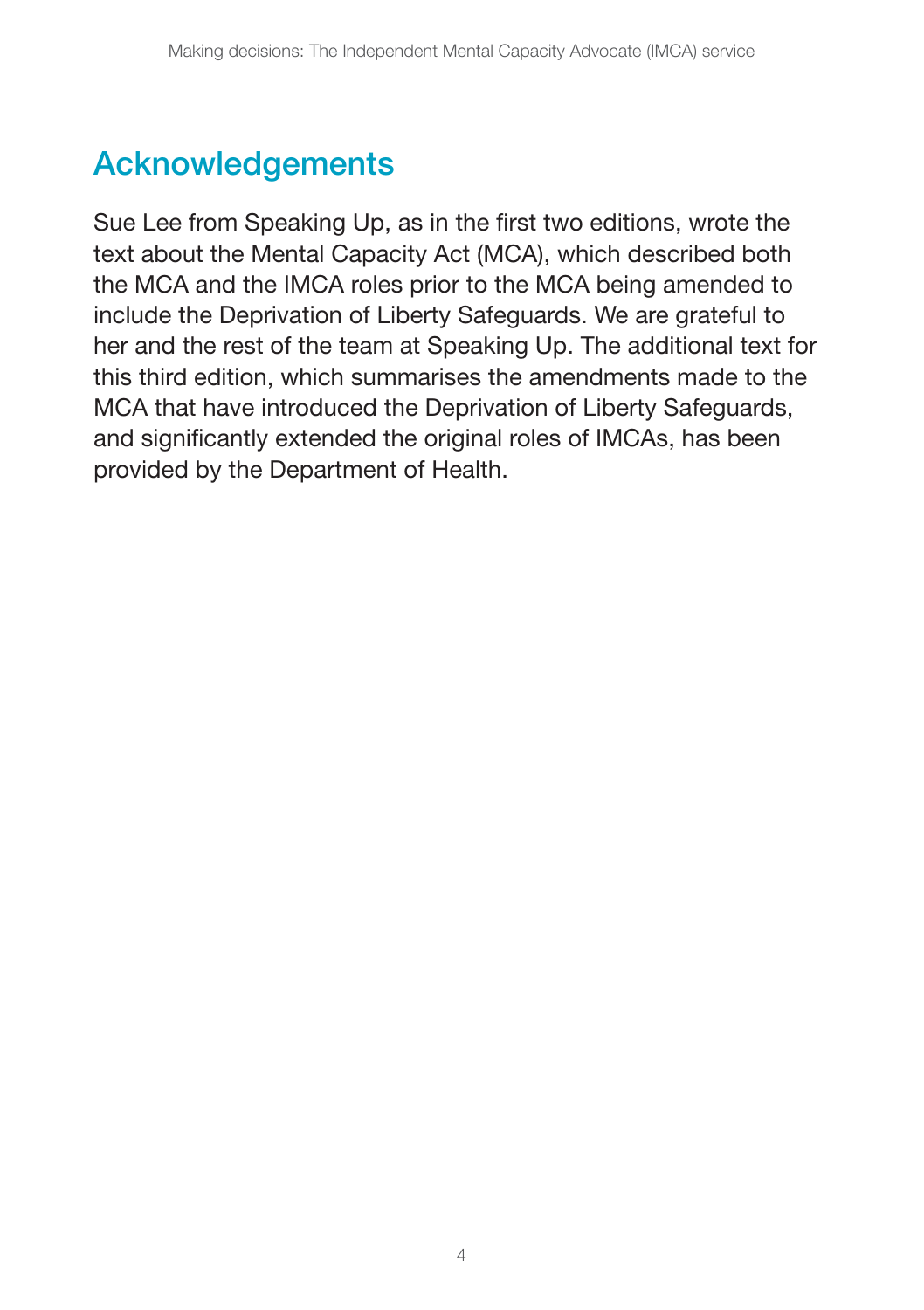## **Contents**

| 1              | Introduction                                                | $\overline{7}$  |
|----------------|-------------------------------------------------------------|-----------------|
| $\overline{2}$ | Advocacy<br>What is advocacy?                               | 8<br>8          |
|                | Who needs advocacy?                                         | 8               |
|                | What is an advocate?                                        | 9               |
|                | Non-instructed advocacy                                     | 9               |
| 3              | The IMCA service                                            | 12 <sup>2</sup> |
|                | Why have an IMCA service?                                   | 12 <sup>2</sup> |
|                | What is mental capacity?                                    | 13              |
|                | Does a person lack mental capacity?                         | 13              |
|                | What does an IMCA do?                                       | 14              |
|                | Who is the IMCA service for?                                | 14              |
|                | When does an IMCA not need to be instructed?                | 16              |
|                | What is meant by 'having nobody else who is willing and     |                 |
|                | able to be consulted'?                                      | 16              |
|                | When is the IMCA service available?                         | 18              |
|                | Who has a duty to instruct IMCAs?                           | 18              |
|                | Who is the 'decision-maker'?                                | 18              |
| 4              | How the service works                                       | 19              |
|                | Who should be referred to the IMCA service?                 | 19              |
|                | What is serious medical treatment?                          | 19              |
|                | What is meant by serious consequences?                      | 20              |
|                | How do IMCAs work with serious medical treatment decisions? | 21              |
|                | IMCAs and changes to accommodation                          | 21              |
|                | What are 'long-term accommodation' moves?                   | 22              |
|                | Involving IMCAs in adult protection cases and care reviews  | 23              |
|                | IMCAs and adult protection procedures                       | 23              |
|                | <b>IMCAs and care reviews</b>                               | 24              |
|                | The referral process                                        | 26              |
|                | Limitations of the service                                  | 27              |
|                | What if a person requiring an IMCA is receiving funding     |                 |
|                | from outside the area where they are currently living?      | 28              |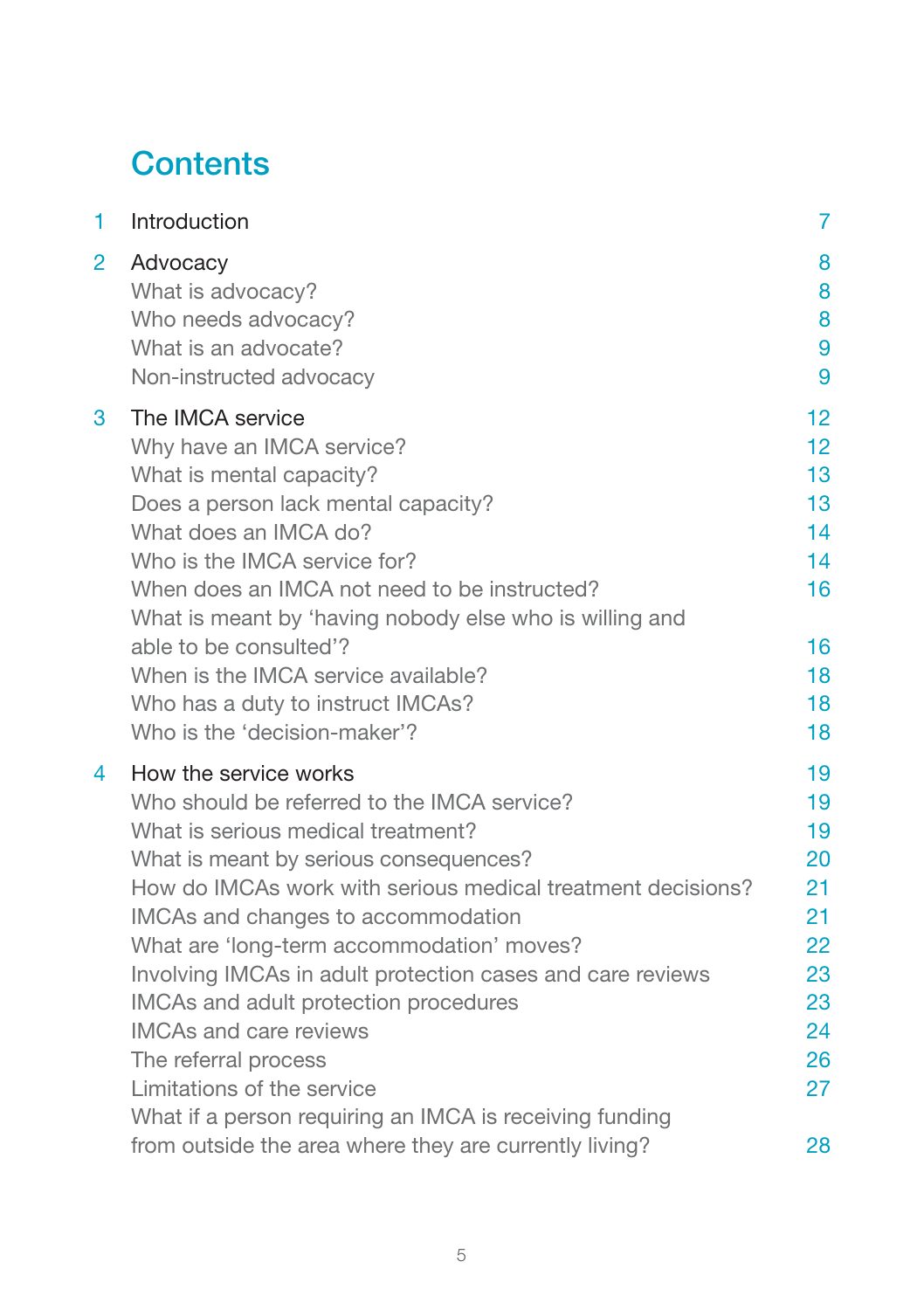| 5. | How an IMCA works<br>Who can be an IMCA?<br>How do IMCAs work?<br>The main elements of IMCA work<br>Finding out the person's wishes, feelings, values and beliefs<br>Finding and evaluating information<br>Considering alternative courses of action<br>Representing and supporting the person who lacks capacity<br>Getting a second medical opinion<br>Auditing the decision-making process<br>Communicating the IMCA's findings<br>How do IMCAs challenge a decision? | 29<br>29<br>29<br>31<br>31<br>32<br>33<br>33<br>34<br>34<br>34<br>35 |
|----|--------------------------------------------------------------------------------------------------------------------------------------------------------------------------------------------------------------------------------------------------------------------------------------------------------------------------------------------------------------------------------------------------------------------------------------------------------------------------|----------------------------------------------------------------------|
| 6  | The IMCA's roles and responsibilities under the new Mental<br>Capacity Act 2005 Deprivation of Liberty Safeguards (MCA DOLS)<br><b>IMCAs and the MCA DOLS</b>                                                                                                                                                                                                                                                                                                            | 36<br>36                                                             |
| 7  | What are the MCA DOLS?<br>Who is covered by the MCA DOLS?<br>Why were the MCA DOLS introduced?<br>When can someone be deprived of their liberty?<br>Deprivation of liberty and restraint<br>How does the assessment process work?<br>What happens once an MCA DOLS authorisation is granted?<br>When should authorisations be reviewed?<br>What happens when an authorisation comes to an end?                                                                           | 38<br>38<br>38<br>39<br>40<br>41<br>42<br>43<br>44                   |
| 8  | The roles of IMCAs under the MCA DOLS<br>Instructing an IMCA during the assessment process<br>Instructing an IMCA to support the relevant person and their RPR<br>Acting as an interim RPR<br>Clarifying roles                                                                                                                                                                                                                                                           | 45<br>45<br>47<br>48<br>49                                           |
| 9  | Rights to information for IMCAs                                                                                                                                                                                                                                                                                                                                                                                                                                          | 50                                                                   |
|    | 10 Complaints<br>What to do if you are not happy with the IMCA service                                                                                                                                                                                                                                                                                                                                                                                                   | 52<br>52                                                             |
|    | 11 What if I want to know more?                                                                                                                                                                                                                                                                                                                                                                                                                                          | 53                                                                   |
|    | 12 Some useful contacts                                                                                                                                                                                                                                                                                                                                                                                                                                                  | 54                                                                   |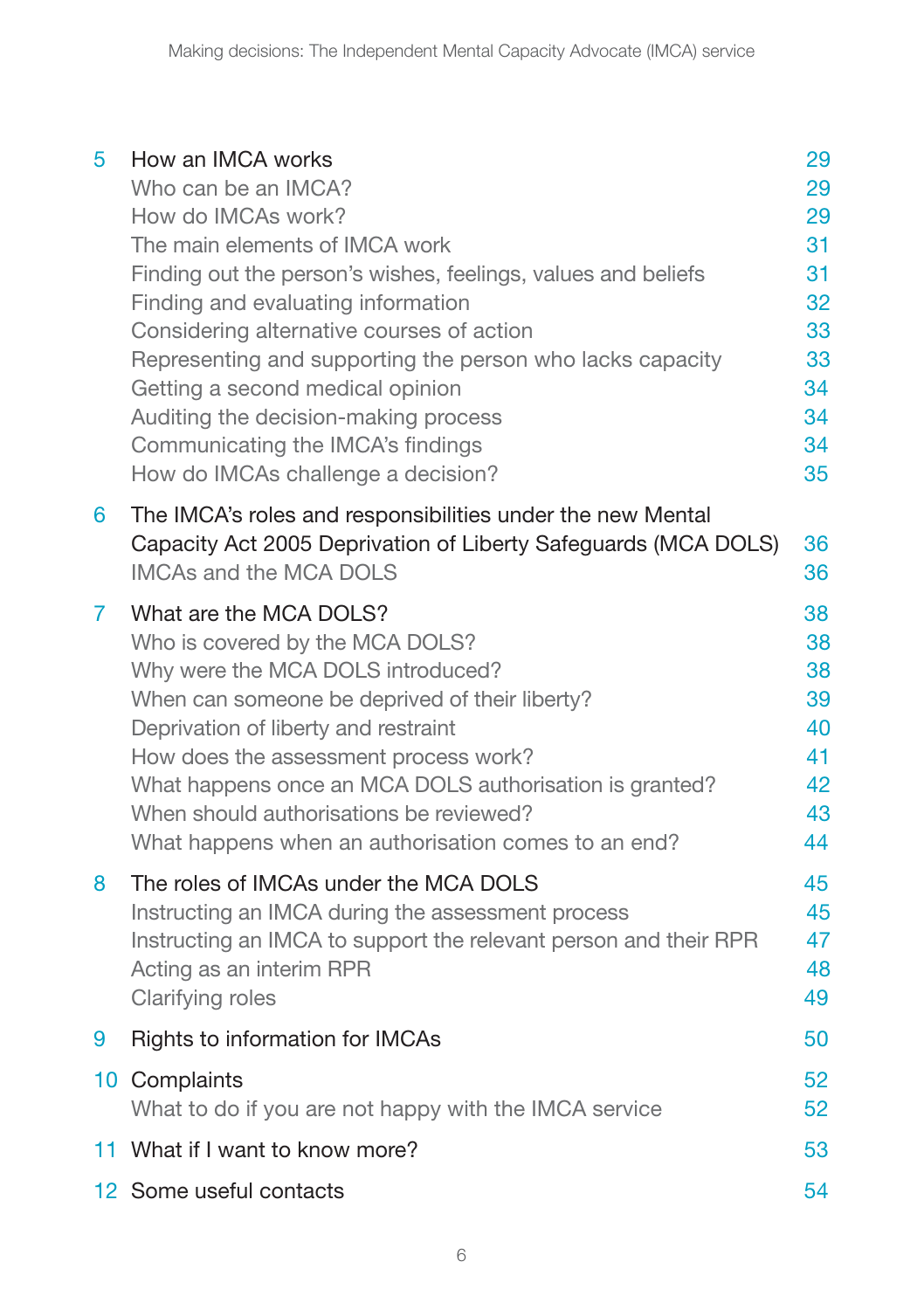# <span id="page-6-0"></span>**1. Introduction**

IMCA stands for Independent Mental Capacity Advocate.

IMCAs provide a new type of statutory advocacy introduced by the Mental Capacity Act 2005 (MCA). The MCA gives some people who lack capacity a right to receive support from an IMCA.

Local authorities have commissioned IMCA services in England and local health boards have commissioned them in Wales. Responsible bodies, the NHS and local authorities all have a duty to make sure that IMCAs are available to represent people who lack capacity to make specific decisions, so staff affected will need to know when an IMCA must be involved.

IMCA services are provided by organisations that are independent from the NHS and local authorities.

The aim of this booklet is to explain:

- what advocacy is
- the role of an IMCA
- how the IMCA service works in practice
- who will benefit from the IMCA service
- how to make a referral to the IMCA service.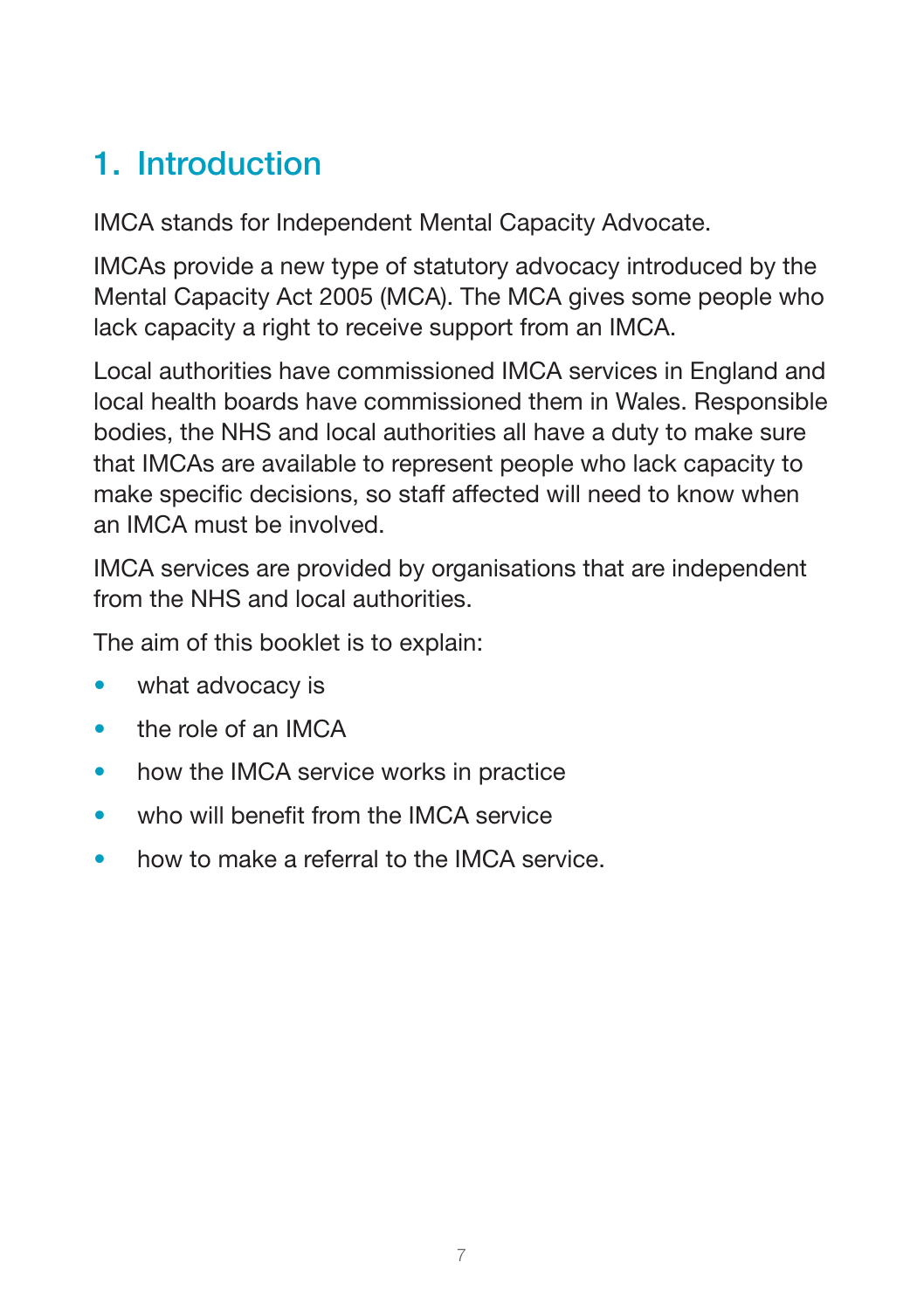# <span id="page-7-0"></span>**2. Advocacy**

## What is advocacy?

Advocacy is taking action to help people to:

- express their views and wishes
- secure their rights
- have their interests represented
- access information and services
- explore choices and options.

Advocacy promotes equality, social justice and social inclusion. It can empower people to speak up for themselves.

Advocacy can help people to become more aware of their own rights, to exercise those rights and to be involved in and influence decisions that are being made about their future.

In some situations an advocate may need to represent another person's interests. This is called non-instructed advocacy, and is used when a person is unable to communicate their views.

## Who needs advocacy?

Anyone who needs support to:

- make changes and take control of their life
- be valued and included in their community
- be listened to and understood.

A person accessing advocacy could, for example, be someone with a learning difficulty or an older person who has dementia.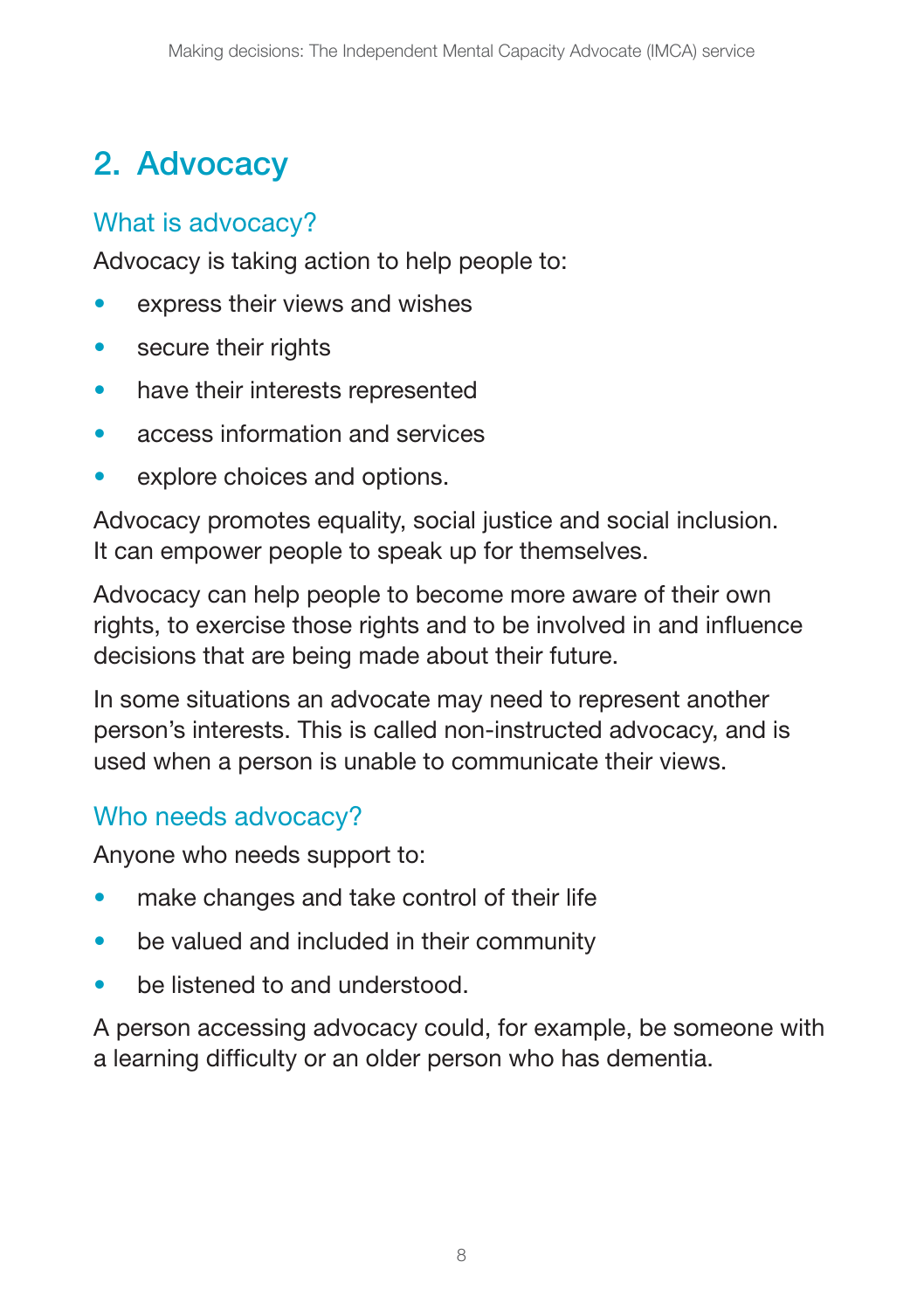### <span id="page-8-0"></span>What is an advocate?

An advocate is someone who supports a person so that their views are heard and their rights are upheld.

They can help a person to put their views and feelings across when decisions are being made about their life.

They can give support that will enable a person to make choices, and they inform people of their rights.

An advocate will support a person to speak up for themselves or, in some situations, will speak on a person's behalf.

Advocates are independent: they are not connected to the carers or services that are involved in supporting the person.

An advocate works one-to-one with a person to develop their confidence wherever possible and will try to ensure that that person feels as empowered as possible to take control of their own life.

### Non-instructed advocacy

The majority of service users who access the IMCA service are people with learning disabilities, older people with dementia, people who have an acquired brain injury or people with mental health problems. But IMCAs also act when people have a temporary lack of capacity because they are unconscious or barely conscious – whether due to an accident, being under anaesthetic or as a result of other conditions.

Many have significant barriers to communication and are unable to instruct the advocate themselves. In addition, many people using the service will be unable to express a view about the proposed decision.

A non-instructed advocate will always attempt to get to know the person's preferred method of communication and will spend time finding out if a person is able to express a view. IMCAs are experienced at working with people who have difficulties with communication.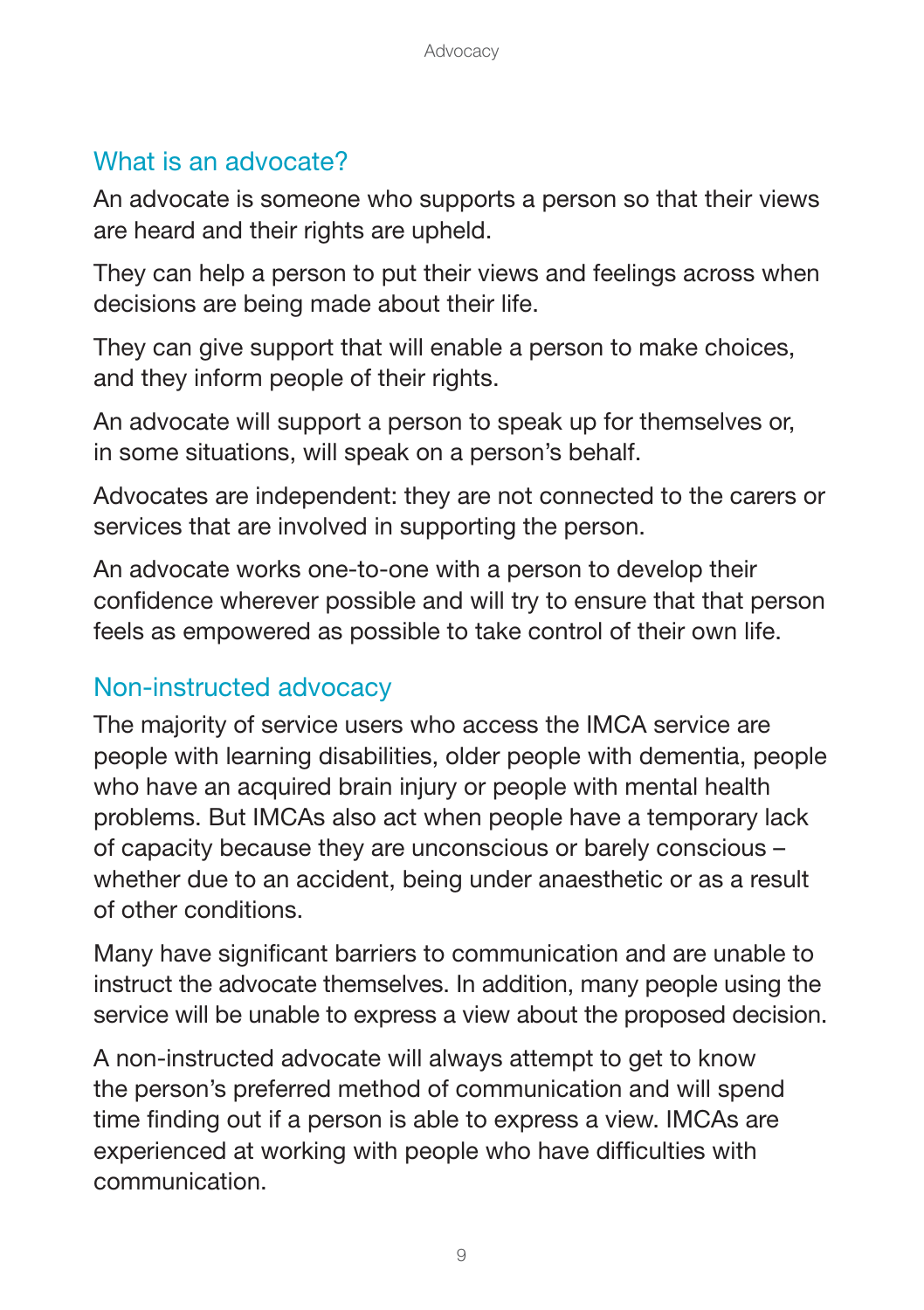If the person is unable to communicate their views and wishes relating to the decision to be made, an advocate uses non-instructed advocacy.

'Non-instructed advocacy is taking affirmative action with or on behalf of a person who is unable to give a clear indication of their views or wishes in a specific situation. The non-instructed advocate seeks to uphold the person's rights; ensure fair and equal treatment and access to services; and make certain that decisions are taken with due consideration for their unique preferences and perspectives.' Action for Advocacy, 2006.

**The key principles of non-instructed advocacy** 

- The client does not instruct the advocate.
- The advocacy is independent and objective.
- People who experience difficulties in communication have a right to be represented in decisions that affect their lives.
- The advocate protects the principles underpinning ordinary living, which assume that every person has a right to a quality life.

There are a number of approaches that an advocate uses when undertaking non-instructed advocacy. One approach, the 'watching brief' approach, was devised by ASIST, an advocacy organisation, and can be used when the person is unable to communicate a view and therefore the advocate cannot find out what the person might want.

It sets out a process whereby the advocate can ask how particular aspects of a person's life will be enhanced or worsened by the proposed decision. It protects or argues for ordinary life principles and works from the basis that every human being is entitled to have a quality of life. It sets out eight quality of life domains that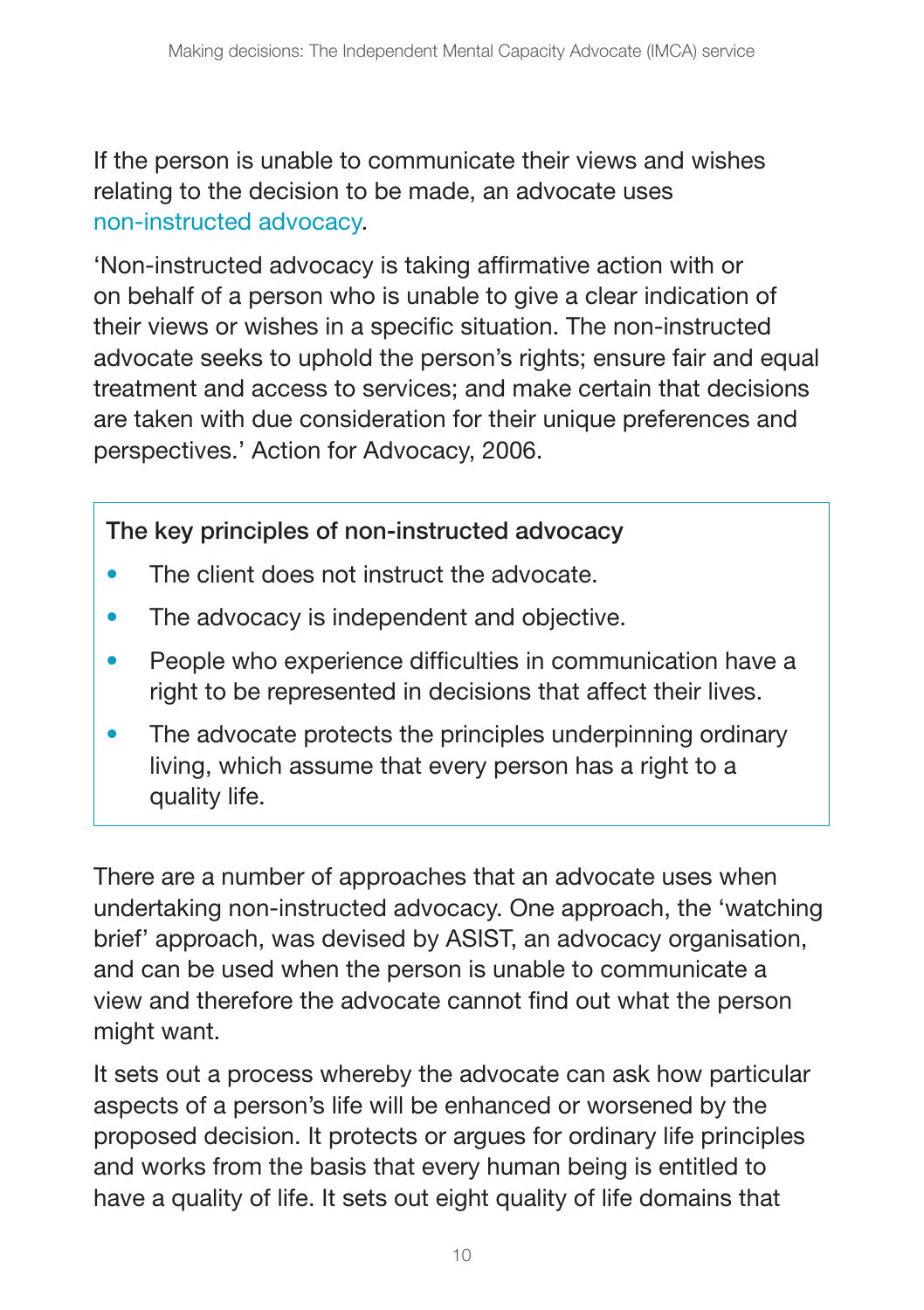are used as a basis for the advocate to ask questions of whoever is proposing to make a decision. The advocate does not offer an opinion or express a view on a particular course of action.

The strength of this approach lies in the fact that service providers are required to think about why they are making the specific decision and to justify the actions proposed. In other words, asking 'why?' can be very powerful. An advocate actively probes the process by which providers reach a decision.

An advocate goes to meetings on the person's behalf and looks at any proposed decisions to make sure that:

- all options have been considered
- where a person's own preferences and dislikes can be identified, that these are taken into account
- no particular agendas are being pursued
- the person's civil, human and welfare rights are being respected.

#### **Example**

Emma, a 40-year-old woman who has high support needs, had lived at home with her father until his sudden death. A decision needed to be made about where Emma would live in the future and a referral was made to the IMCA service. The IMCA met with Emma's social worker and was told that she does not have any spoken language, that she is unable to sign and has very limited methods of communication. The IMCA met Emma and found that it was not possible to get a view from her about her future accommodation. The IMCA then used non-instructed advocacy.

IMCA advocacy is **not** best interests advocacy. The advocate does not offer their own opinion or make the decision.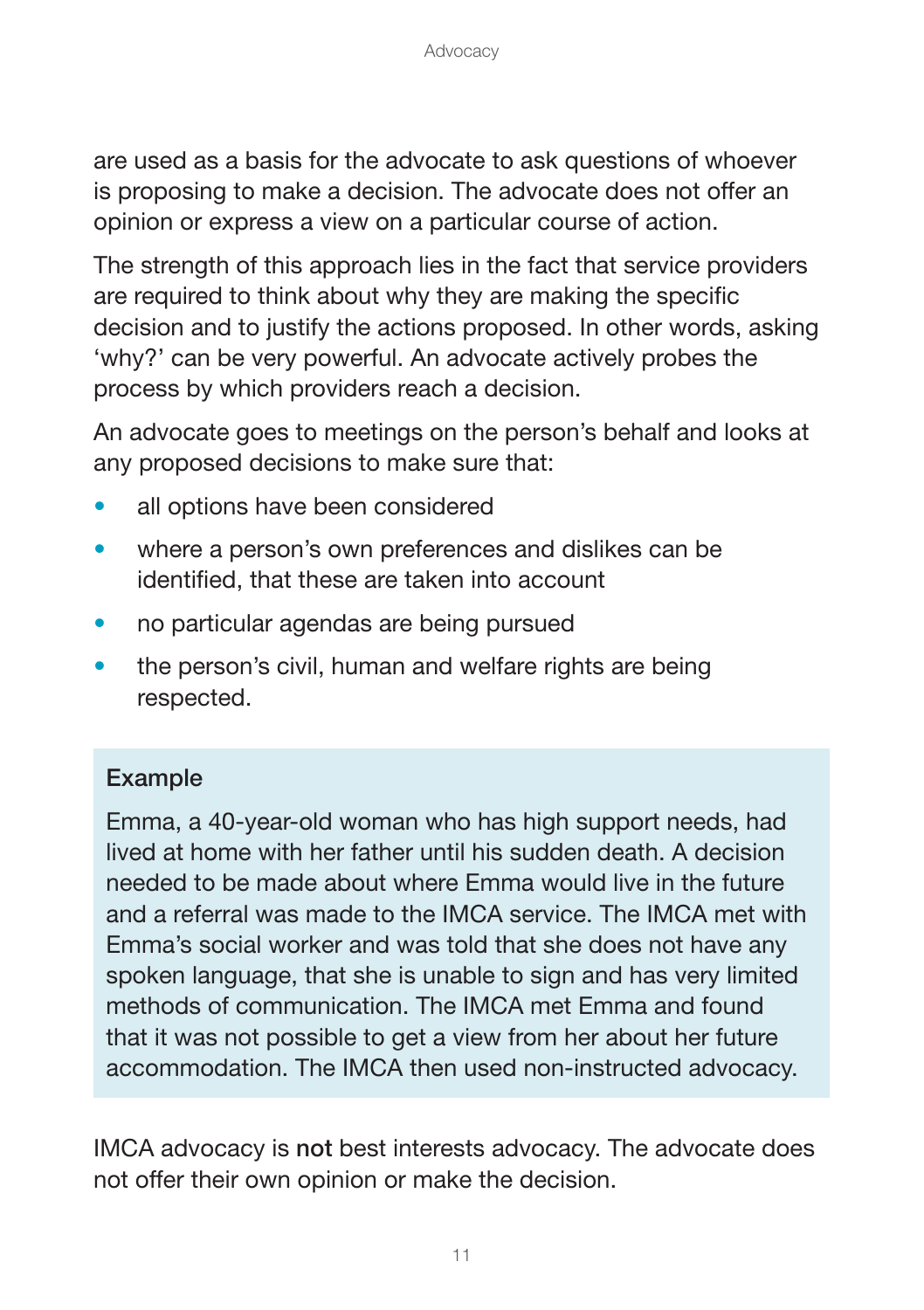## <span id="page-11-0"></span>**3. The IMCA service**

#### Why have an IMCA service?

In the past, many people who lacked the capacity to make decisions for themselves may not have been listened to. IMCAs safeguard the rights of those with nobody else to speak for them.

#### **The benefits of an IMCA service**

The main benefits for the person who lacks capacity are as follows:

- Having an independent person to review significant decisions being made.
- Having an advocate who is articulate and knowledgeable not solely in relation to the MCA but also about a person's rights, health and social care systems and community care law.
- Receiving support from a person who is skilled at helping people who have difficulties with communication to make their views known.
- Having an independent person who can support and represent them when certain serious decisions are being made and they have nobody else who can be consulted.

There are benefits also for decision-making bodies, as practitioners working in those bodies may find that

- the collaborative way in which IMCAs work means that practitioners are assisted in their decision-making processes by a person with a good knowledge of the MCA
- the information brought to the attention of the decision-maker by the IMCA may be extremely useful and can often save valuable time for the practitioner
- complex decisions can be made with more confidence and in many cases more quickly due to the involvement of an IMCA.

(Based on an evaluation of IMCA pilots by Cambridge University.)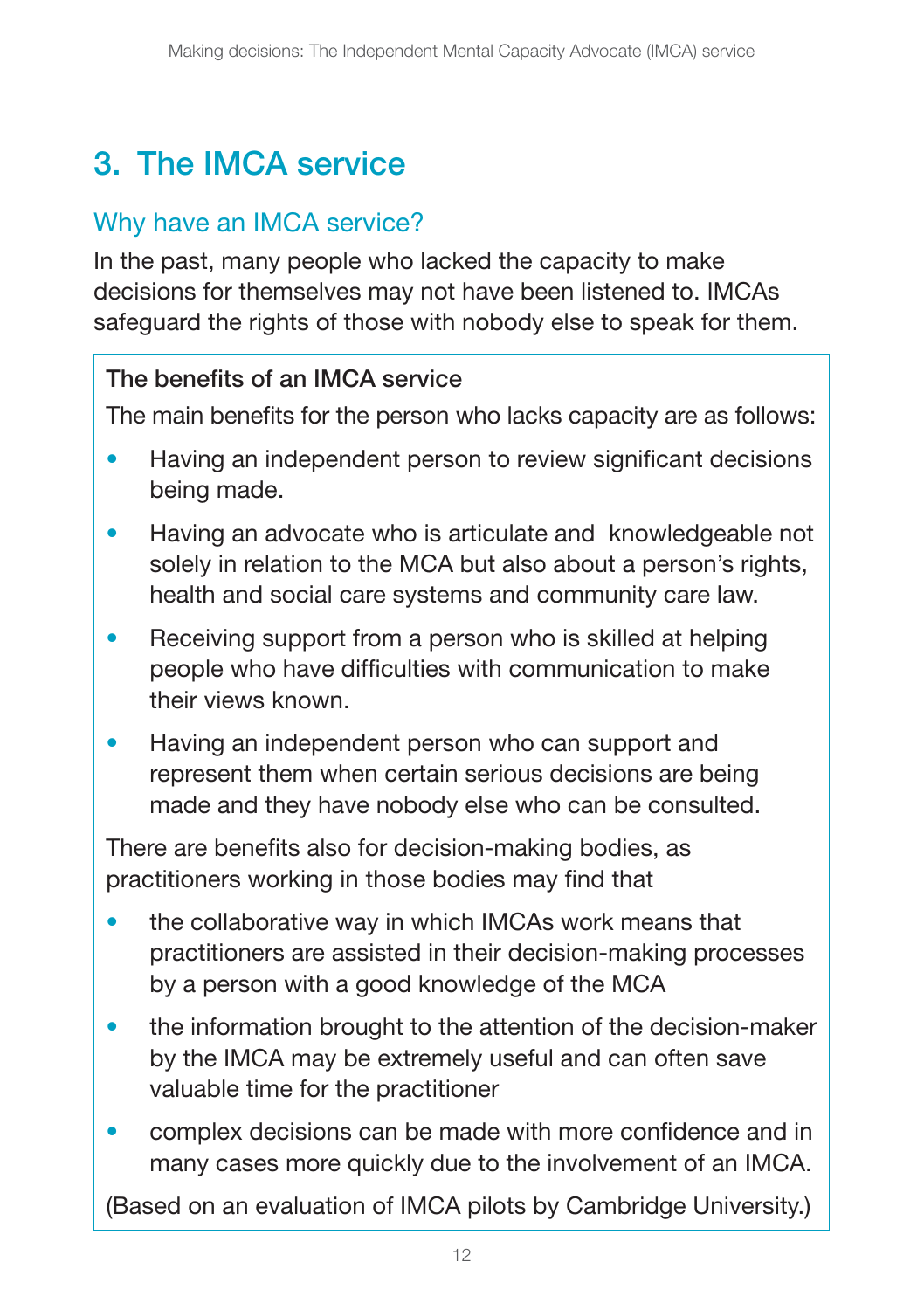## <span id="page-12-0"></span>What is mental capacity?

Mental capacity is the ability to make a decision, or take action, at the time the decision or action needs to be taken.

The MCA covers situations where someone is unable to make a decision because the way in which their mind or brain works is affected – for instance by illness or disability. The lack of capacity may be temporary because they are unconscious or barely conscious whether due to an accident, being under anaesthetic or as a result of other conditions such as the effects of drugs or alcohol. It includes everyday decisions such as what to wear or when to take a bath, as well as more serious decisions such as where to live.

### Does a person lack mental capacity?

The MCA requires 'decision-specific' assessments of capacity.

All staff and unpaid carers can and should make assessments of capacity for simple decisions – such as whether someone can decide what to wear or eat. Of course, the more serious the decision, the more formal the assessment of capacity should be.

A person is assessed as lacking the ability to make a decision, and needing an IMCA, if they cannot do one or more of the following:

- understand information given to them about the decision
- retain the information for long enough to make the decision
- use or weigh up the information as part of the decision-making process
- communicate their decision (by any means, such as talking, sign language or blinking).

The assessment must be specific to the decision that needs to be made – it is not a generic test of capacity. Whether and how such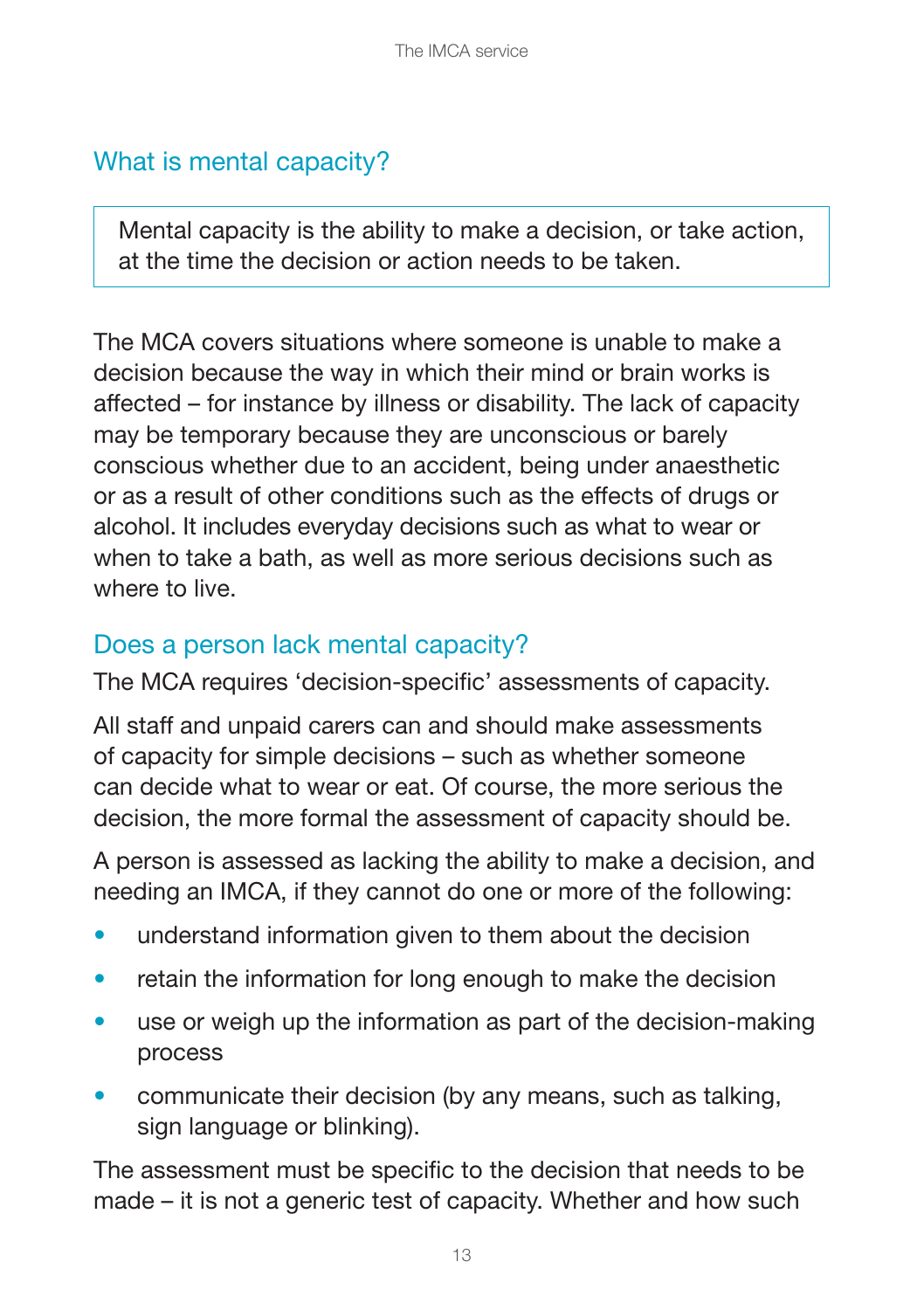<span id="page-13-0"></span>assessments are recorded may vary according to the seriousness of the decision made. An IMCA should be instructed for the specific decisions outlined below.

#### What does an IMCA do?

An IMCA safeguards the rights of people who:

- are facing a decision about a long-term move or about serious medical treatment
- lack capacity to make a specified decision at the time it needs to be made
- have nobody else who is willing and able to represent them or be consulted in the process of working out their best interests, other than paid staff.

Regulations under the MCA give local authorities and NHS bodies powers to involve IMCAs in other decisions concerning:

- a care review
- adult protection procedures (even in situations where there may be family or friends to consult). (Note that adult protection procedures are now often referred to as 'safeguarding adults procedures'.)

IMCAs are independent and generally work for advocacy providers who are not part of a local authority or the NHS.

### Who is the IMCA service for?

The IMCA service is provided for any person aged 16 years or older who has no one able to support and represent them and who lacks capacity to make a decision about any of the following:

- a long-term care move
- serious medical treatment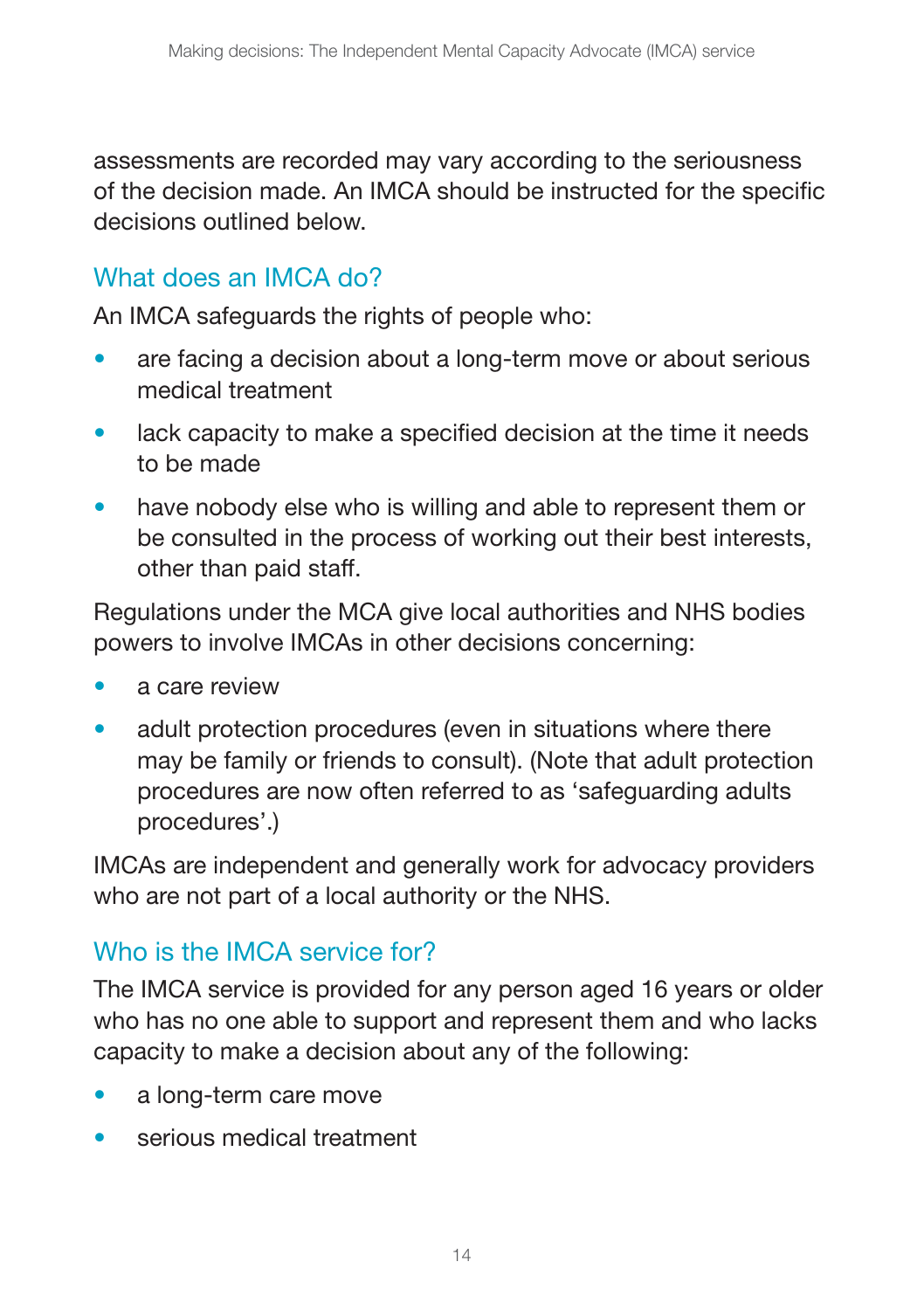- adult protection procedures
- a care review.

Such a person will have a condition that is affecting their ability to make decisions.

Many factors can affect a person's capacity, such as:

- acquired brain injury
- learning disability
- mental illness
- dementia
- the effects of alcohol or drug misuse.

Capacity can also be affected by other factors such as trauma or illness.

A person's capacity may vary over time or may depend on the type of decision that needs to be made.

IMCAs should be available to people who are in prison, in hostels and on the streets and who lack capacity to make decisions about serious medical treatment or long-term accommodation.

#### **Example**

Alan, a 32-year-old man who has learning difficulties and autism, lives in a care home that is due to close. Alan will need to move to new accommodation.

Alan's social worker is aware that he does not have any family or friends to consult about the decision. She believes Alan lacks capacity to understand the decision that needs to be made, so she contacts the local IMCA service to make a referral.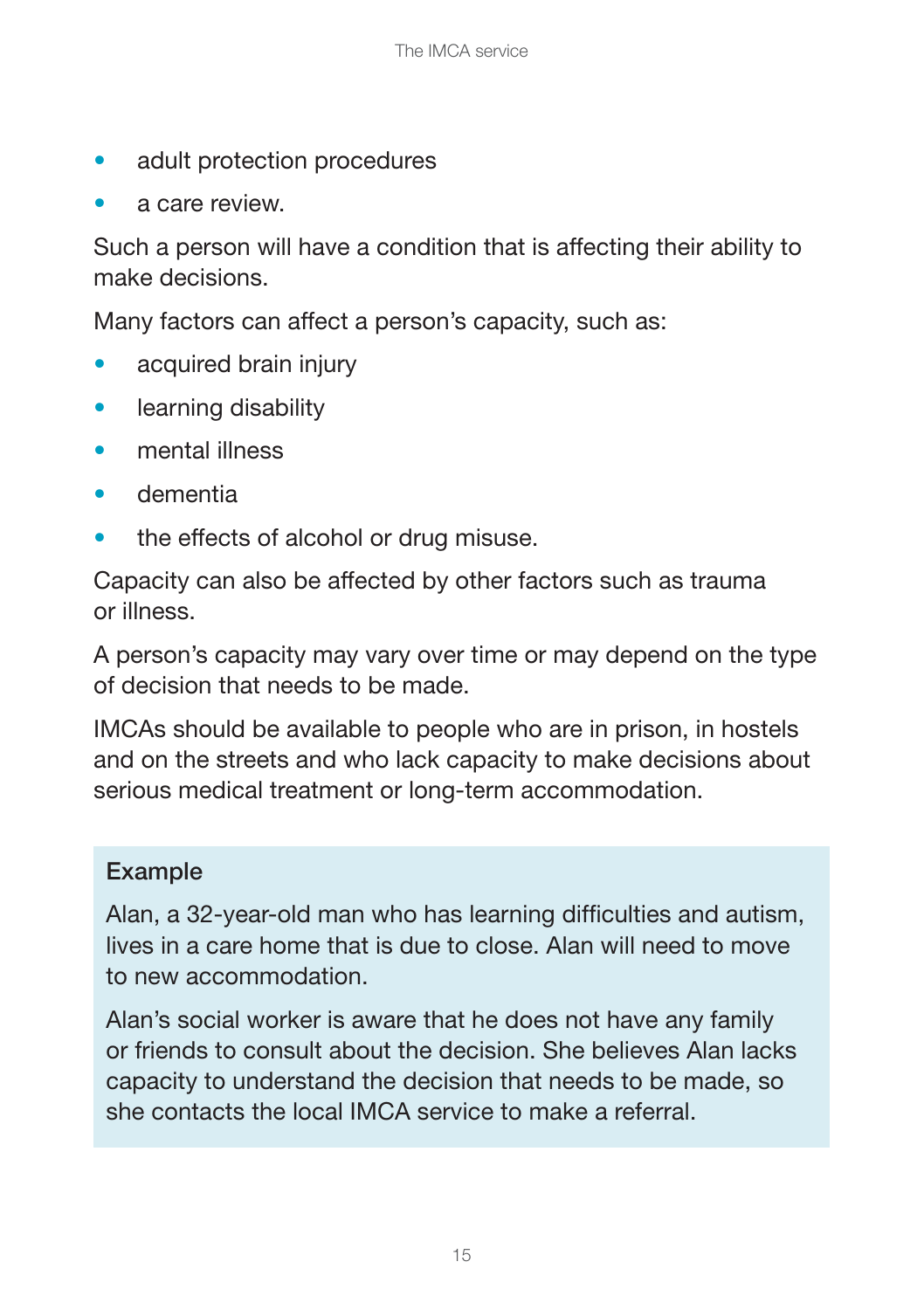## <span id="page-15-0"></span>When does an IMCA not need to be instructed?

IMCAs do not need to be instructed if:

- a person who now lacks capacity has nominated someone to be consulted specifically on the same issue
- a person has a personal welfare attorney who is authorised specifically to make decisions on the same issue
- a personal welfare deputy has been appointed by the Court with powers to make decisions on the same issue.

Where a person has no family or friends to represent them, but does have an attorney or deputy who has been appointed solely to deal with property and affairs, then an IMCA must be instructed.

Similarly, if the person has a personal welfare attorney or deputy who is not authorised to make the specific decision in question, an IMCA must be appointed.

### What is meant by 'having nobody else who is willing and able to be consulted'?

The IMCA is a safeguard for those people who lack capacity who have no one other than paid staff who 'it would be appropriate to consult' (apart from adult safeguarding cases, where this criterion does not apply). The safeguard is intended to apply to those people who have no network of support, such as close family or friends, that takes an interest in their welfare.

Decision-makers in the NHS and local authorities need to determine whether there are family or friends who are willing and able to be consulted about the proposed decision. If it is not possible, practical and appropriate to consult anyone, an IMCA should be instructed.

The person who lacks capacity may have friends or family but there may be reasons why the decision-maker feels it is not practical or appropriate to consult with them.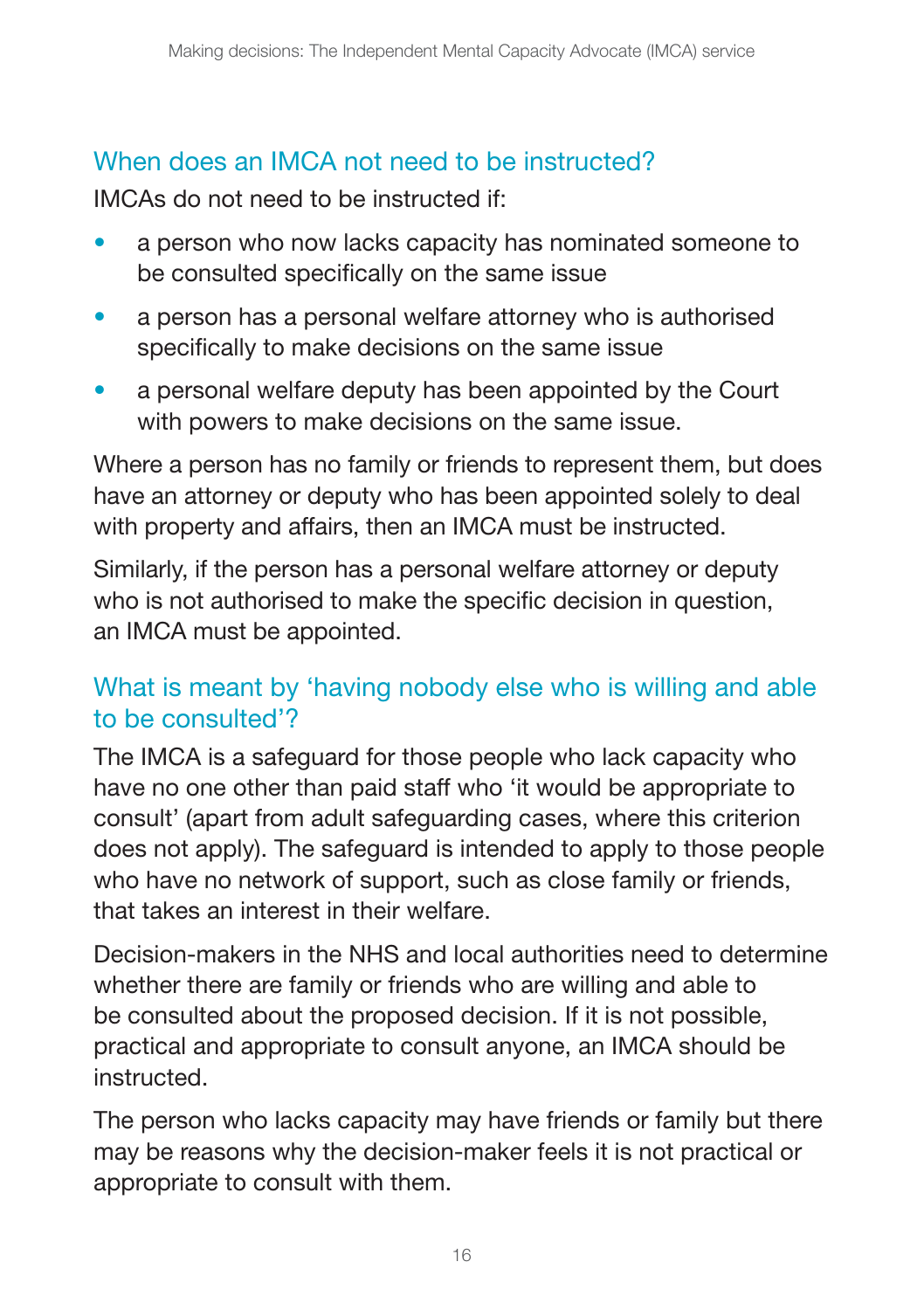**Examples of situations where it may be appropriate to instruct an IMCA** 

- The family member or friend is not willing to be consulted about the best interests decision.
- The family member or friend is too ill or frail.
- There are reasons that make it impractical to consult with the family member or friend; for example, they live too far away.
- A family member or friend may refuse to be consulted.
- There is abuse by the family member or friend.

#### **Example**

A decision needed to be made regarding future accommodation for a man who has mental health problems who had remained as an informal patient in a hospital for a number of years. He was assessed to lack capacity to make the particular decision and the care manager was uncertain about his eligibility for the IMCA service because his mother was named as next of kin.

On further investigation, the care manager discovered that the man's mother was elderly, had mental health problems herself, was currently unwell, and had not had any contact with her son for two years. Consequently, she decided that there was nobody who was able to support and represent the man and so she made a referral to the IMCA service.

If a person who lacks capacity already has an advocate, they may still be entitled to an IMCA, and the IMCA would consult with that advocate.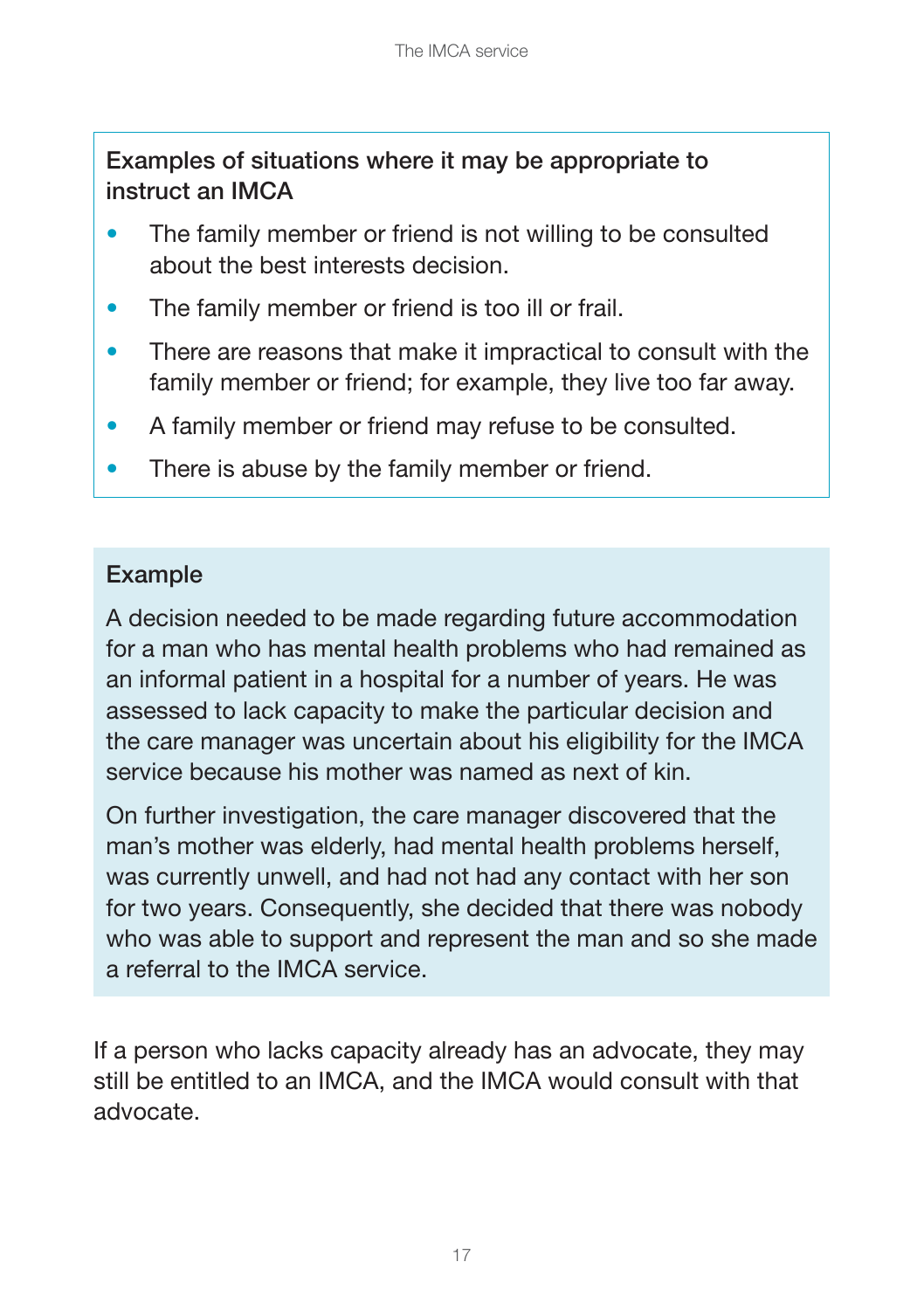#### <span id="page-17-0"></span>When is the IMCA service available?

The service is available for 52 weeks of the year during office hours, excluding public holidays and weekends.

## Who has a duty to instruct IMCAs?

Staff in the NHS or a local authority, such as doctors, care managers and social workers, all have a duty under the MCA to instruct an IMCA where the eligibility criteria are met.

#### Who is the 'decision-maker'?

The decision-maker is the person who is proposing to take an action in relation to the care or treatment of an adult who lacks capacity, or is someone who is contemplating making a decision on behalf of that person. Who the decision-maker is will depend on the person's circumstances and the type of decision. For example, the decision-maker may be a care manager or a hospital consultant.

Staff working in statutory organisations – in the local authority or the NHS – who are involved in making best interests decisions, should know when a person has a right to IMCA and when they have a duty to instruct an IMCA.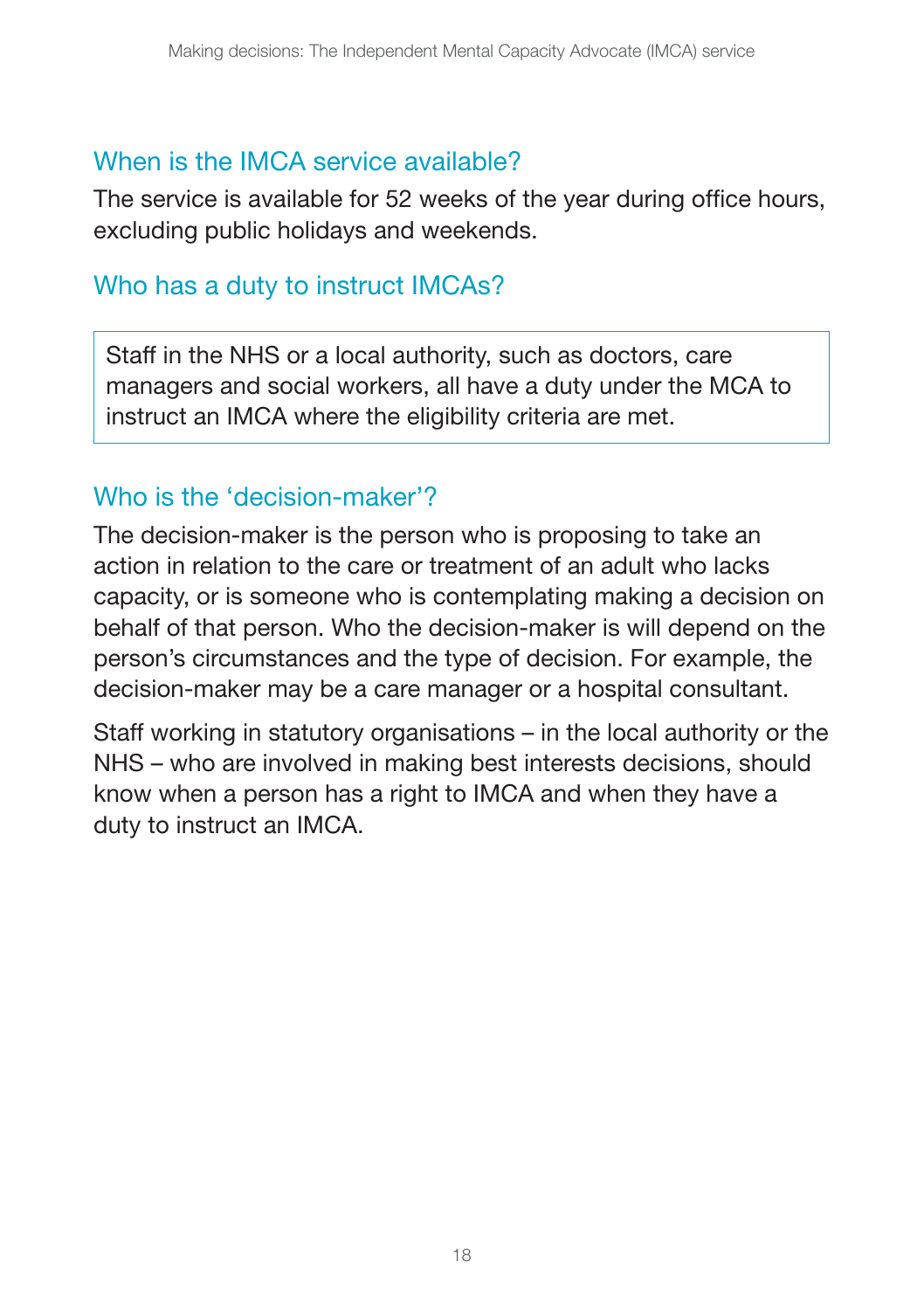# <span id="page-18-0"></span>**4. How the service works**

### Who should be referred to the IMCA service?

Any person who meets the following criteria must be referred to the IMCA service.

- Is a decision being made about serious medical treatment or a change of accommodation? Or about a care review or adult protection procedures? (There will be local authority policy on care reviews and adult safeguarding.)
- Does the person lack capacity to make this particular decision?
- Is the person over 16 years old?
- Is there nobody (other than paid staff providing care or professionals) who the decision-maker considers willing and able to be consulted about the decision? (This does not apply to adult protection cases.)

### What is serious medical treatment?

NHS bodies must instruct and then take into account information from an IMCA where decisions are proposed about 'serious medical treatment' where the person lacks capacity to make the decision and there are no family or friends willing and able to support the person.

Serious medical treatment is that which involves:

- giving new treatment
- stopping treatment that has already started, or
- withholding treatment that could be offered.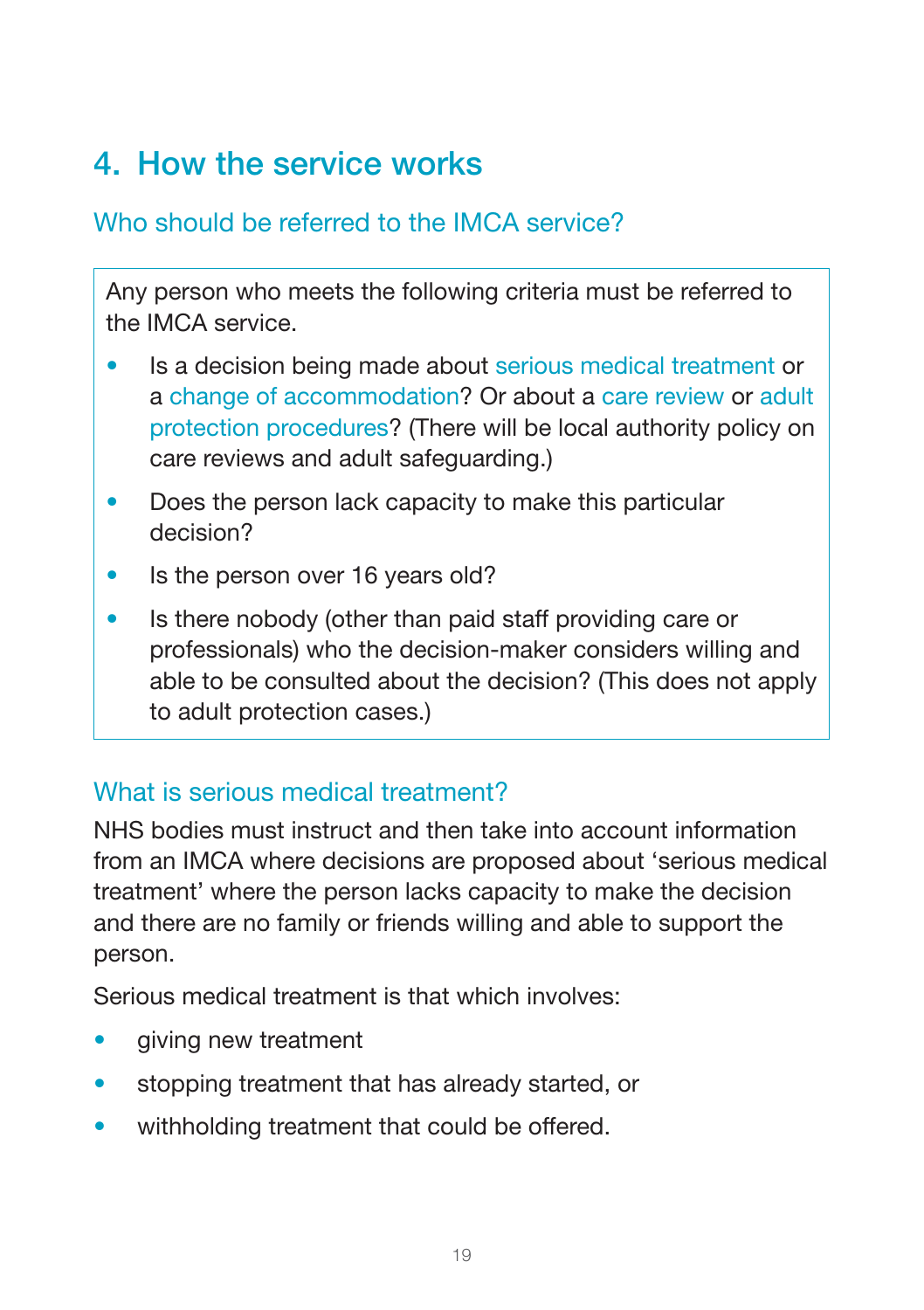<span id="page-19-0"></span>There must also be:

- a fine balance between the likely benefits and the burdens and risks of a single treatment
- a decision between or a choice of treatments that is finely balanced, or
- a likelihood that what is proposed will have serious consequences for the person.

A person has a right to an IMCA if such treatment is being contemplated on their behalf and the person has been assessed as lacking capacity to make the decision for themselves at that time.

An IMCA cannot be involved if the proposed treatment is for a mental disorder and that treatment is authorised under Part IV of the Mental Health Act 1983. However, if a person is being treated under the 1983 Act and the proposed treatment is for a physical illness such as cancer, an IMCA can be involved.

#### **Example**

William, who was detained under section 3 of the Mental Health Act, became physically unwell and diagnostic tests revealed that he had cancer. He was assessed to lack capacity to make a decision about the various options for treatment and had nobody who could be consulted about the decision. A referral was therefore made to an IMCA.

#### What is meant by serious consequences?

'Serious consequences' refers to those which could have a serious impact on the person. The term includes treatments that:

- cause serious and prolonged pain, distress or side effects
- have potentially major consequences for the patient (for example, major surgery or stopping life-sustaining treatment)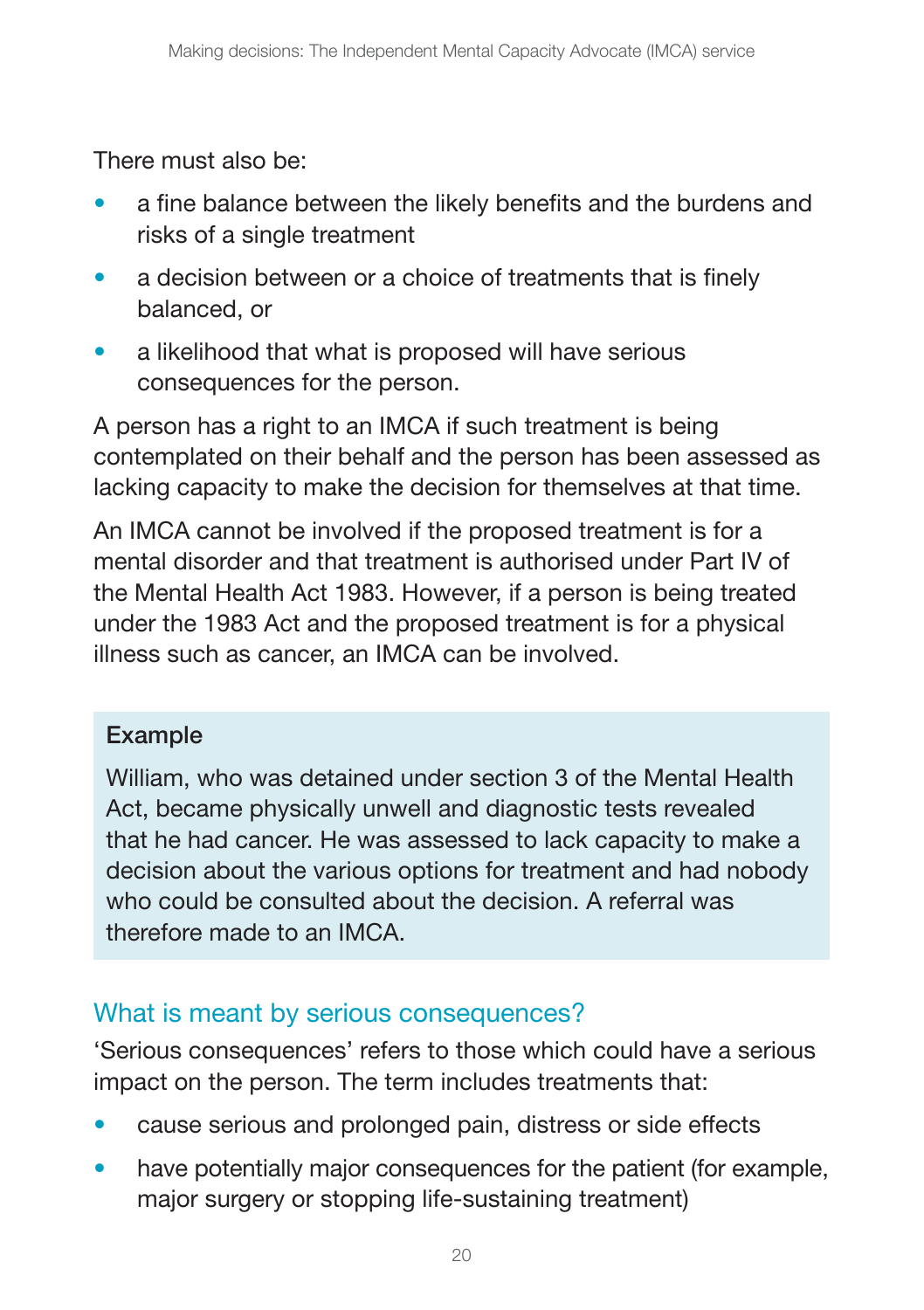<span id="page-20-0"></span>have a serious impact on the patient's future life choices (for example, interventions for ovarian cancer).

#### **Example**

Peter was admitted to hospital having fallen at his nursing home. He was in the late stages of dementia and although clearly in pain was unable to tell the hospital staff where the pain was. Investigations showed that his hip was broken and a decision needed to be made about treatment; however, he lacked capacity to consent to or refuse medical treatment. An IMCA was appointed.

The only situation in which the duty under the MCA to instruct an IMCA need not be followed is when an urgent decision is needed – for example to save a person's life. However, if further serious treatment follows an emergency situation, then an IMCA must be instructed.

Treatment that is regulated by Part IV of the Mental Health Act 1983 (for patients who have been detained under that Act) cannot be included in the definition of 'serious medical treatment'.

How do IMCAs work with serious medical treatment decisions? The IMCA:

- checks whether the best interests principle has been followed
- ensures that the person's wishes and feelings have been considered
- seeks a second medical opinion if necessary.

### IMCAs and changes to accommodation

The local authority or the NHS must instruct an IMCA where decisions are proposed about a change in accommodation where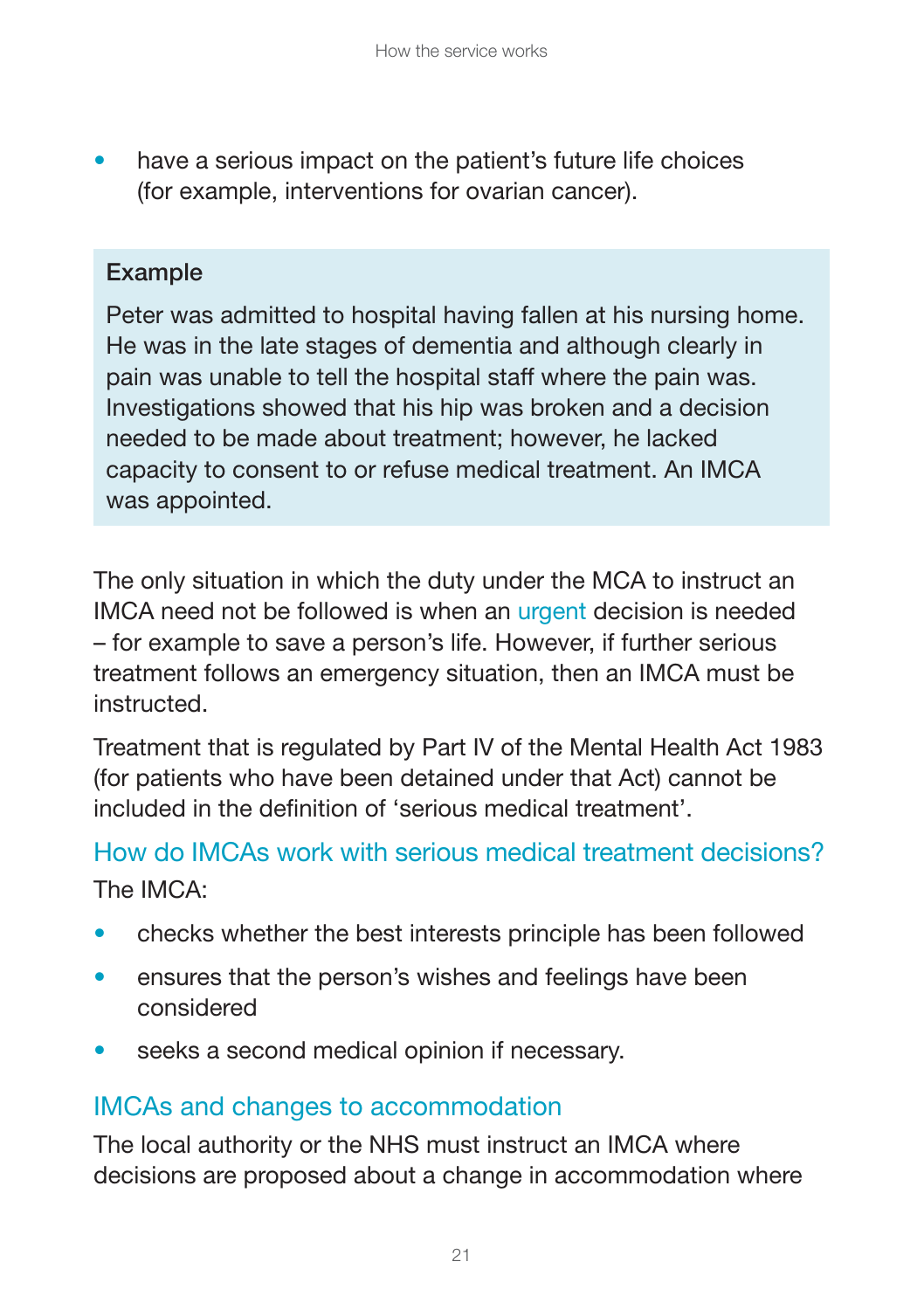<span id="page-21-0"></span>the person lacks capacity to make the decision and there are no family or friends who are willing and able to support them.

The right to an IMCA applies to decisions about long-term accommodation moves to or from a hospital or care home, or a move between such accommodation, if:

- it is provided or arranged by the NHS
- it is provided under sections 21 or 29 of the National Assistance Act
- it is part of the after-care services provided under section 117 of the Mental Health Act 1983, following a decision made under section 47 of the National Health Service and Community Care Act 1990.

#### **Example**

Bert, a man in his 80s, had a stroke while at home. This led to a stay in hospital lasting many weeks, but he was ready to be discharged. Bert had always lived an independent life up until his illness, but now his condition was such that his social worker had serious concerns about whether it would be in his best interests to return to his former home. After an assessment of his capacity to make the decision and enquiries about any family or friends who may be consulted about the decision, the social worker makes a referral to an IMCA.

#### What are 'long-term accommodation' moves?

This applies if an NHS organisation or local authority decides to place a person who lacks capacity:

- in a hospital (or to move them to another hospital) for a stay likely to last (or currently lasting) longer than 28 days
- in residential accommodation for a stay likely to last (or currently lasting) longer than eight weeks.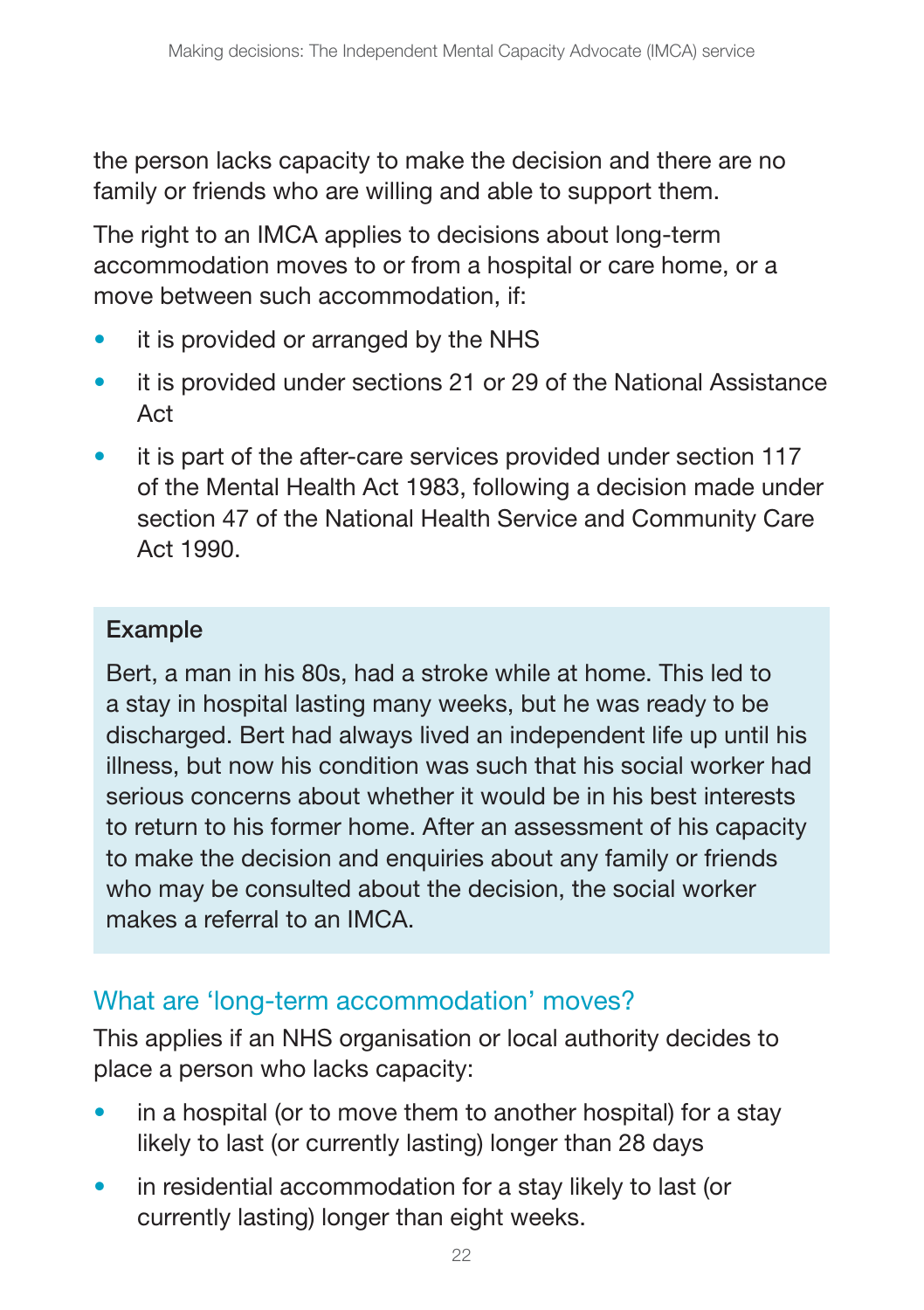<span id="page-22-0"></span>It applies to long-stay accommodation in a hospital or care home, or a move between such accommodation. This may be accommodation in a care home, a nursing home, ordinary and sheltered housing, housing association or other registered social housing, in private sector housing provided by a local authority or in hostel accommodation.

If the placement or move is urgent, an IMCA need not be instructed, but the decision-maker must involve an IMCA as soon as possible after making an emergency decision if the person is likely to stay or has already been in hospital longer than 28 days or longer than eight weeks in other accommodation.

There is no duty to involve an IMCA if the person is required to stay in the accommodation under the Mental Health Act 1983.

## Involving IMCAs in adult protection cases and care reviews

When somebody meets the IMCA criteria, local authorities and the NHS have a duty to instruct an IMCA for changes in accommodation and serious medical treatment decisions. For care reviews and adult protection procedures, local authorities and the NHS have powers to appoint an IMCA where they consider that the appointment would be of particular benefit to the person concerned.

Local authorities in England should have a policy on how IMCAs will be involved in care reviews and adult protection procedures.

NHS bodies and local authorities in Wales will also be required to have such a policy in place.

### IMCAs and adult protection procedures

Local authorities and the NHS have powers to instruct an IMCA to support and represent a person who lacks capacity to consent to the proposed measures where it is alleged that:

- the person is being or has been abused or neglected by another person
- the person is abusing or has abused another person.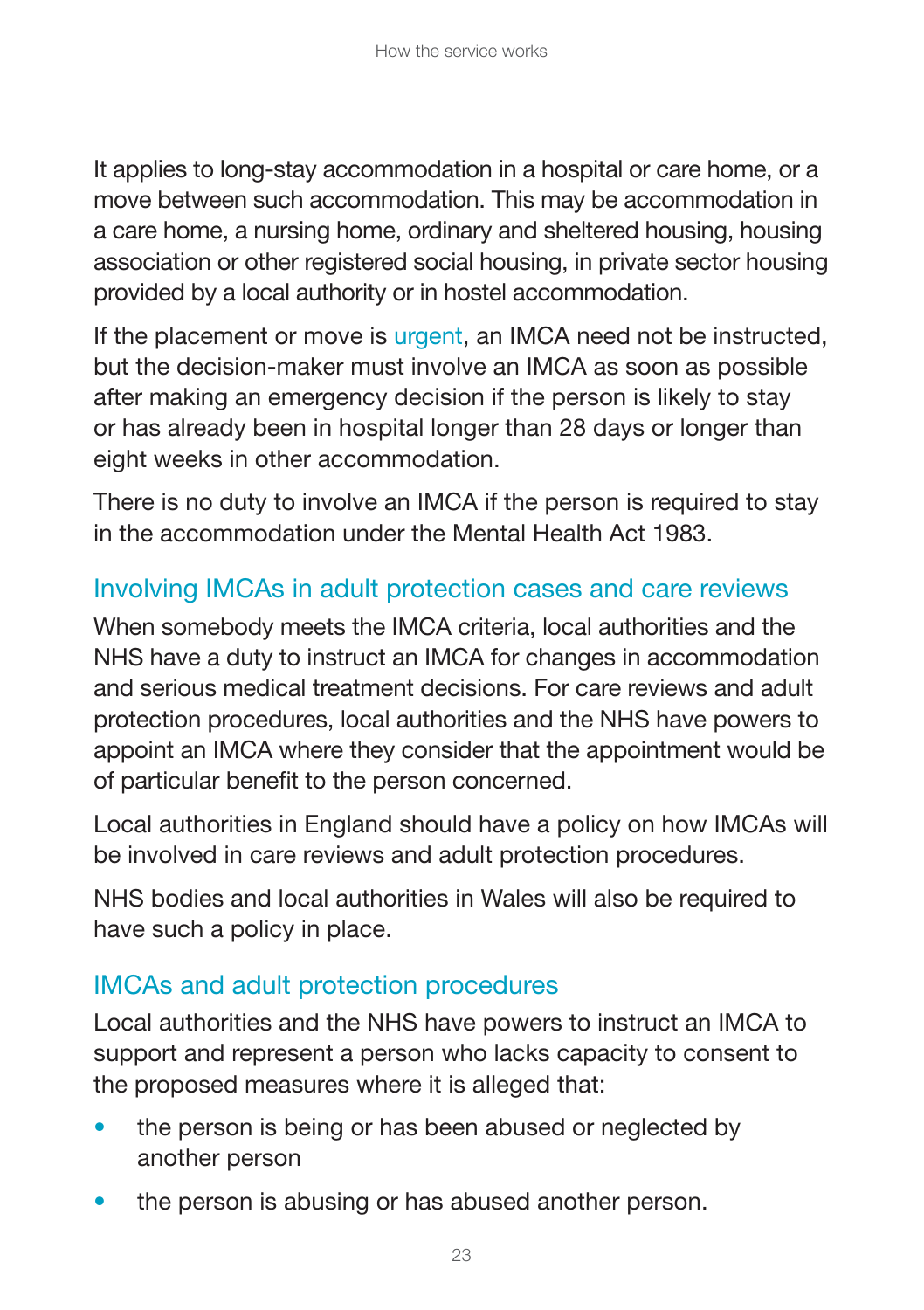<span id="page-23-0"></span>Local authorities and the NHS can only instruct an IMCA if they propose to take, or have already taken, protective measures. This is in accordance with adult protection procedures set up under statutory guidance: *No secrets: Guidance on developing and implementing multi-agency policies and procedures to protect vulnerable adults from abuse* in England [\(www.dh.gov.u](http://www.dh.gov.uk/en/Publicationsandstatistics/Publications/PublicationsPolicyAndGuidance/DH_4008486)k/ [en/Publicationsandstatistics/Publications/PublicationsPolicyAnd](http://www.dh.gov.uk/en/Publicationsandstatistics/Publications/PublicationsPolicyAndGuidance/DH_4008486)  Guidance/DH\_4008486), and *In Safe Hands: Implementing Adult Protection Procedures in Wales* [\(www.ssiacymru.org.uk/media/pdf/](http://www.ssiacymru.org.uk/media/pdf/e/k/safe-hands-update2003-e_1.pdf)  e/k/safe-hands-update2003-e\_1.pdf).

In adult protection cases, access to IMCAs is not restricted to people who have no one else to support or represent them. People who lack capacity who do have family and friends are still entitled to have an IMCA to support them in adult protection procedures. The decisionmaker must be satisfied that having an IMCA will benefit the person.

#### **Example**

A young woman who has a learning disability lived at home with her family. Her care manager had evidence and consequently serious concerns that her needs were not being met and that she was at serious risk of harm and neglect. The care manager made a referral to the IMCA service and an IMCA was instructed to support and represent the young woman throughout the adult protection proceedings.

### IMCAs and care reviews

A responsible body can instruct an IMCA to support and represent a person who lacks capacity when:

- they have arranged accommodation for that person
- they aim to review the arrangements (as part of a care plan or otherwise)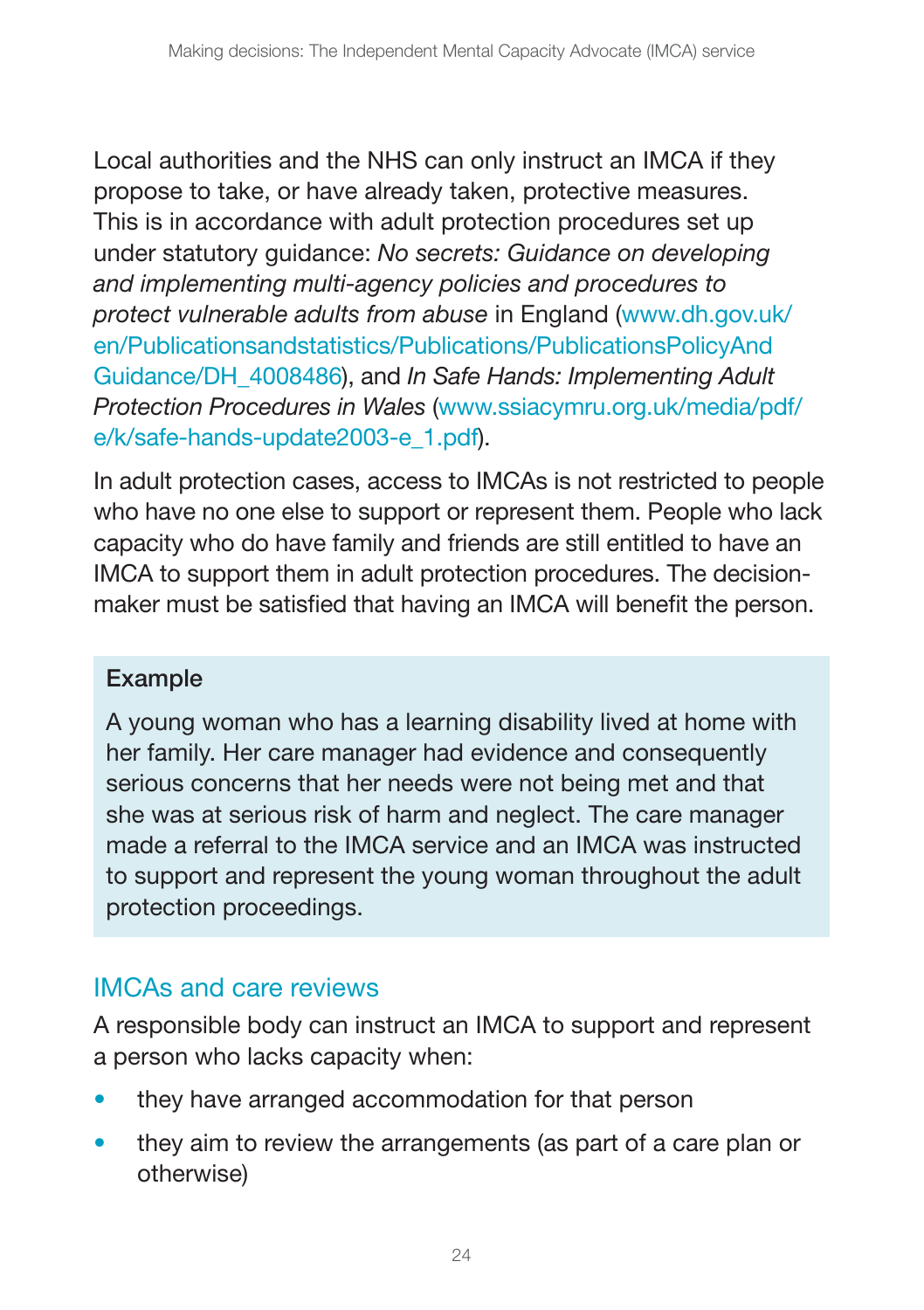there are no family or friends whom it would be appropriate to consult.

Reviews should relate to decisions about accommodation:

- for someone who lacks capacity to make a decision about accommodation
- that will be provided for a continuous period of more than 12 weeks and has been arranged by a local authority/the NHS
- that are not the result of an obligation under the Mental Health Act 1983
- that do not relate to circumstances where sections 37 to 39 of the 1983 Act would apply.

#### **Example**

A man who is in his 70s and has dementia was placed in a care home following a long stay in hospital. His care manager had made a best interests decision that his family did not agree with and they had requested that he leave the care home, indicating that they may remove him.

Due to serious concerns about the man's safety, an adult protection strategy meeting was held and an IMCA instructed. Prior to attending the care review, the IMCA met with the man, who gave a clear indication that he was happy and did not want to leave the care home. The IMCA was able to communicate the man's views and wishes at the care review meeting. The care review meeting also looked at whether the circumstances in which his care and treatment would need to be given might amount to a deprivation of his liberty, as despite his willingness to be there he lacked the capacity to consent to those arrangements and his family wanted him to be elsewhere.

At this stage it was not considered necessary to seek a standard authorisation under MCA DOLS, but this will be kept under constant review (see Chapter 7 of this booklet).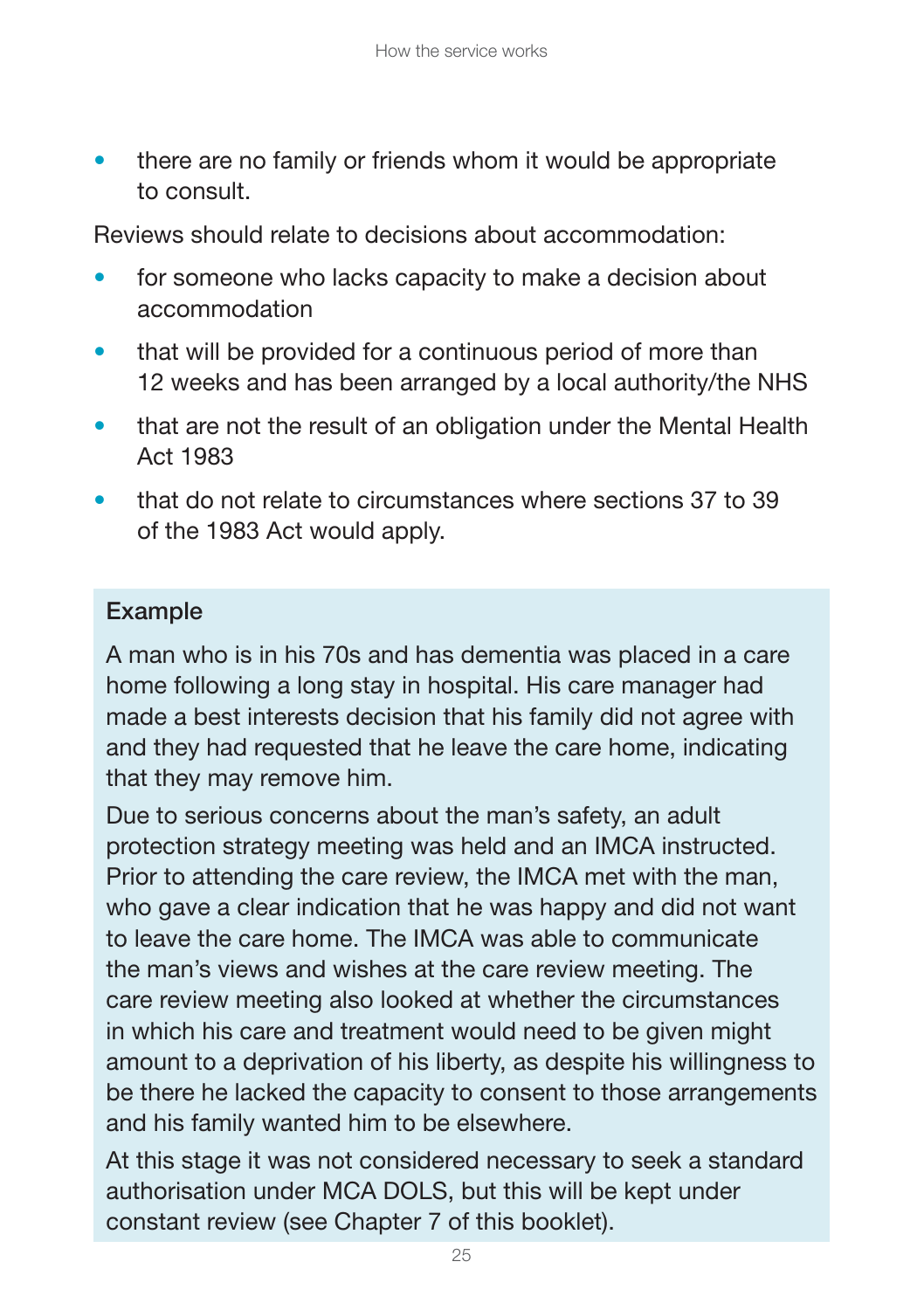<span id="page-25-0"></span>Where the person is to be detained or required to live in accommodation under the Mental Health Act 1983 an IMCA will not be needed, since the safeguards available under that Act will apply.

## The referral process

Staff working in local authorities or the NHS must be able to identify when a person has a right to an IMCA and must know how to instruct an IMCA.

The first step is to know which organisation has been commissioned to provide an IMCA service in the local authority (or local health board) area where the person currently is. This information can be provided by the local authority or by information and advice centres such as the Patient Advice and Liaison Service, the local Citizens Advice Bureau or Community Health Councils in Wales. The Department of Health also has an IMCA website where there are the details of all the IMCA providers [\(www.dh.gov.uk/en/SocialCare/Deliveringadultsocialcare/](http://www.dh.gov.uk/en/SocialCare/Deliveringadultsocialcare/MentalCapacity/IMCA/index.htm)  MentalCapacity/IMCA/index.htm).

Local arrangements will be in place with each IMCA service provider regarding the ways in which referrals can be made. Initial referrals may be made by phone or email.

At the time when the referral is made, it must be evident that:

- a person lacks the capacity to make the particular decision
- the decision is either concerned with serious medical treatment, a change in accommodation, a care review or an adult protection case
- there is nobody who can appropriately support and represent the person (this does not apply to adult protection).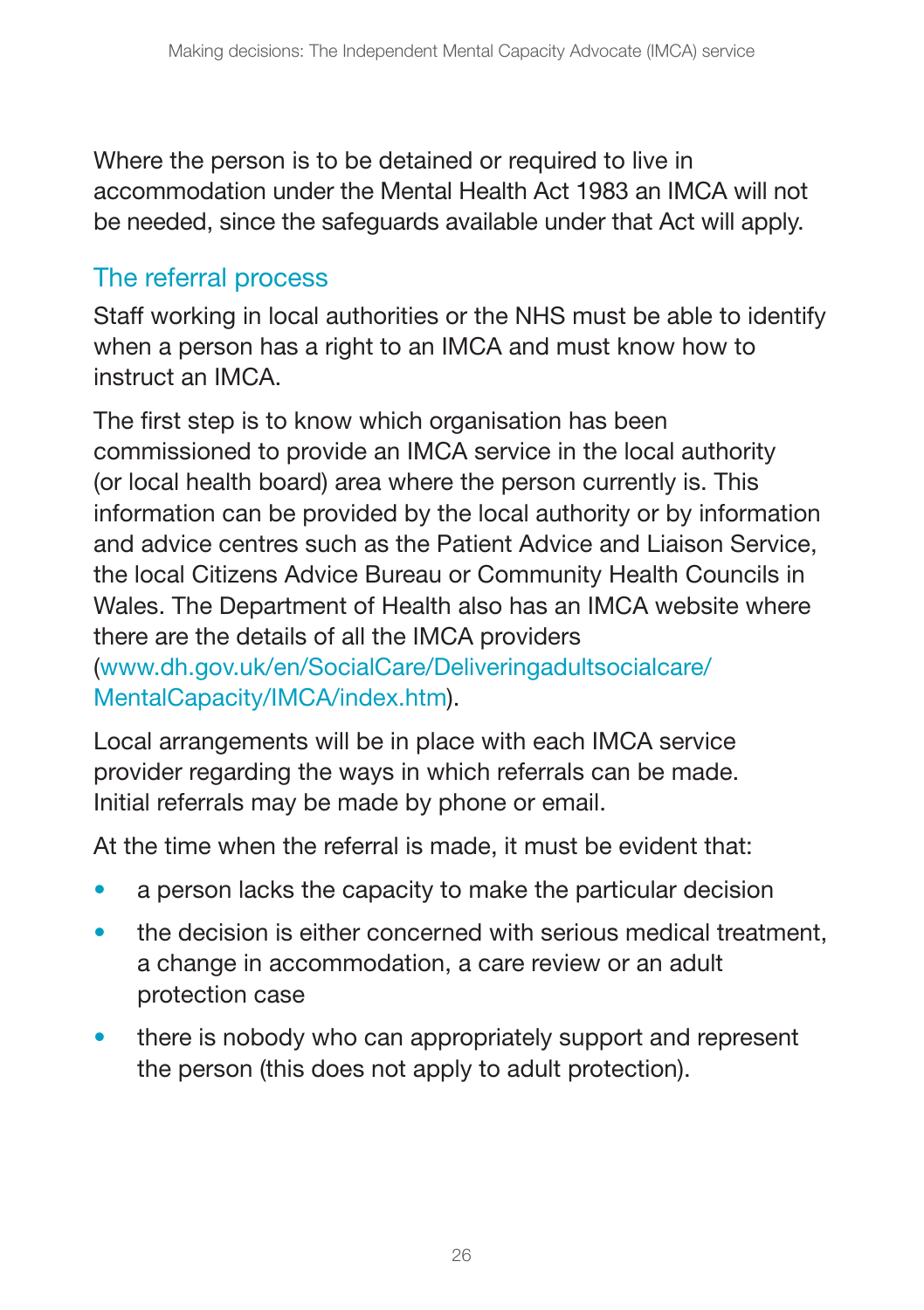<span id="page-26-0"></span>The IMCA will:

- establish the referred person's preferred method of communication
- meet with the referred person and use a variety of methods, as appropriate, to ascertain their views
- consult with staff, professionals and anyone else who knows the person well who are involved in delivering care, support, and treatment
- gather any relevant written documents and other information
- attend meetings to represent the person, raising issues and questions as appropriate
- present information to the decision-maker verbally and via a written report
- remain involved until a decision has been made, and be aware that the proposed action has been taken
- audit the best interests decision-making process
- challenge the decision if necessary.

## Limitations of the service

An IMCA cannot be involved if:

- a person has capacity
- the proposed serious medical treatment is authorised under the Mental Health Act 1983 and is therefore for a mental disorder rather than a physical condition
- the proposed long-term change in accommodation is a requirement under the Mental Health Act 1983
- there is no identifiable decision about a long-term change in accommodation or serious medical treatment, or decisions relating to a care review or adult protection procedures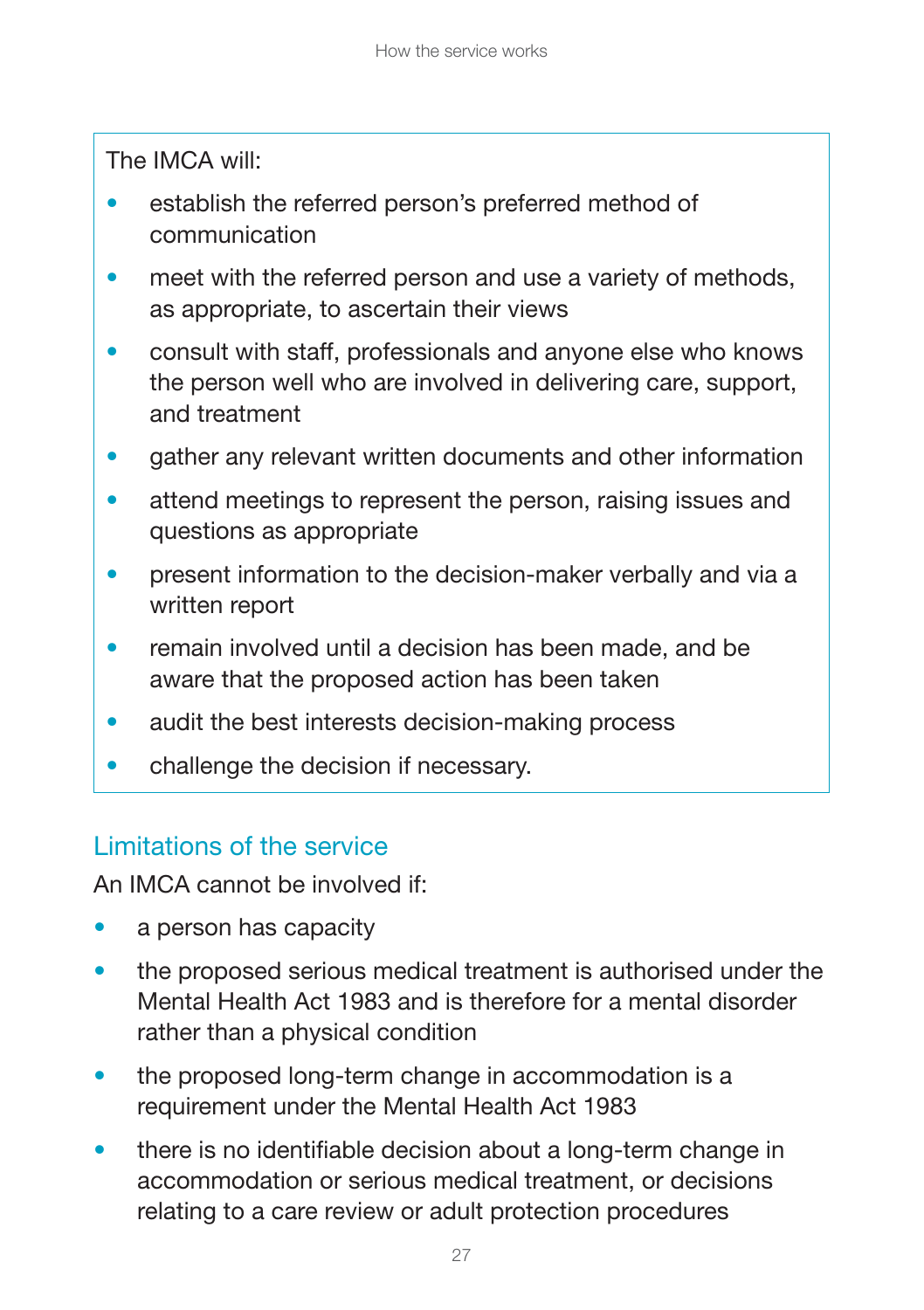- <span id="page-27-0"></span> $\bullet$  there is any other person (not in a paid capacity) who is willing and able to support and represent appropriately the person who lacks capacity
- decisions are being made in relation to a person's finances unless there are adult protection procedures in which an IMCA is involved.

The IMCA will stop being involved in a case once the decision has been finalised and they are aware that the proposed action has been carried out. They will not be able to provide ongoing advocacy support to the person. If it is felt that a person needs advocacy support after the IMCA has withdrawn, it may be necessary to make a referral to a local advocacy organisation.

### What if a person requiring an IMCA is receiving funding from outside the area where they are currently living?

Each IMCA service will cover a local authority or local health board area, and all eligible people in that area – whether on a permanent or temporary basis – must be referred to the local IMCA service. For example, if a person is living in a care home in Cambridgeshire but Essex County Council are providing the funding for that placement and there is a need to refer the person to IMCA, the Cambridgeshire IMCA service will provide the service.

#### **Example**

A man who has a learning disability and autism receives funding from the county where he originally lived as a child to live in a care home in a different area. The care home is closing and different accommodation needs to be identified. A care manager from the funding authority is involved and knows that the IMCA service provided in the area where the man currently lives is the right service.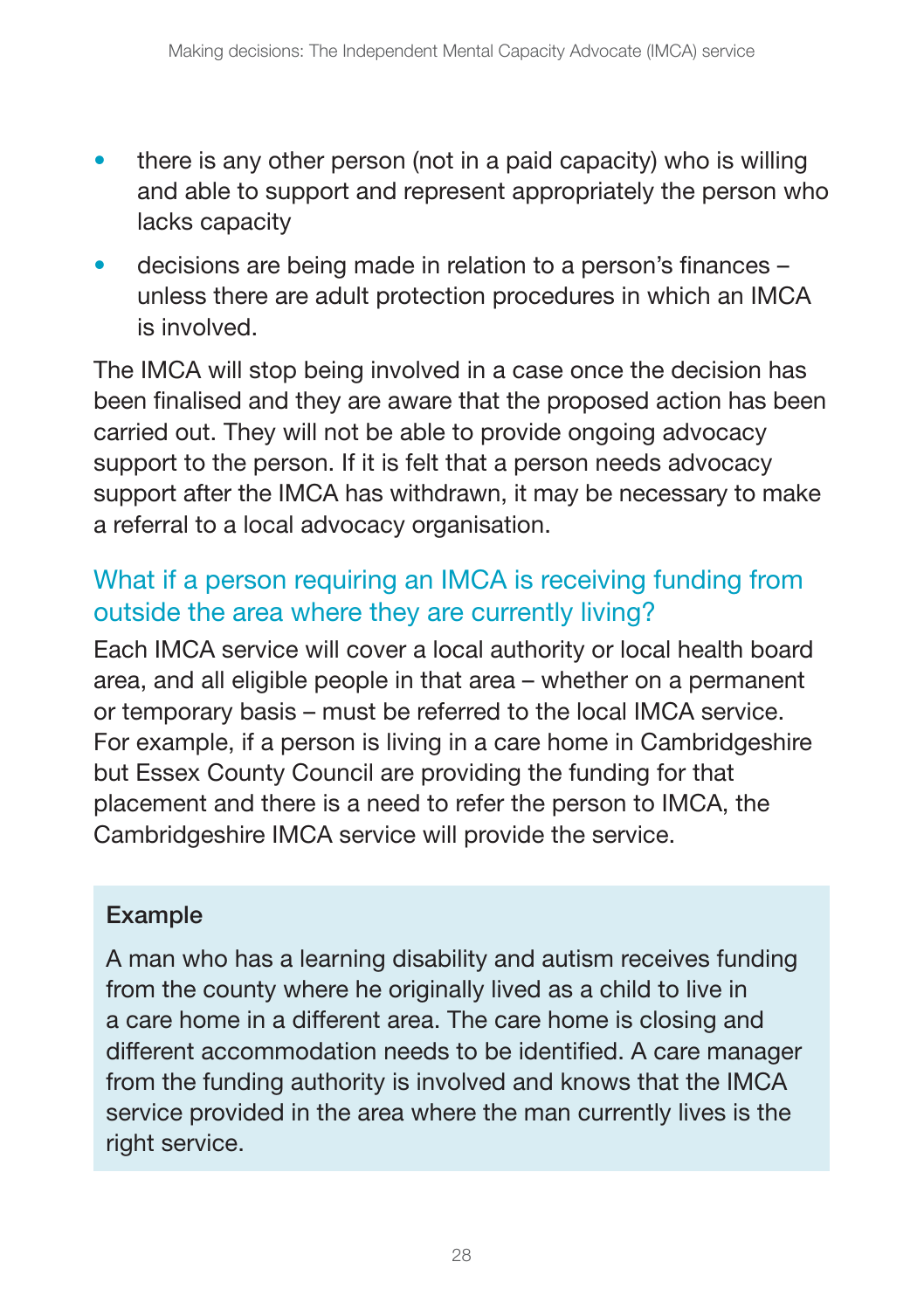# <span id="page-28-0"></span>**5. How an IMCA works**

#### Who can be an IMCA?

Individual IMCAs must:

- have specific experience (related to working with people who need support with making decisions, advocacy experience and experience of health and social care systems)
- have IMCA training
- have integrity and a good character
- be able to act independently.

All IMCAs must complete the IMCA training in order to work in that capacity, and must have enhanced checks with the Criminal Records Bureau that show no areas of concern.

An IMCA must be independent, and they cannot act as an IMCA if they are involved in the care or treatment of the person, or if they have links to the responsible body instructing them or to anyone else involved in the person's care or treatment (other than as their advocate).

#### How do IMCAs work?

The IMCA's role is to support and represent the person who lacks capacity and to audit the way decisions are being made. IMCAs do not make any decision on behalf of the person they are representing – the final decision will always be made by the decision-maker.

The IMCA will:

- be independent of the person making the decision
- provide support for the person who lacks capacity
- represent the person without capacity in any discussions on the proposed decision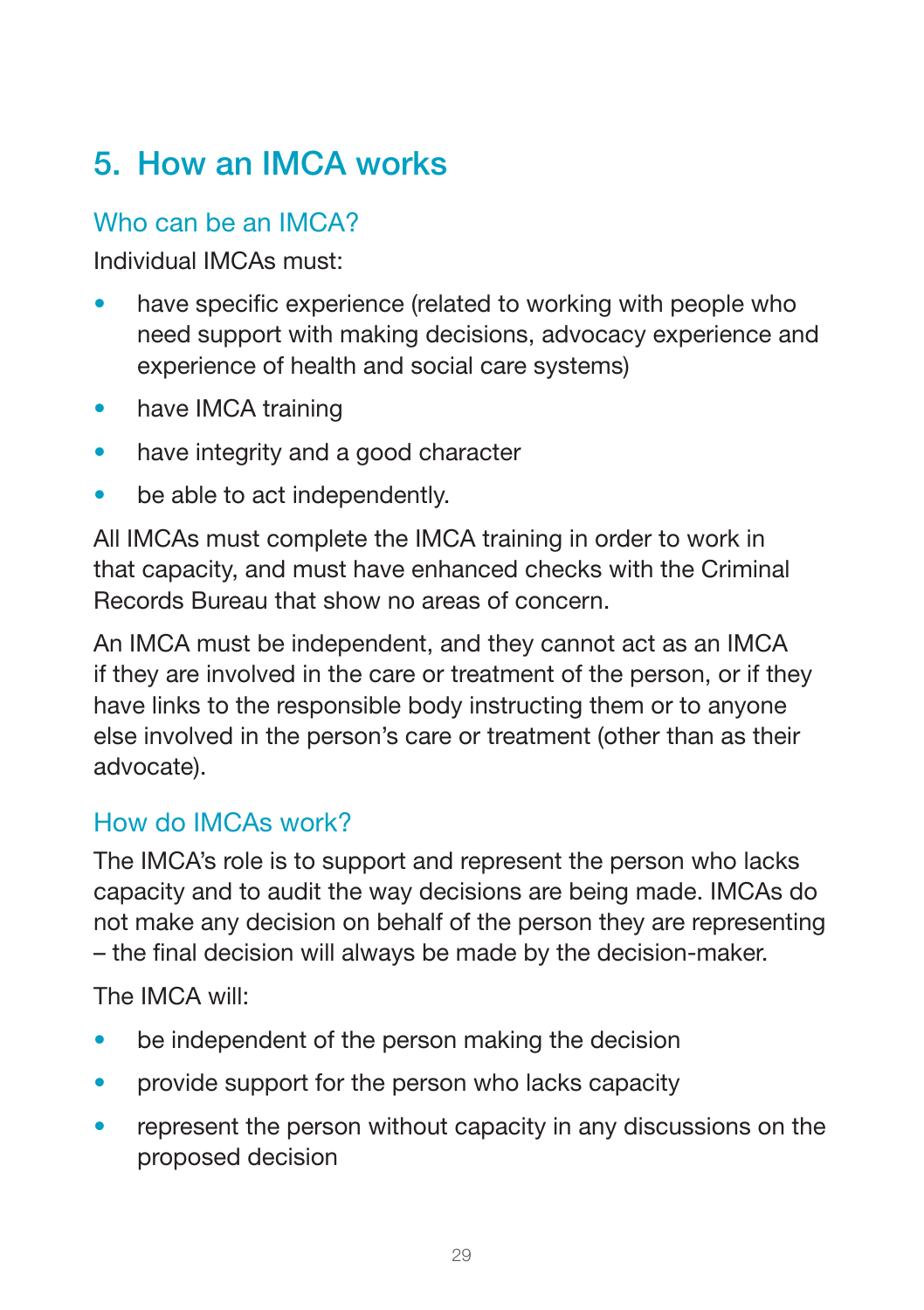- provide information to help work out what is in the person's best interests
- raise questions or challenge decisions that appear not to be in the best interests of the person.

The IMCA service builds on good practice in the independent advocacy sector; however, IMCAs have a different role from many other advocates. Unlike some other advocates, they have rights and duties under the Mental Capacity Act to:

- provide statutory advocacy
- support and represent people who lack capacity to make decisions on specific issues
- meet in private the person they are supporting
- access relevant health and social care records
- provide support and representation specifically while the decision is being made
- act quickly so that their final report can form part of the decision-making process.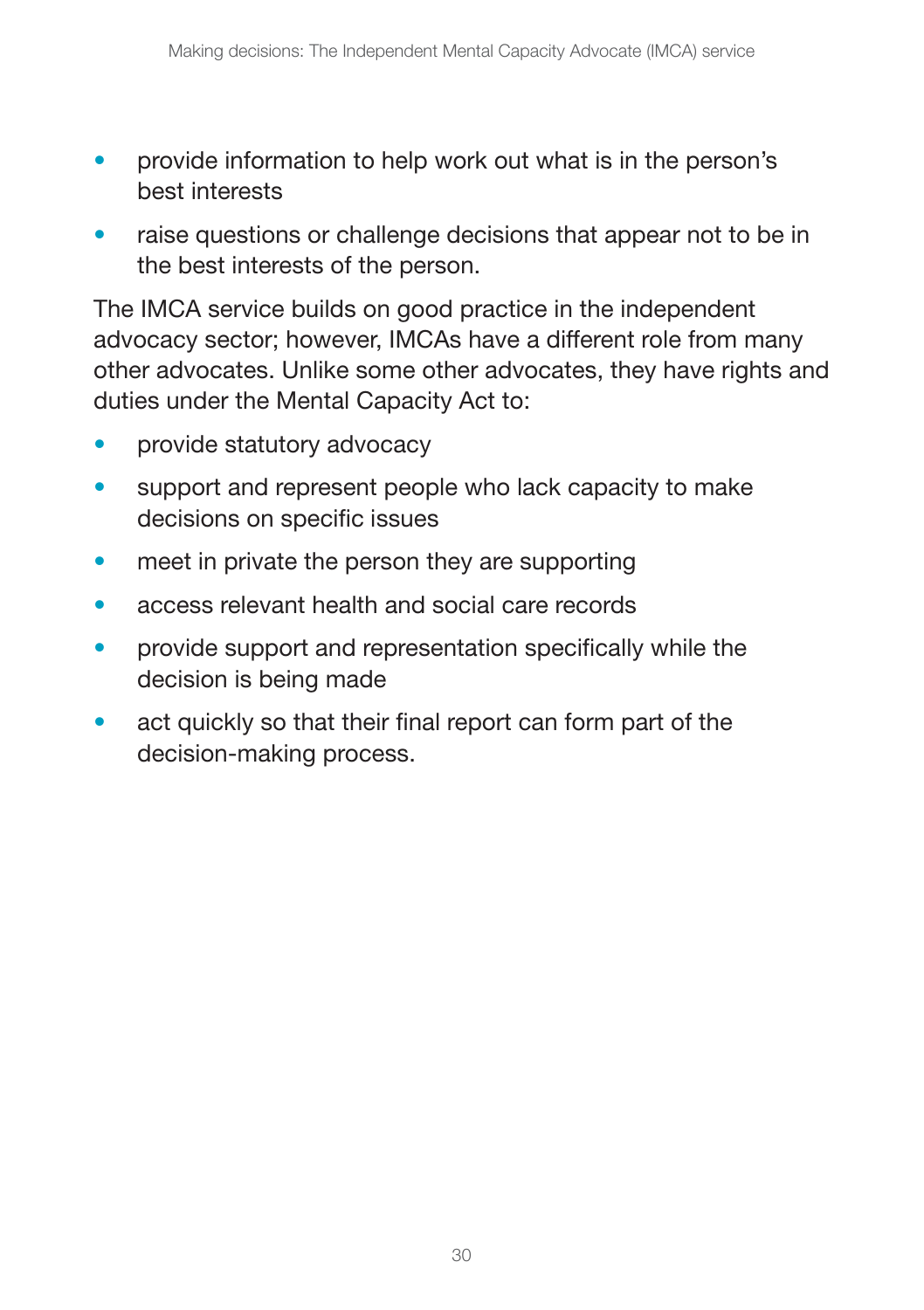## <span id="page-30-0"></span>The main elements of IMCA work

There are four main elements to the IMCA work, which can broadly be summarised as follows.

- 1 Ascertaining the views, feelings, wishes, beliefs and values of the person, using whichever communication method is preferred by the client and ensuring that those views are communicated to, and considered by, the decision-maker.
- 2 Non-instructed advocacy: Asking questions on behalf of the person and representing them. Making sure that the person's rights are upheld and that they are kept involved and at the centre of the decision-making process.
- 3 Investigating the circumstances: Gathering and evaluating information from relevant professionals and people who know the person well. Carrying out any necessary research pertaining to the decision.
- 4 Auditing the decision-making process: Checking that the decision-maker is acting in accordance with the MCA and that the decision is in the person's best interests. Challenging the decision if necessary.

### Finding out the person's wishes, feelings, values and beliefs

An IMCA will try to find out what the person's wishes, feelings, values and beliefs are. They will find out what method of communication the person prefers to use and will be experienced at communicating with people who have difficulties with communication. The person may use sign language such as Makaton or BSL, or need information to be presented using pictures or photographs. An IMCA will also talk to staff or anyone who knows the person well and will examine copies of relevant health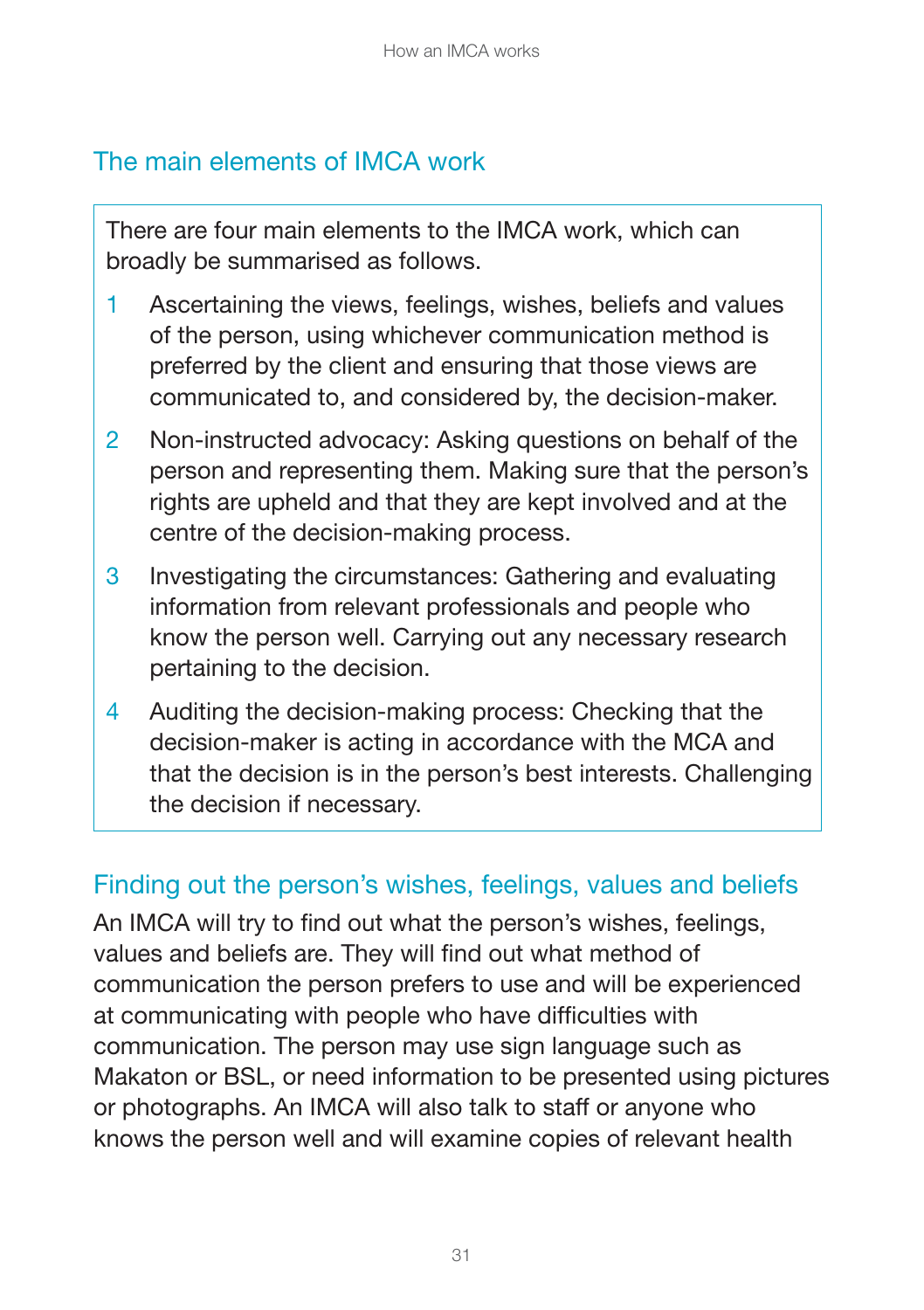<span id="page-31-0"></span>and social care records or any written statements made by the person when they still had the capacity to do so.

Where possible, decision-makers should make decisions based on a full understanding of a person's past and present wishes. An IMCA should provide the decision-maker with as much of this information as possible, as well as anything else they think is relevant.

#### **Example**

A young woman who has learning difficulties moved temporarily in to short-break accommodation after leaving the family home and now permanent accommodation needs to be found. She was able to communicate very clearly to the IMCA what kind of accommodation she would prefer, expressing a wish to have a quiet environment and a garden. The IMCA was able to support her to put forward her views to the people who would be making the decision.

## Finding and evaluating information

IMCAs have a right to:

- meet in private the person who lacks capacity
- examine and take copies of any records that the person holding the record thinks is relevant to making a best interests decision.

The IMCA may also talk to other people who know the person who lacks capacity well or who are involved in their care or treatment who may have information relevant to the decision. In investigating the person's circumstances, the IMCA will be able to gather together information to give to the decision-maker.

In most cases, a decision by the decision-maker regarding the person's best interests will be made through discussion involving all the relevant people who are providing care or treatment, as well as the IMCA.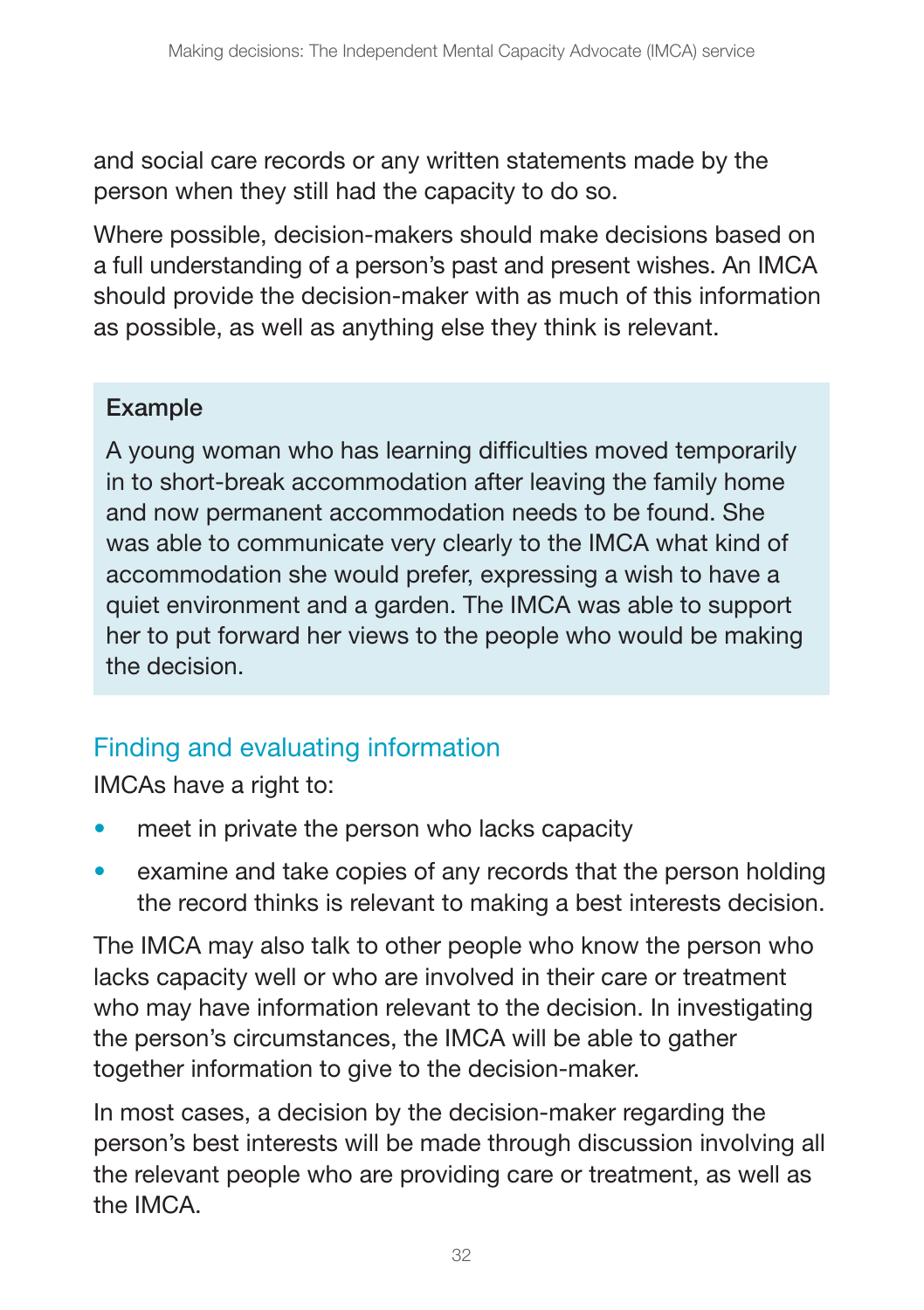#### <span id="page-32-0"></span>Considering alternative courses of action

The IMCA needs to check whether the decision-maker has considered all possible options and that the proposed option is, according to the Mental Capacity Act, the least restrictive of the person's future choices, allowing him or her the most freedom. The IMCA may suggest alternatives where there is evidence that these are more consistent with the wishes and feelings of the person.

### Representing and supporting the person who lacks capacity

The IMCA should find out whether the person has been given the appropriate support to enable them to be as involved as possible in the decision-making process.

They will attend meetings to represent the person and will use non-directed advocacy approaches to ask questions about the proposed decision. The IMCA will make sure that the decisionmaker knows about the views, feelings, values and wishes of the person, as well as any other relevant information, such as religious and cultural factors.

#### **Example**

An IMCA is appointed for a serious medical treatment decision. While carrying out their investigations, the IMCA discovers that the person is a practising Jehovah's Witness; the IMCA realises that this is a significant factor that will need to be brought to the attention of the person proposing the treatment.

Sometimes an IMCA might not be able to get a good picture of what the person might want. They should still try to make sure that the decision-maker considers all relevant information by:

- raising relevant issues and questions
- providing additional, relevant information to inform the final decision.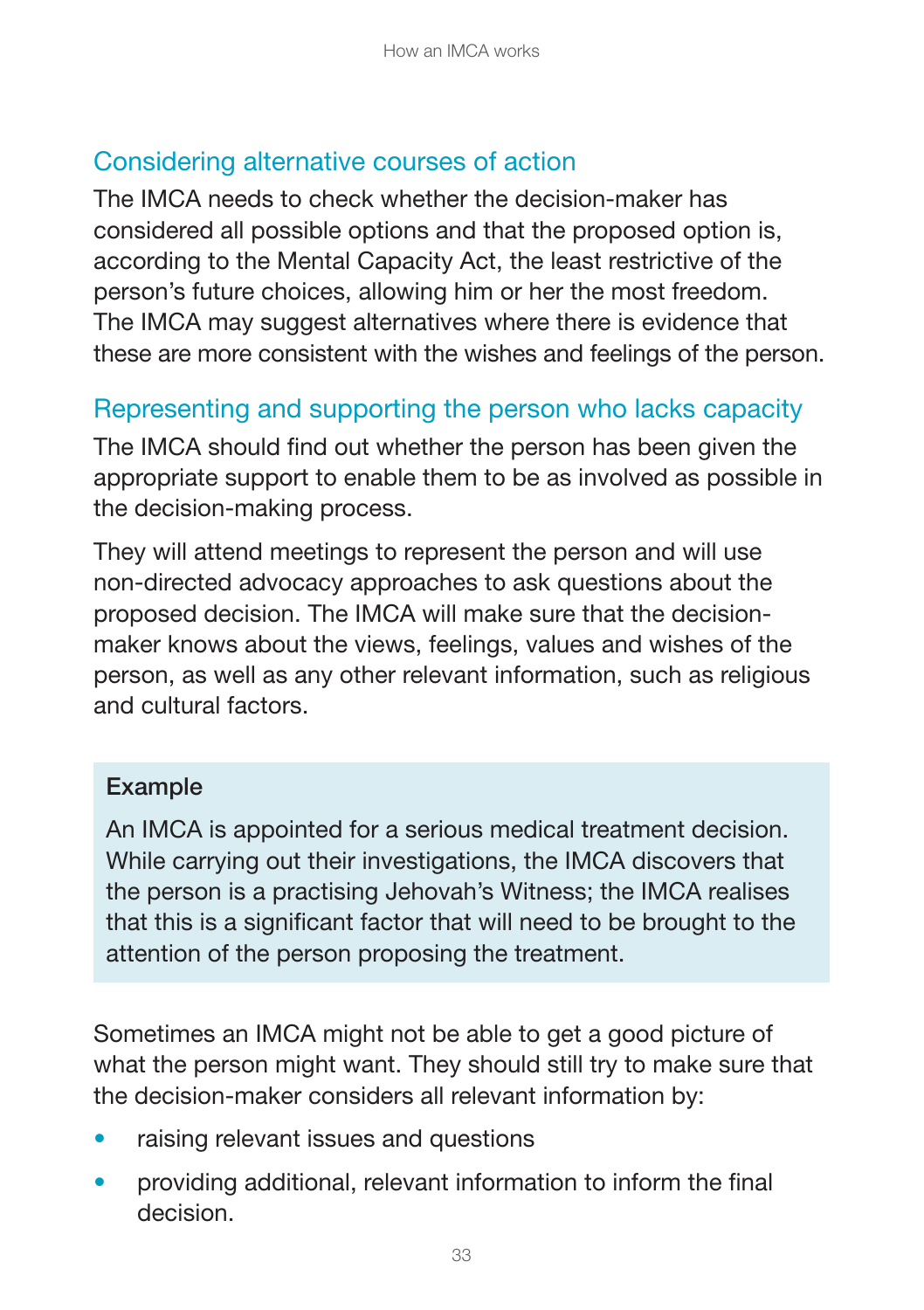## <span id="page-33-0"></span>Getting a second medical opinion

The IMCA has the right to seek a second medical opinion on behalf of a person who lacks capacity when a decision is being made about serious medical treatment. This puts the person who lacks capacity in the same position as a person who has capacity who has a right to request a second medical opinion.

### Auditing the decision-making process

Throughout the decision-making process, the IMCA will be ensuring that:

- the principles of the MCA are being followed
- the person is being supported to participate in the decisionmaking process as fully as possible
- the person is at the centre of the process
- the best interests checklist as set out in section 4 of the MCA is being followed
- the decision-maker is giving clear, objective reasons for making a particular decision about what is in the person's best interests
- anyone making a decision in the best interests of a person who lacks capacity is not making that decision based on assumptions that cannot be justified.

### Communicating the IMCA's findings

An important part of the IMCA's role is to communicate their findings; this means that there will often need to be continual dialogue between the IMCA and the decision-maker.

The IMCA will submit a report to the decision-maker that gives details of their investigations, providing as much relevant information as possible. The report may include questions about the proposed action or may include suggested alternatives if there is evidence that these might be better suited to the person's wishes and feelings.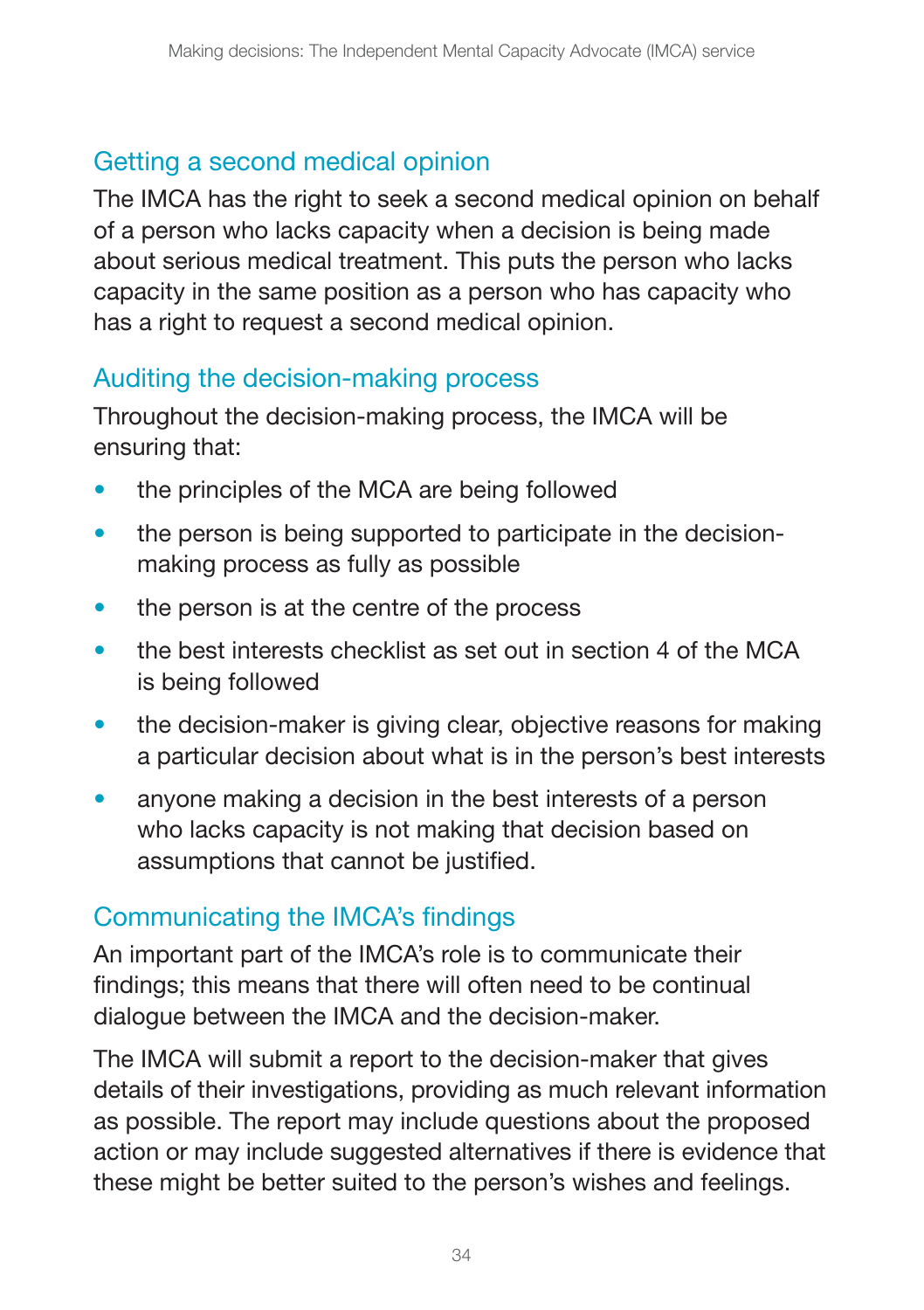<span id="page-34-0"></span>The decision-maker must take into account the information from the IMCA when working out what decision is in the best interests of the person who lacks capacity.

There may sometimes be situations where an IMCA thinks that the decision-maker has not paid enough attention to their report and to relevant information and therefore has concerns about the decision made. They may then need to challenge the decision.

## How do IMCAs challenge a decision?

The IMCA may initially use informal methods and may ask for a meeting with the decision-maker to explain any concerns and request a review of the decision.

Where there are serious concerns about the decision made, an IMCA may decide to use formal methods to challenge the decision.

Examples of formal methods are:

- using the relevant complaints procedure
- referring to the Independent Complaints Advocacy Service
- consulting the Patient Advice and Liaison Service in England or Community Health Councils in Wales
- referring the case to the Court of Protection
- approaching the Official Solicitor.

In particularly serious or urgent cases, the IMCA may approach the Official Solicitor or seek permission to refer a case to the Court of Protection for a decision. If an IMCA wants to challenge the way in which a particularly serious decision has been made, they can seek legal advice and consider applying for a judicial review.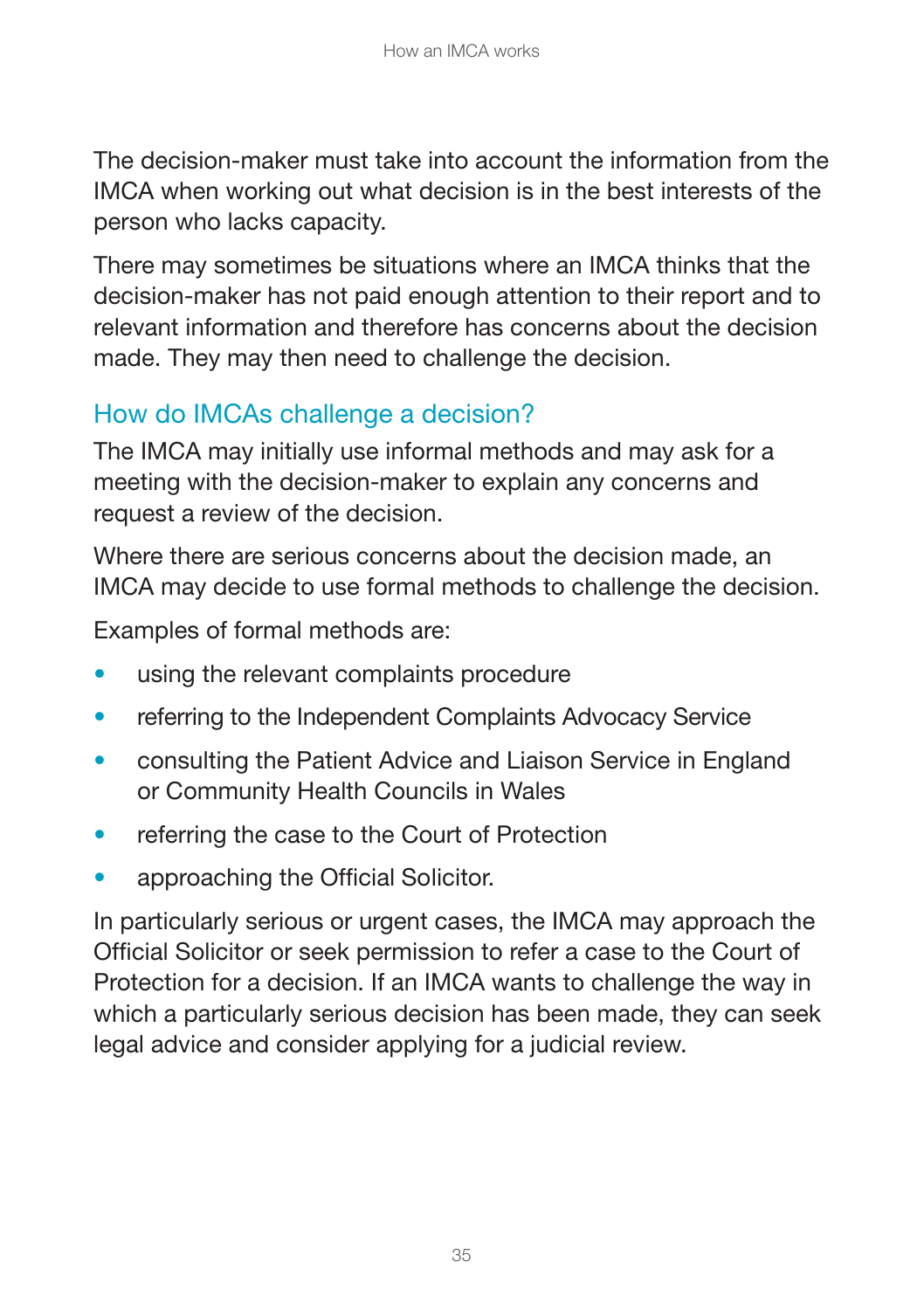## <span id="page-35-0"></span>**6. The IMCA's roles and responsibilities under the new Mental Capacity Act 2005 Deprivation of Liberty Safeguards (MCA DOLS)**

**This chapter explains the key roles and responsibilities of IMCAs under the terms of the Mental Capacity Act 2005 Deprivation of Liberty Safeguards (MCA DOLS).** 

The MCA DOLS provide protection for vulnerable people accommodated in hospitals or care homes in circumstances that amount to a deprivation of their liberty, and who lack capacity to consent to the care or treatment they need. In such cases, the MCA DOLS provide a lawful way in which to care for people without their consent, provided that:

- it is in their own hest interests
- it is necessary to keep them from harm
- it is a proportionate response to the likelihood and seriousness of harm.

## IMCAs and the MCA DOLS

Under the MCA DOLS, there are a number of circumstances when IMCAs must act. These include the following:

- When the hospital or care home has requested an assessment about depriving a person of their liberty, if there is no one else to represent that person. The IMCA then serves to represent the person during the assessment process.
- When a hospital or care home has deprived a person of their liberty and that person (or their representative) requests the support of an IMCA in order to ensure that they understand their rights.
- When a hospital or care home has deprived a person of their liberty and there is (temporarily) nobody available to act as that person's representative.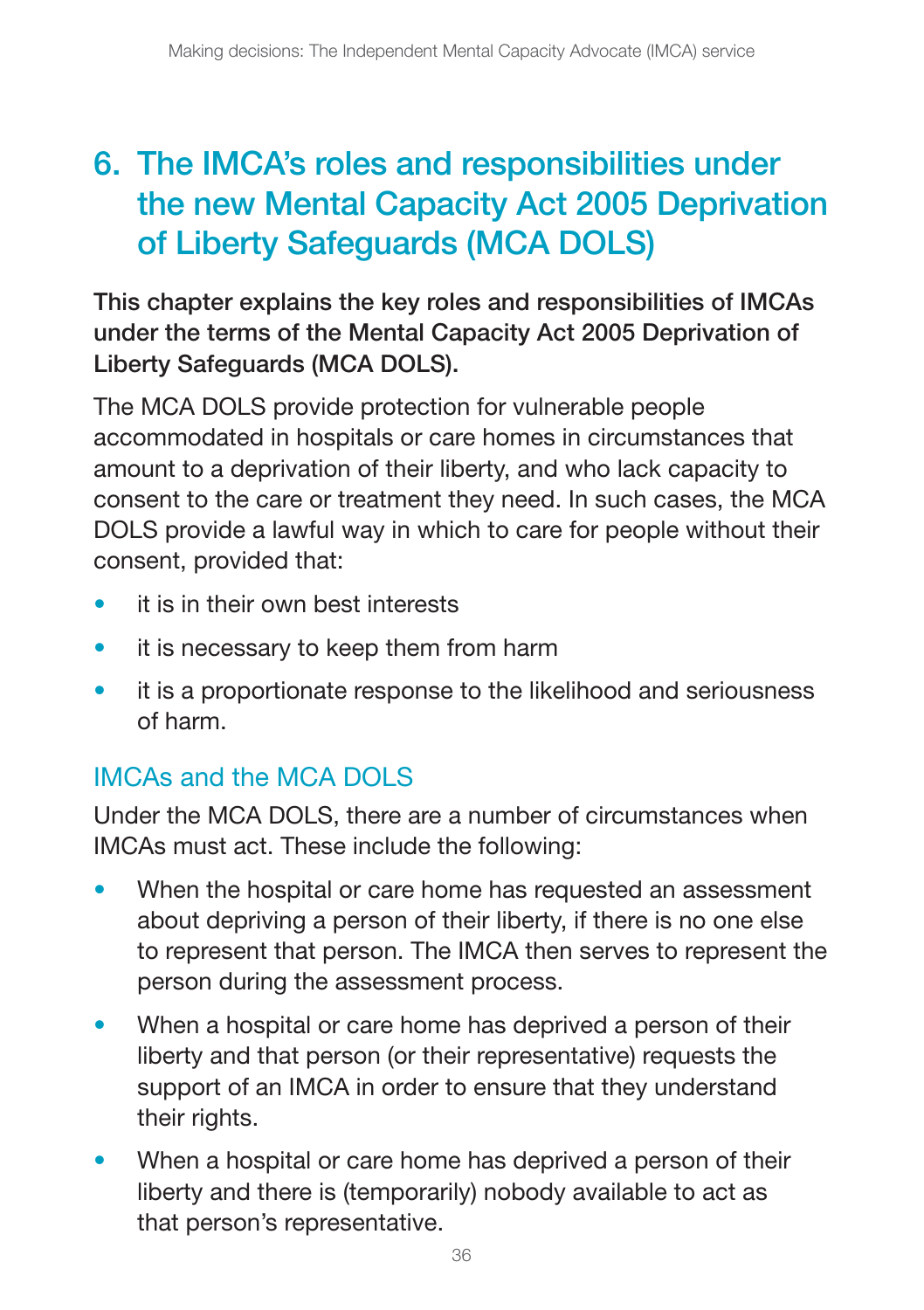Chapter 7 explains each of these circumstances in more detail. In particular, it states:

- the IMCA's rights
- who is responsible for instructing the IMCA
- where the IMCA can get further information.

#### **The IMCA's legal duty of regard**

Any IMCA acting under the MCA DOLS has a legal duty of regard to the MCA DOLS Code of Practice, which is available at: [www.dh.gov.uk/en/Publicationsandstatistics/Publications/](http://www.dh.gov.uk/en/Publicationsandstatistics/Publications/PublicationsPolicyAndGuidance/DH_085476)  PublicationsPolicyAndGuidance/DH\_085476

This is in addition to their legal duty of regard to the Mental [Capacity Act Code of Practice \(www.opsi.gov.uk/acts/acts2005/](http://www.opsi.gov.uk/acts/acts2005/related/ukpgacop_20050009_en.pdf)  related/ukpgacop\_20050009\_en.pdf). The two documents are complementary.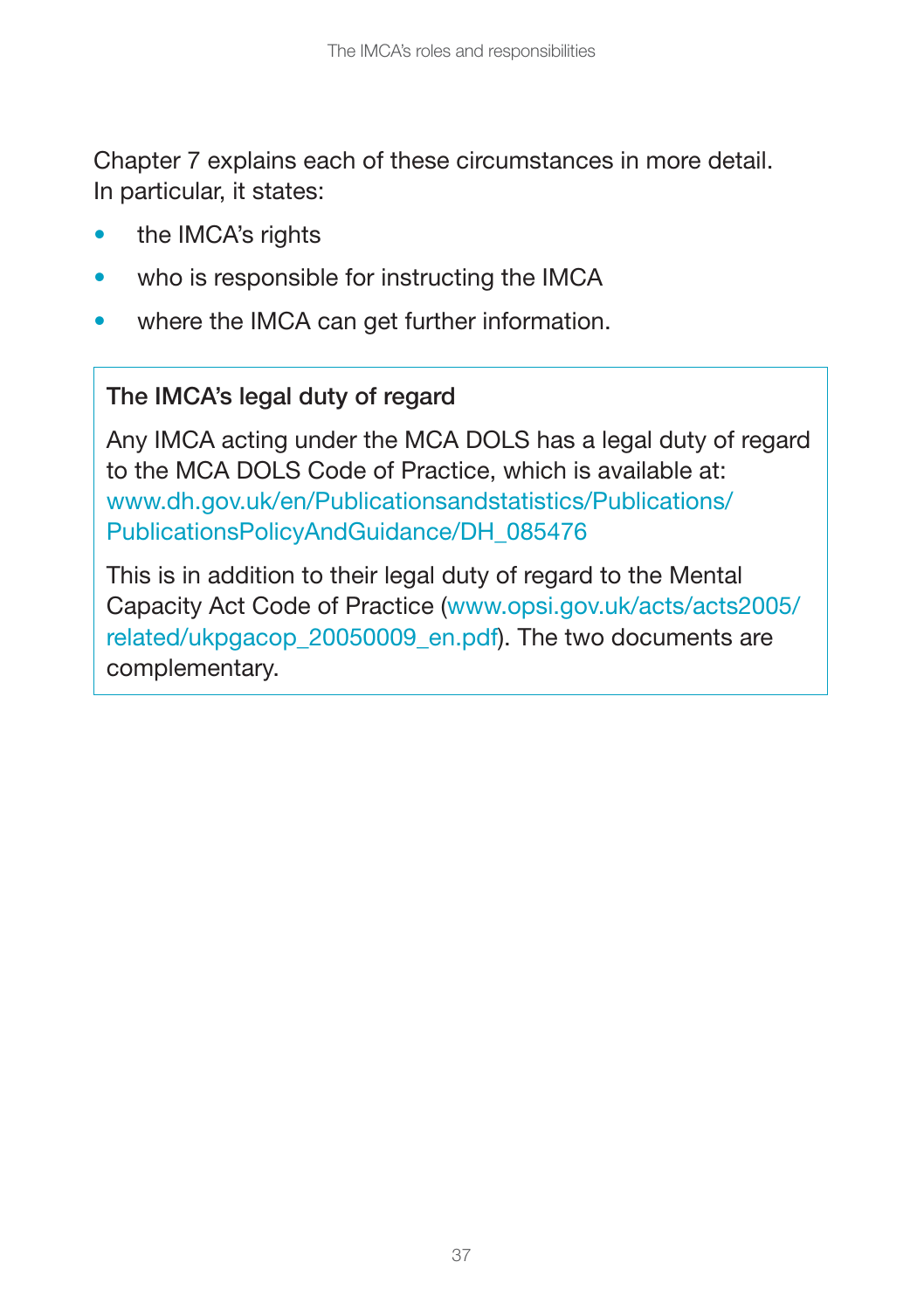# <span id="page-37-0"></span>**7. What are the MCA DOLS?**

The MCA DOLS were introduced via the Mental Health Act 2007, which has amended the Mental Capacity Act 2005. They provide legal protection for vulnerable people who may be deprived of their liberty within the meaning of Article 5 of the European Convention on Human Rights (ECHR) in a hospital (other than under the Mental Health Act 1983) or care home, whether placed there under public or private arrangements.

### Who is covered by the MCA DOLS?

The MCA DOLS cover anyone who is accommodated in a hospital or care home in circumstances that amount to a deprivation of their liberty and who lacks the capacity to consent to the care or treatment they need.

It is anticipated that the majority of people who will require the protection of the MCA DOLS are those with more severe learning disabilities, older people with the range of dementias or people with neurological conditions such as brain injuries.

## Why were the MCA DOLS introduced?

They were introduced following the legal judgment given by the European Court of Human Rights (ECtHR) in the case of HL v United Kingdom (commonly referred to as the Bournewood judgment).<sup>1</sup> This case concerned an autistic man ('HL') with a learning disability, who lacked the capacity to decide whether he should be admitted to hospital for treatment. He was admitted to hospital on an informal basis under common law but was prevented from leaving the hospital with his carers. This decision was challenged by HL's carers and the ECtHR found that there had been a breach of HL's rights under the ECHR.

The MCA DOLS were introduced to prevent further breaches of the ECHR.

<sup>1 (2004)</sup> Application No: 00045508/99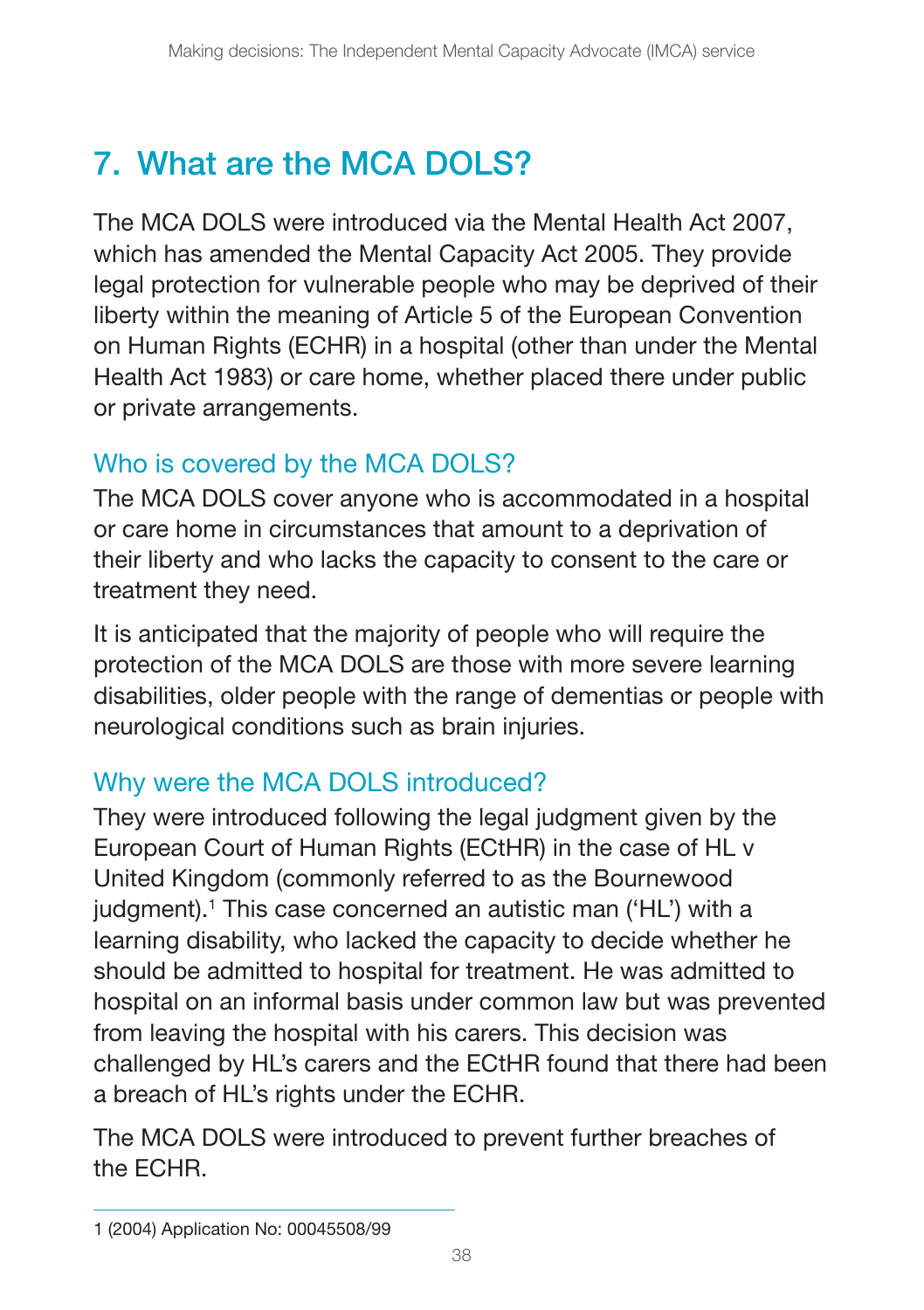#### <span id="page-38-0"></span>When can someone be deprived of their liberty?

The MCA DOLS set out clear guidelines on when someone can be deprived of their liberty.

- 1 Every effort should be made to prevent deprivation of liberty occurring. If deprivation of liberty cannot be avoided, it should be for no longer than is necessary.
- 2 A person may be deprived of liberty in order to provide a specific treatment or care plan that is in their best interests.
- 3 Specially trained assessors must be satisfied that there is no suitable alternative care plan that would not deprive the person of their liberty.
- 4 The managing authority (the hospital or care home where the person is) must apply to its supervisory body (the primary care trust or local authority responsible for the care home) for authorisation to begin the care plan.
- 5 The supervisory body must conduct six assessments to confirm that deprivation of liberty is lawful and appropriate.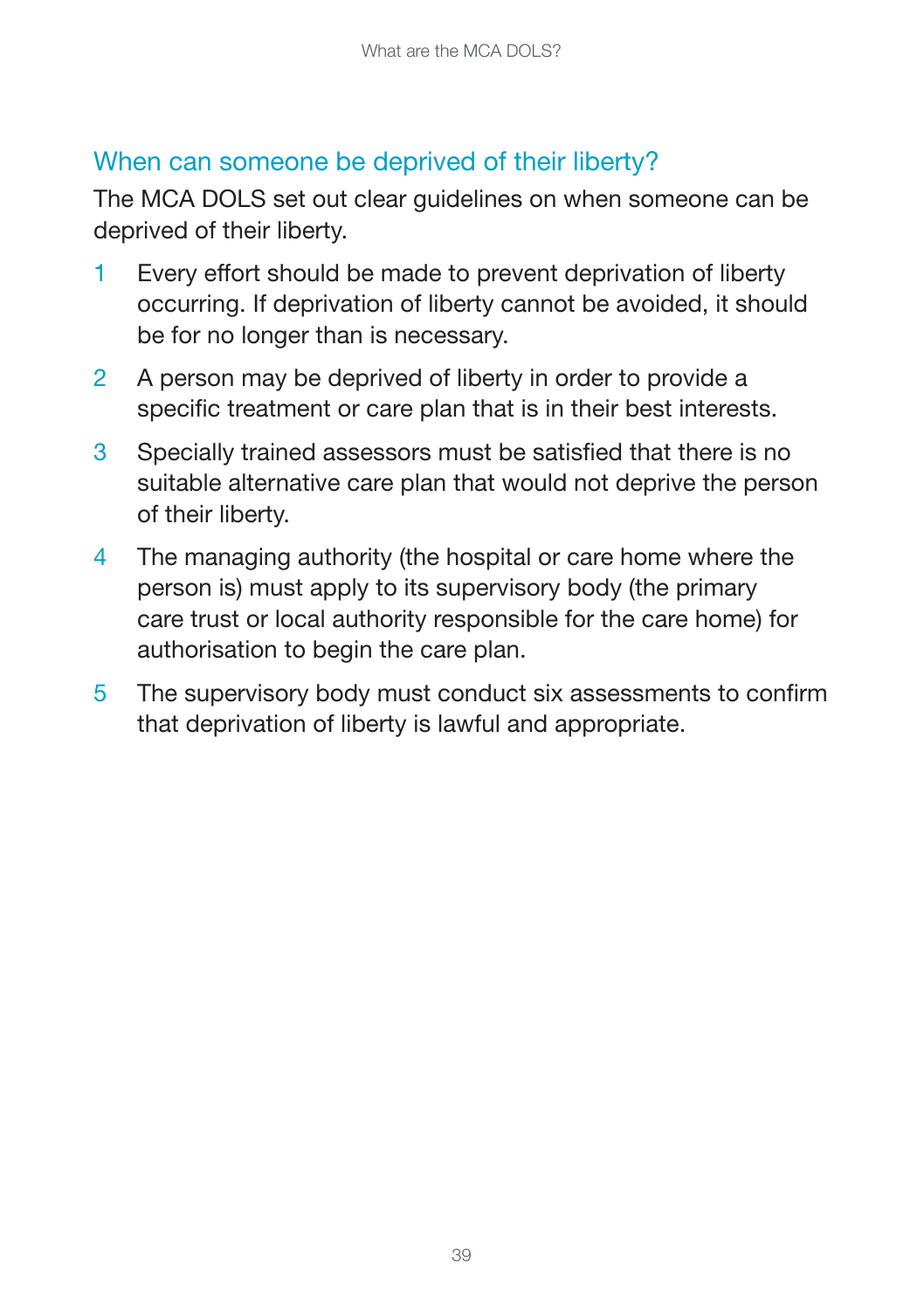## <span id="page-39-0"></span>Deprivation of liberty and restraint

There is no simple definition of '**deprivation of liberty**'. Instead, it is defined through previous court cases. However, in general it refers to situations where a person who is in a hospital or care home is not allowed to make choices about things such as their treatment, where they live or who they see.

Deprivation of liberty is different from **'restraint'**, which the courts recognise as appropriate when it is used to prevent harm to the person who lacks capacity and it is a proportionate response to the likelihood and seriousness of harm. For example, preventing a person from leaving a care home or hospital unaccompanied because there is a risk that they would try to cross a road in a dangerous way, for example, is likely to be seen as a proportionate restraint to prevent the person from coming to harm. Paragraphs 6.40 to 6.48 of the main MCA Code contain guidance about the appropriate use of restraint.

The ECtHR, in its judgment on the Bournewood case, said: 'the distinction between a deprivation of, and restriction upon, liberty is merely one of degree or intensity and not one of nature or substance.'

So where the restriction or restraint is frequent, cumulative and ongoing, or if there are other factors present, then care providers should consider whether this has gone beyond permissible restraint, as defined in the Mental Capacity Act (section 6 (4)). If so, then they must either apply for authorisation under the MCA DOLS or change their care provision to reduce the level of restraint.

For more information about deprivation of liberty, including a number of examples of case law, read chapter 2 of the MCA DOLS Code of Practice.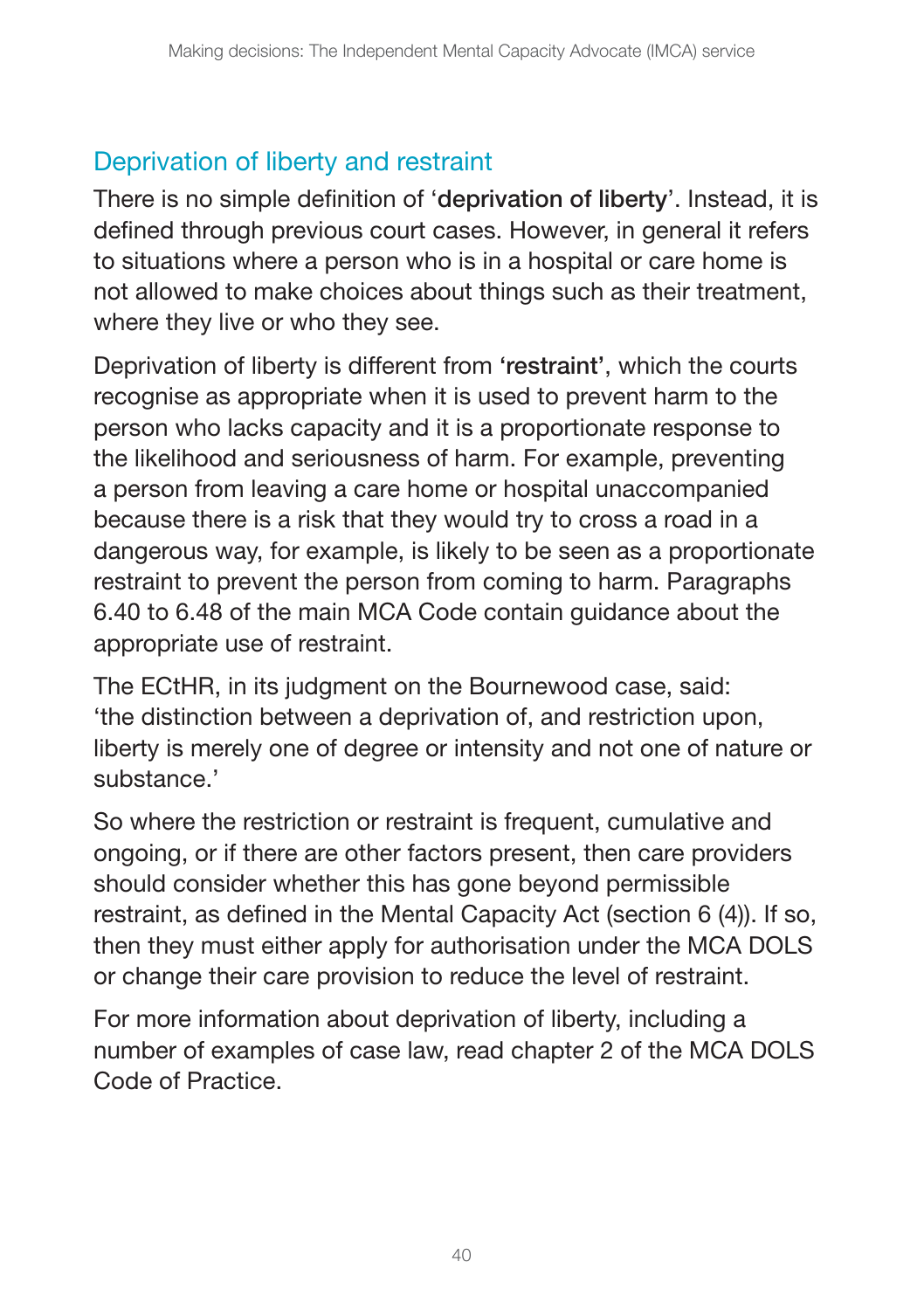### <span id="page-40-0"></span>How does the assessment process work?

Before issuing an MCA DOLS authorisation, the supervisory body must conduct the six assessments listed below.

- Age assessment: to establish whether the person being deprived of liberty is aged 18 or over.
- No refusals assessment: to ensure that the authorisation being requested does not conflict with a valid decision already made by an attorney or deputy and is not for the purpose of giving any treatment that would conflict with a valid and applicable advance decision previously made by the relevant person.
- Mental capacity assessment: to assess whether the person being deprived of liberty lacks capacity to decide whether to be admitted to, or remain in, the hospital or care home in which they are being, or will be, deprived of liberty.
- Mental health assessment: to assess whether the person being deprived of liberty is suffering from a mental disorder within the meaning of the Mental Health Act 1983, but disregarding any exclusion for people with learning disabilities.
- Eligibility assessment: to assess whether the person is eligible to be deprived of liberty under the MCA DOLS. Broadly, a person is eligible unless they:
	- are detained under the Mental Health Act 1983;
	- are subject to a requirement under the Mental Health Act 1983 that conflicts with the authorisation being requested (such as a guardianship order requiring them to live somewhere else); and
	- object to being in hospital for the purpose of treatment of a mental disorder, or to being given some or all of the treatment in question, and they meet the criteria for detention under the Mental Health Act 1983.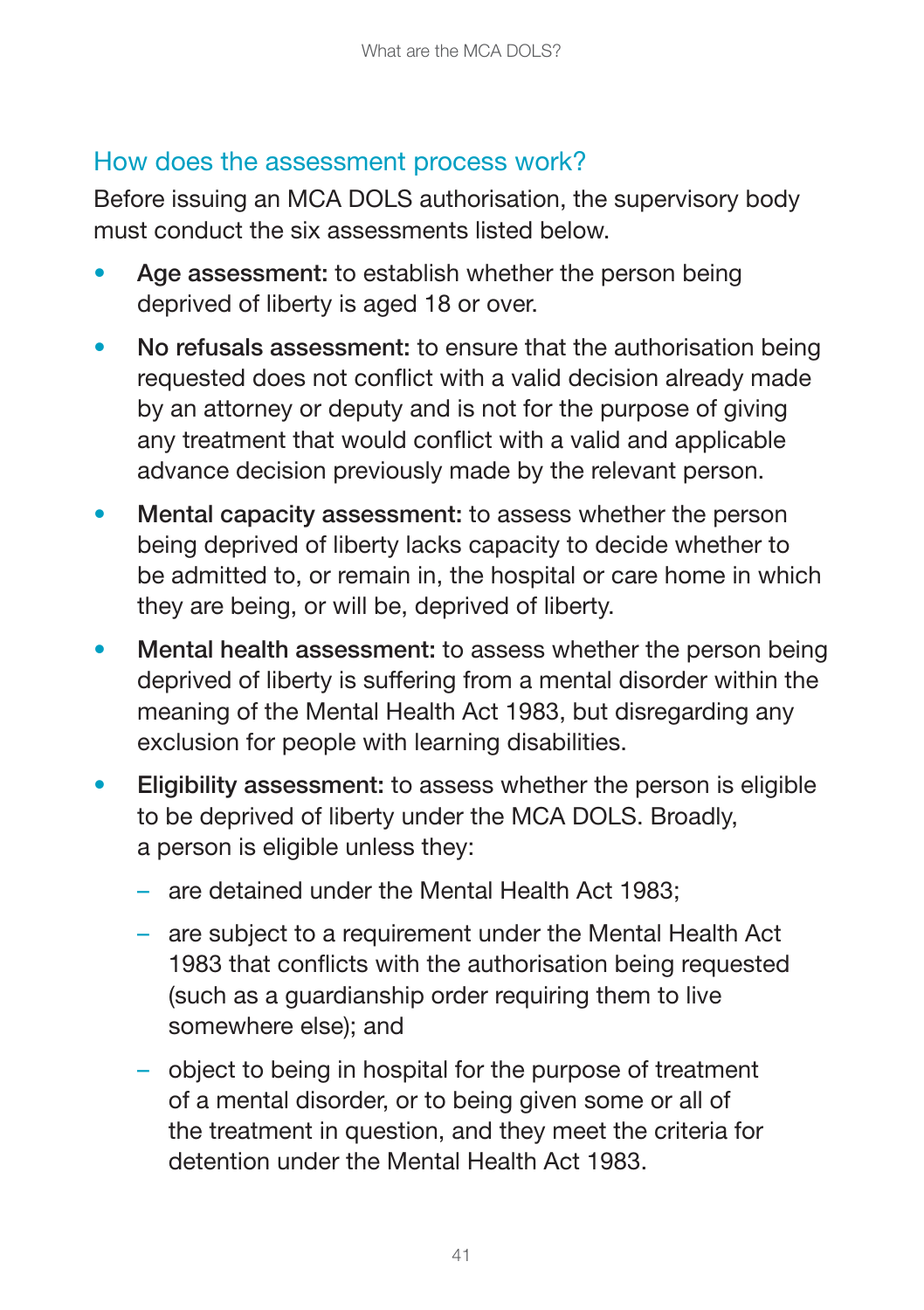- <span id="page-41-0"></span>**Best interests assessment:** to establish whether there is a deprivation of liberty and, if there is, whether it is:
	- in the best interests of the person to be subject to the authorisation
	- necessary in order to prevent them from coming to harm
	- a proportionate response to the likelihood of suffering harm and the seriousness of that harm.

If the answer is Yes to all six assessments, then an authorisation will be granted to carry out the proposed care plan or treatment.

## What happens once an MCA DOLS authorisation is granted?

The supervisory body will determine how long the authorisation will last. This should be for as short a time as possible (and for a maximum of 12 months).

The care plan or treatment can then be given.

If at any point while the authorisation lasts, the person no longer needs to be deprived of their liberty or their circumstances change, then the authorisation should be reviewed and, where appropriate, end.

### **Urgent authorisations**

In some cases, a hospital or care home may think it is necessary to deprive someone of their liberty immediately – for example, if the person's circumstances change and a particular treatment is needed urgently.

In this situation, the managing authority can itself issue an urgent authorisation. This does not require any assessments and can last for up to seven calendar days. During this time, it must apply for a standard authorisation if it wants to continue to deprive the person of their liberty.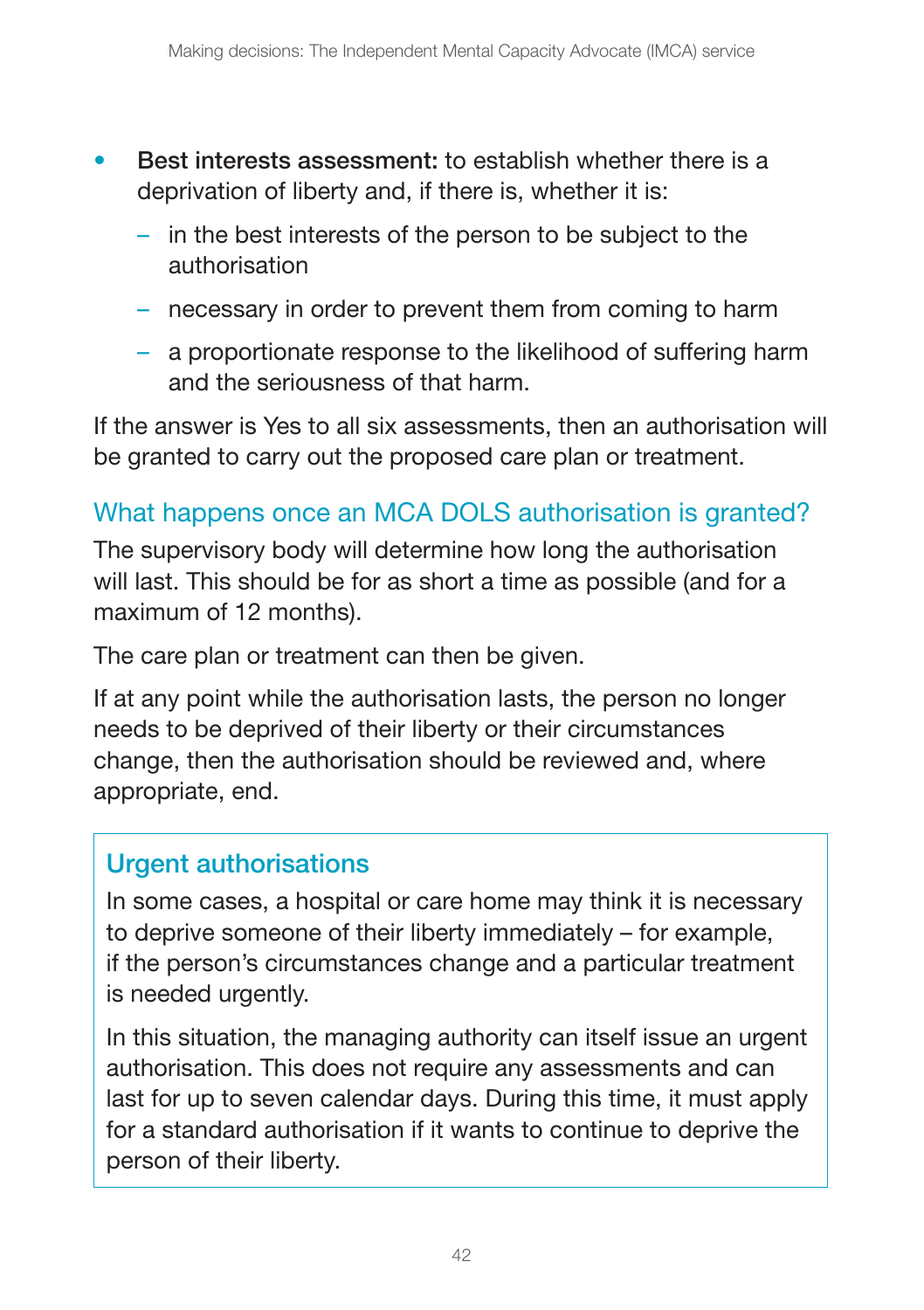<span id="page-42-0"></span>Once an authorisation has been issued, every person deprived of their liberty has to have a relevant person's representative (RPR). This will usually be a family member or friend, but where no such person is available the supervisory body has to appoint a 'professional' representative who can be paid.

Where the relevant person does not have a paid 'professional' representative, the relevant person and the RPR both have the right to request the support of an IMCA. Managing authorities must inform the person and their RPR of this right.

## When should authorisations be reviewed?

Supervisory bodies are legally required to review authorisations if:

- the person, their RPR or any section 39A IMCA representing the individual requests one
- the person no longer meets the age, no refusals, mental capacity, mental health or best interests requirements
- the person no longer meets the eligibility requirement because they object to receiving mental health treatment in hospital and they meet the criteria for an application for admission under section 2 or 3 of the Mental Health Act 1983
- there has been a change in the person's situation and, because of the change, it would be appropriate to amend or delete an existing condition of the authorisation or add a new condition
- the reasons the person now meets the qualifying requirements are different from the reasons recorded at the time the authorisation was given.

If a review is requested, the supervisory body must assess which, if any, of the qualifying requirements should be reviewed and record its decision and commission the relevant assessments.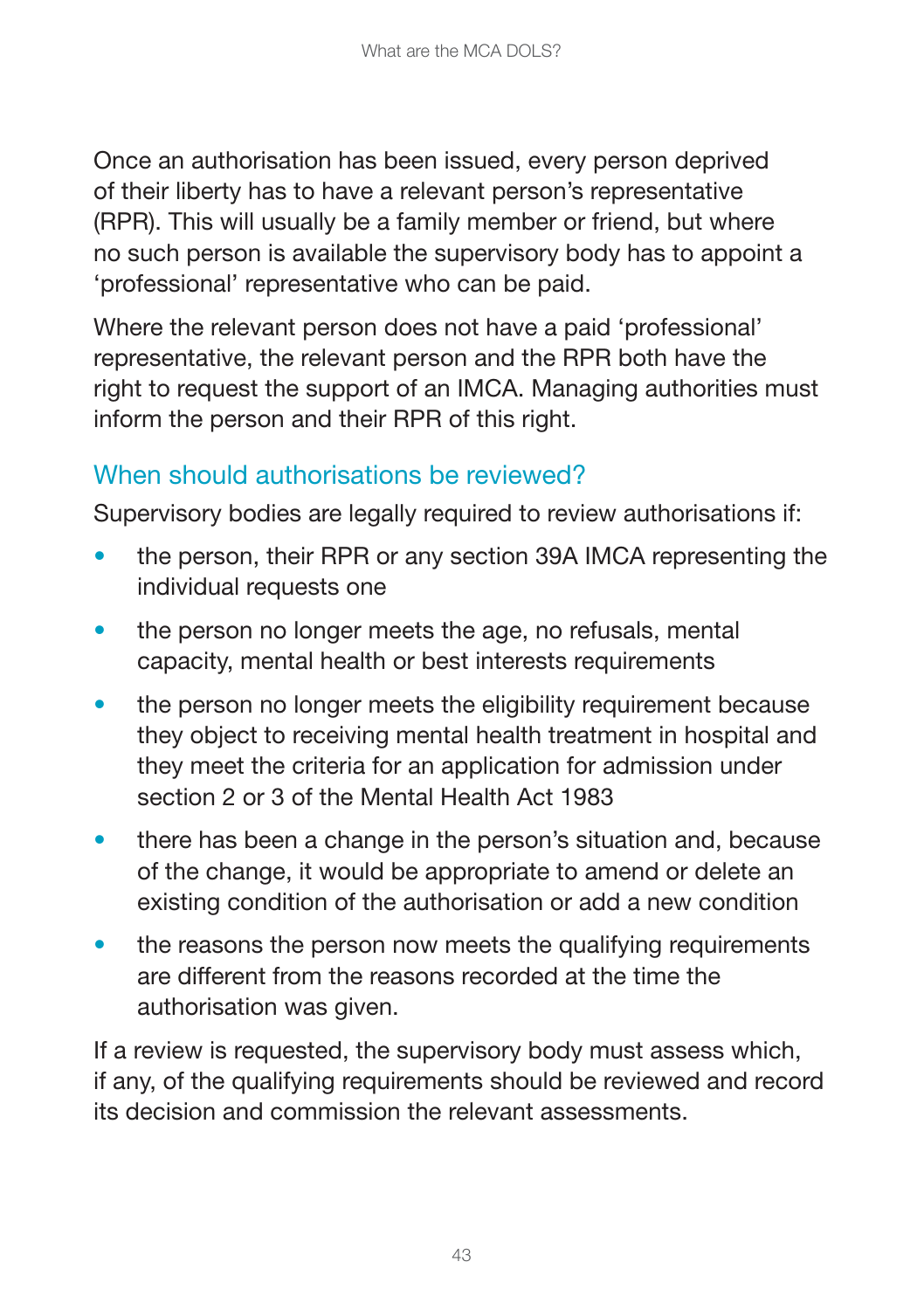<span id="page-43-0"></span>If the person no longer meets the qualifying requirements for being deprived of their liberty, the authorisation must be terminated. If the assessments show that deprivation of liberty is still necessary, the supervisory body must consider whether the conditions attached to the authorisation should be amended.

#### What happens when an authorisation comes to an end?

If an authorisation is terminated for any reason, the person should cease to be deprived of their liberty immediately.

If a managing authority believes that deprivation of liberty needs to continue beyond the initial authorisation period, it should seek a new authorisation. This will decide if continued deprivation of liberty remains in the person's best interests based on a new set of assessments.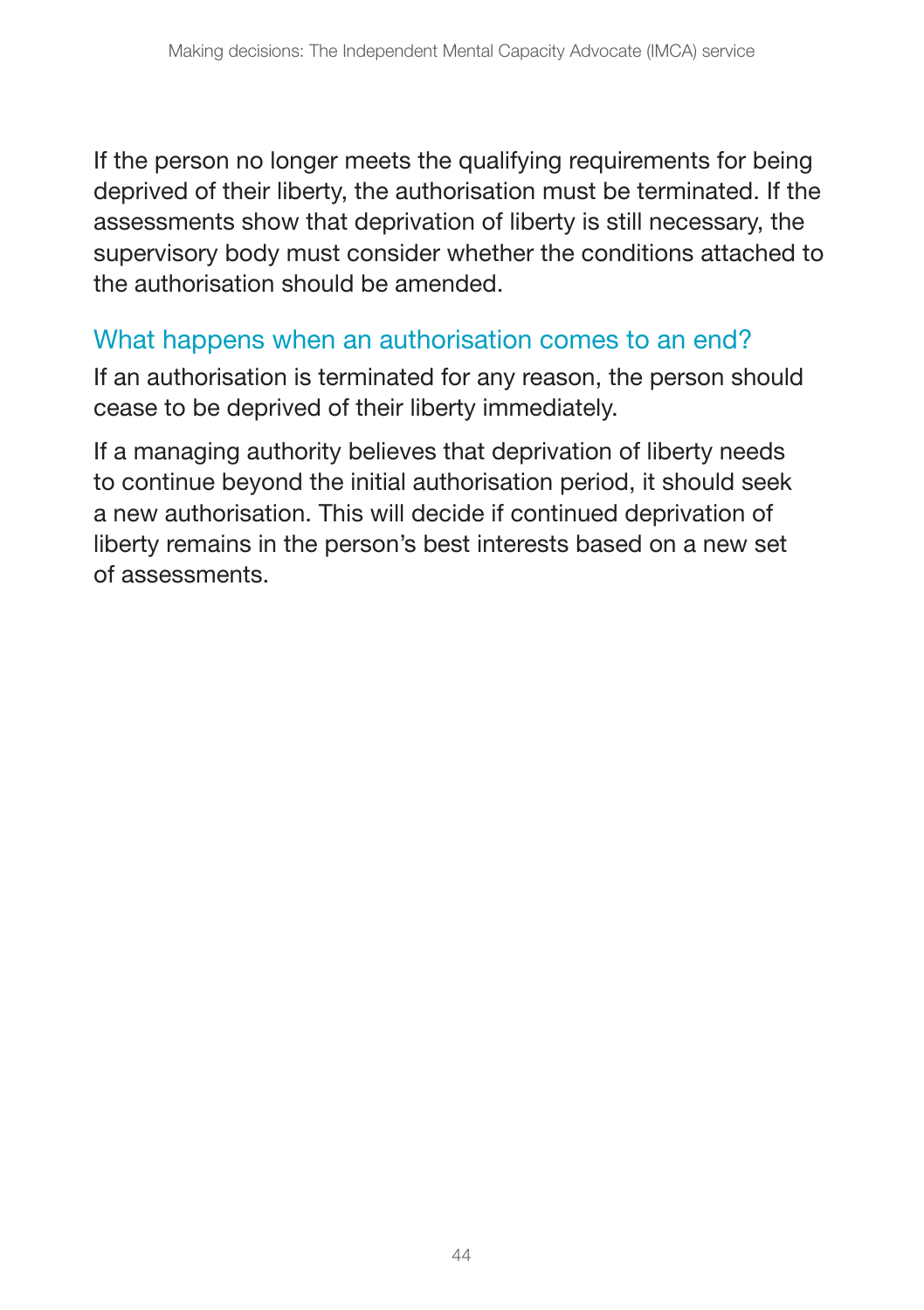# <span id="page-44-0"></span>**8. The roles of IMCAs under the MCA DOLS**

This chapter explains the different roles IMCAs can play under the MCA DOLS, depending on the circumstances in which they are instructed.

#### Instructing an IMCA during the assessment process

As part of the best interests assessment, friends, family members or other representatives of the relevant person must be consulted to see if they agree that the proposed care plan or course of treatment is in the best interests of the relevant person.

If there is nobody to represent the relevant person other than a professional or paid carer,<sup>2</sup> the managing authority must notify the supervisory body when it applies for deprivation of liberty authorisation. The supervisory body must then instruct a section 39A IMCA immediately to represent the person.

The IMCA must then be consulted during the best interests assessment and provide support to the relevant person (acting on their behalf, where necessary) during the whole assessment process.

IMCAs will need to:

- familiarise themselves with the relevant person's circumstances
- consider what information may be relevant to assessors during the assessment process
- consider if there are any concerns about the outcome of the assessment process.

<sup>2</sup> A friend or family member is **not** considered to be acting in a professional capacity simply because they have been appointed as the person's representative for a previous authorisation.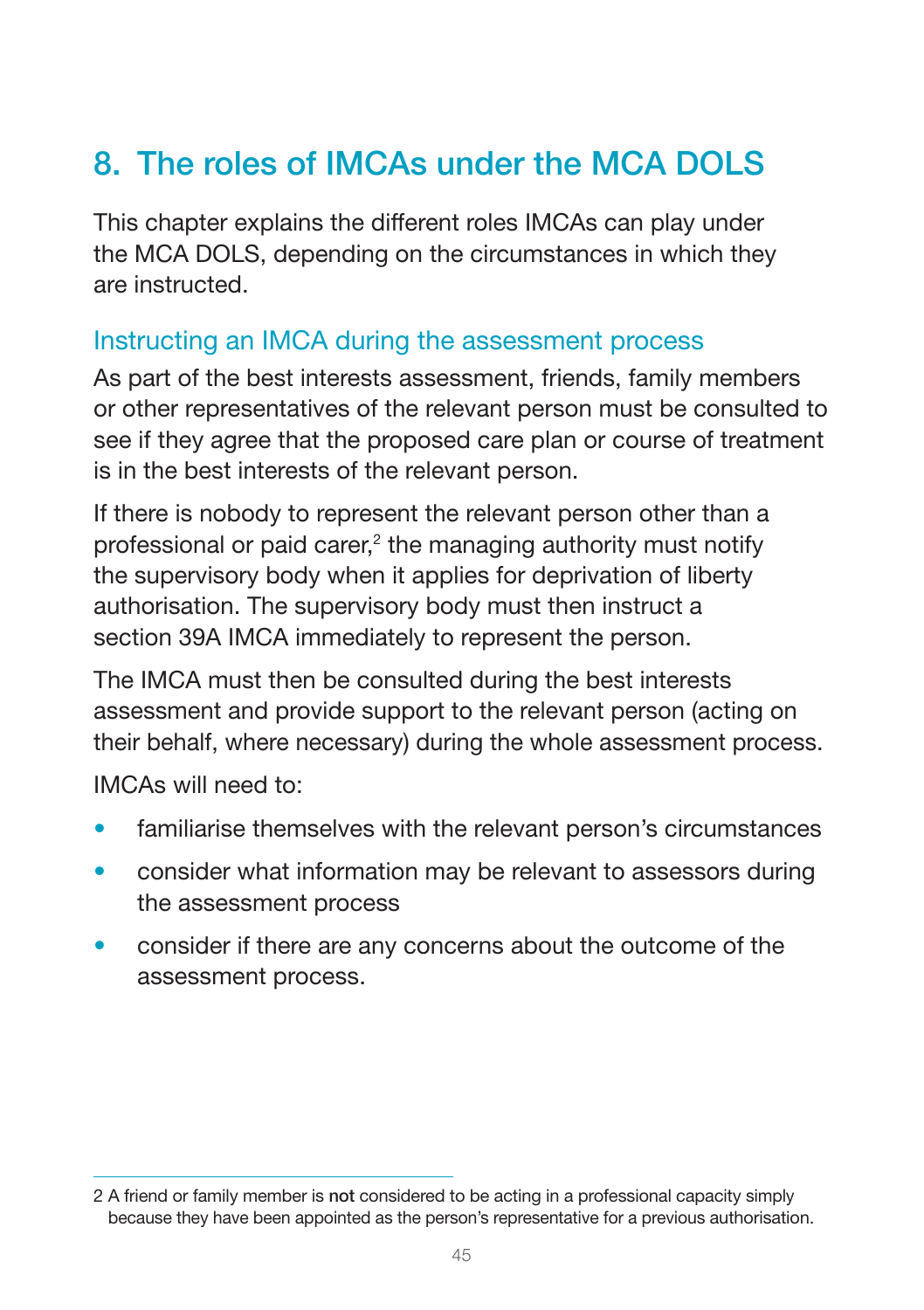If an IMCA is instructed at this early stage of the deprivation of liberty process, they have additional rights and responsibilities compared with IMCAs instructed under the original Mental Capacity Act 2005. These enable IMCAs to:

- provide relevant information to assessors as appropriate
- receive copies of any assessments from the supervisory body
- receive a copy of any standard authorisation given by the supervisory body
- be informed by the supervisory body if a standard authorisation has been refused because one or more of the deprivation of liberty assessments did not meet the qualifying requirements
- take cases relating to the giving or refusal of an authorisation to the Court of Protection.

#### **IMCAs and urgent authorisations**

It is particularly important that IMCAs are instructed quickly where urgent authorisations have been given. This ensures they have a meaningful input from the earliest stages of the process. In addition to the rights above, where an urgent authorisation has been given, the IMCA is entitled to receive copies of:

- the urgent authorisation from the managing authority
- any notice declining to extend the duration of an urgent authorisation from the managing authority
- any notice that an urgent authorisation has ceased to be in force from the supervisory body.

If an IMCA has concerns about an urgent authorisation, it may be appropriate to challenge this authorisation in the Court of Protection.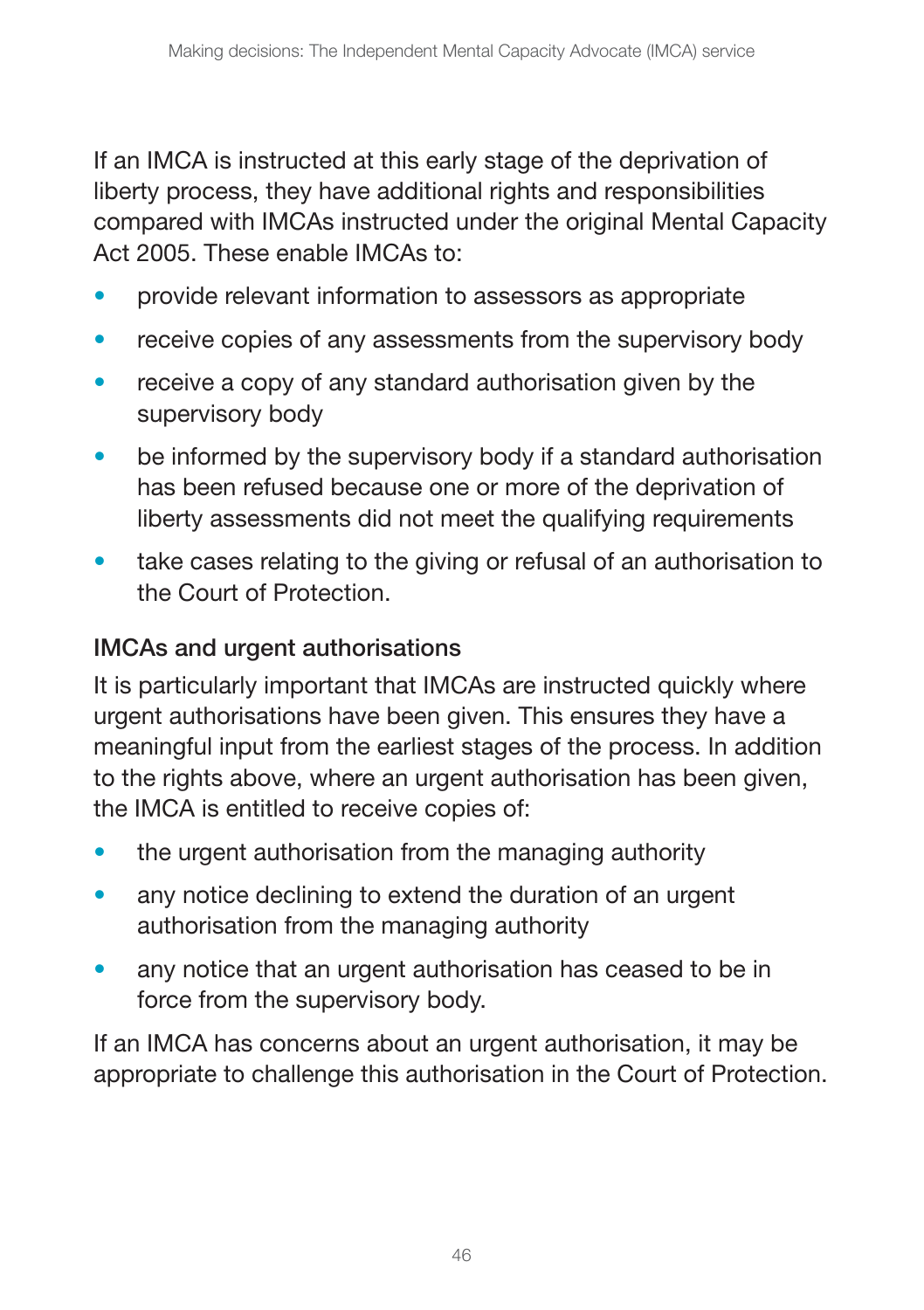### <span id="page-46-0"></span>**Resolving differences of opinion between IMCAs and MCA DOLS assessors**

If an IMCA disagrees with the opinion of an assessor, they should try to resolve it while the assessment process is still in progress. If disagreements cannot be resolved informally, the supervisory body should be informed before the assessment is finalised. The supervisory body should then consider what action might be appropriate.

By resolving differences of opinion informally, IMCAs can help to minimise the number of applications made to the Court of Protection. However, no IMCA should feel discouraged from making an application to the Court of Protection if they consider it necessary.

### **Instructing an IMCA to support the relevant person and their RPR**

Both the person who is deprived of liberty under a standard authorisation and their unpaid representative (RPR) have a statutory right of access to an IMCA under section 39D (s39D IMCA).

If a relevant person or their unpaid representative requests such advocacy support, the supervisory body must instruct an IMCA who will:

- provide extra support to the relevant person or a family member or friend acting as their representative if they need it
- help them make use of the review process or access the Court of Protection.

There is a standard form (Form 30) for a supervisory body, in England, to make a referral to an IMCA service. This is available [at: www.dh.gov.uk/en/Publicationsandstatistics/Publications/](http://www.dh.gov.uk/en/Publicationsandstatistics/Publications/PublicationsPolicyAndGuidance/DH_089772)  PublicationsPolicyAndGuidance/DH\_089772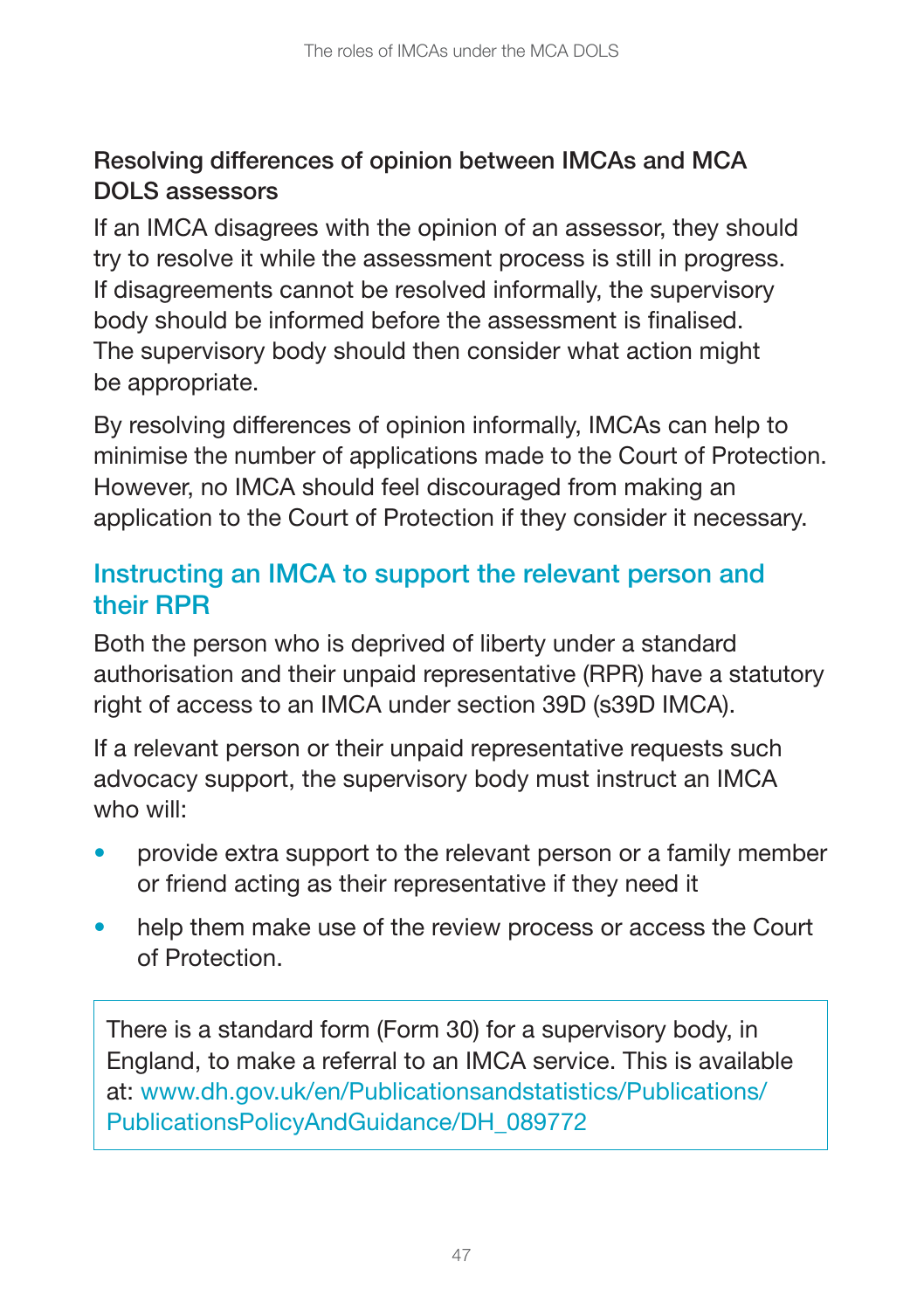<span id="page-47-0"></span>Both the person and their unpaid representative must be told about the IMCA service and how to request an IMCA and their right to request support from an IMCA more than once during the period of the authorisation. They might choose, for example, to ask for help at the start of the authorisation and then again later in order to request a review.

Where the relevant person has a paid 'professional' representative, the need for additional advocacy support should not arise and so there is no requirement for an IMCA to be provided.

If a supervisory body believes that the review and Court of Protection safeguards might not be used without the support of an IMCA, then they must instruct an IMCA. For example, if the supervisory body is aware that the person has selected an unpaid representative who needs support with communication, it should consider whether an IMCA is needed.

## Acting as an interim RPR

A person who is being deprived of their liberty must have someone to represent their interests at all times. This is the role of the relevant person's representative (RPR), usually a friend or family member, who should be consulted and informed about all matters relating to the care or treatment of their friend or family member while the authorisation lasts.

If the RPR has to give up their position for any reason, and a new RPR is not appointed immediately, the relevant person will be in a vulnerable position. In these situations, an IMCA must be instructed immediately to support the relevant person.

In such circumstances, the managing authority must notify the supervisory body, who must instruct a section 39C IMCA to represent the person, temporarily, until a new friend, family member or professional representative is appointed.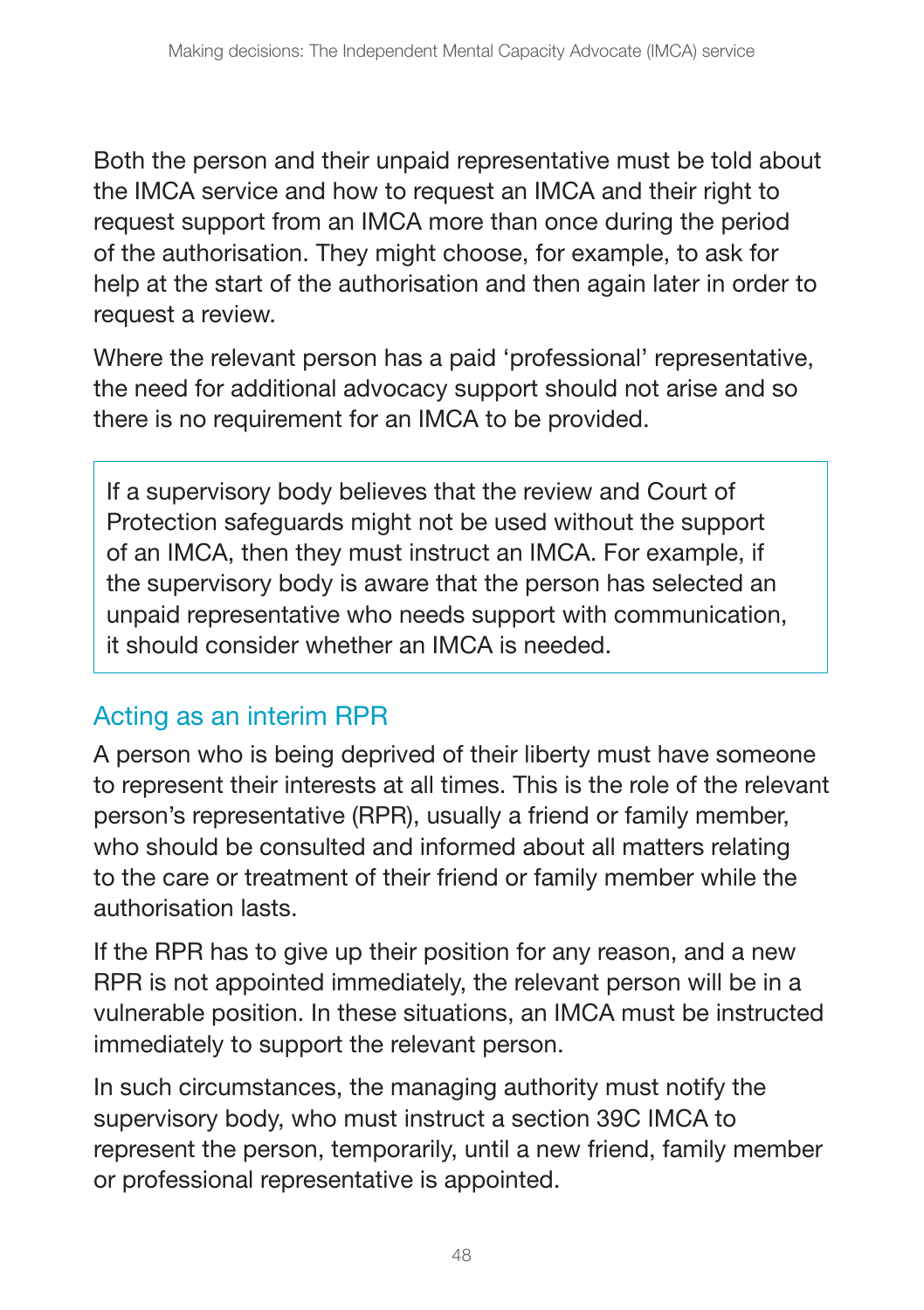<span id="page-48-0"></span>In such circumstances, the role of the IMCA will be essentially the same as that of the RPR. IMCAs are responsible for representing the relevant person and, in particular, for helping them to understand:

- the effect of the authorisation
- what it means
- why it has been given
- why they meet the criteria for authorisation
- how long it will last
- any conditions to which the authorisation is subject
- how to trigger a review or challenge in the Court of Protection.

IMCAs have the right to make submissions to the supervisory body on the question of whether a qualifying requirement should be reviewed, or to give information, or make submissions, to any assessor carrying out a review assessment.

The involvement of the IMCA will end as soon as a new RPR is appointed.

## Clarifying roles

It is possible that advocates, including those already providing IMCA services, may be commissioned to provide paid RPR services too. In such circumstances, everyone involved in the governance and delivery of the advocacy service must distinguish between the roles that advocates fulfil as IMCAs and as RPRs. Each role has its own particular statutory requirements.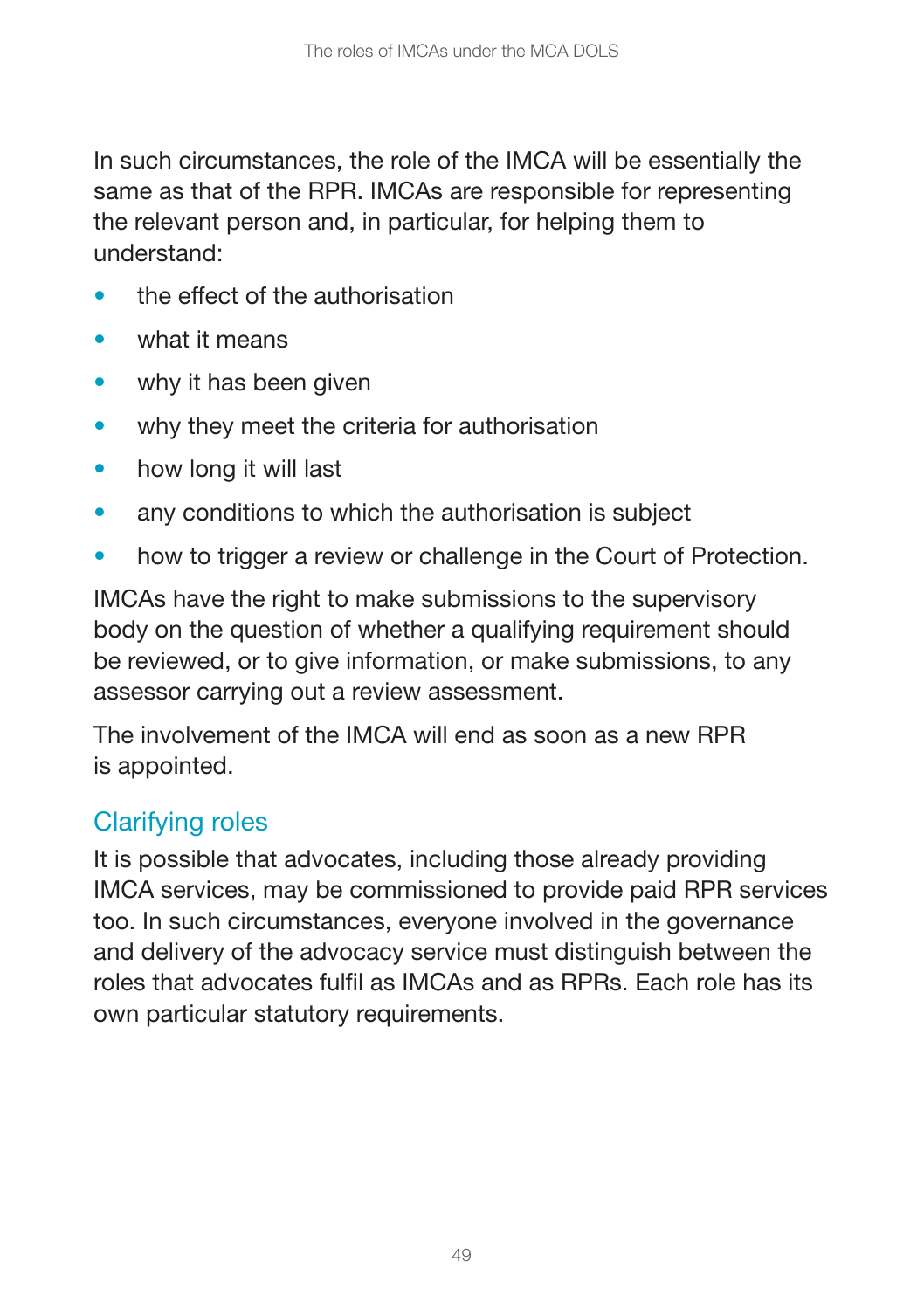# <span id="page-49-0"></span>**9. Rights to information for IMCAs**

IMCAs have a right to certain information under the MCA DOLS. The rights accorded to each IMCA depend on the circumstances under which they were instructed.

| <b>Section 39A IMCA</b>                                                                                                                                                                                                                             |                                                                                |
|-----------------------------------------------------------------------------------------------------------------------------------------------------------------------------------------------------------------------------------------------------|--------------------------------------------------------------------------------|
| Right to receive information                                                                                                                                                                                                                        | Relevant paragraph of<br>new Schedule A1 to<br>the Mental Capacity<br>Act 2005 |
| Copy of standard authorisation from supervisory body.                                                                                                                                                                                               | 57(2)(d)                                                                       |
| Notice from supervisory body that they are<br>prohibited from giving a standard authorisation.                                                                                                                                                      | 58(2)(c)                                                                       |
| Notice from the supervisory body that they<br>have been asked to decide whether there is an<br>unauthorised deprivation of liberty, whether they<br>have decided to appoint an assessor to determine<br>the matter and, if so, who the assessor is. | 69(7) and (8)(d)                                                               |
| Copy of urgent authorisation from managing<br>authority.                                                                                                                                                                                            | 82(3)                                                                          |
| Notification of extension of urgent authorisation from<br>managing authority.                                                                                                                                                                       | 85(6)                                                                          |
| Notification from managing authority that<br>supervisory body has decided not to extend an<br>urgent authorisation.                                                                                                                                 | 86(3)(b)                                                                       |
| Notification from supervisory body that an urgent<br>authorisation has ceased to be in force.                                                                                                                                                       | 90(3)(b)                                                                       |
| Copies of DOLS assessments from the supervisory<br>body.                                                                                                                                                                                            | 135(2)(c)                                                                      |
| Notice from the supervisory body that it appears to a<br>best interests assessor that there is an unauthorised<br>deprivation of liberty.                                                                                                           | 136(3)(c)                                                                      |
| Note: Paragraph 161 deals with the phasing out of the section 39A IMCA<br>role once an RPR is appointed.                                                                                                                                            |                                                                                |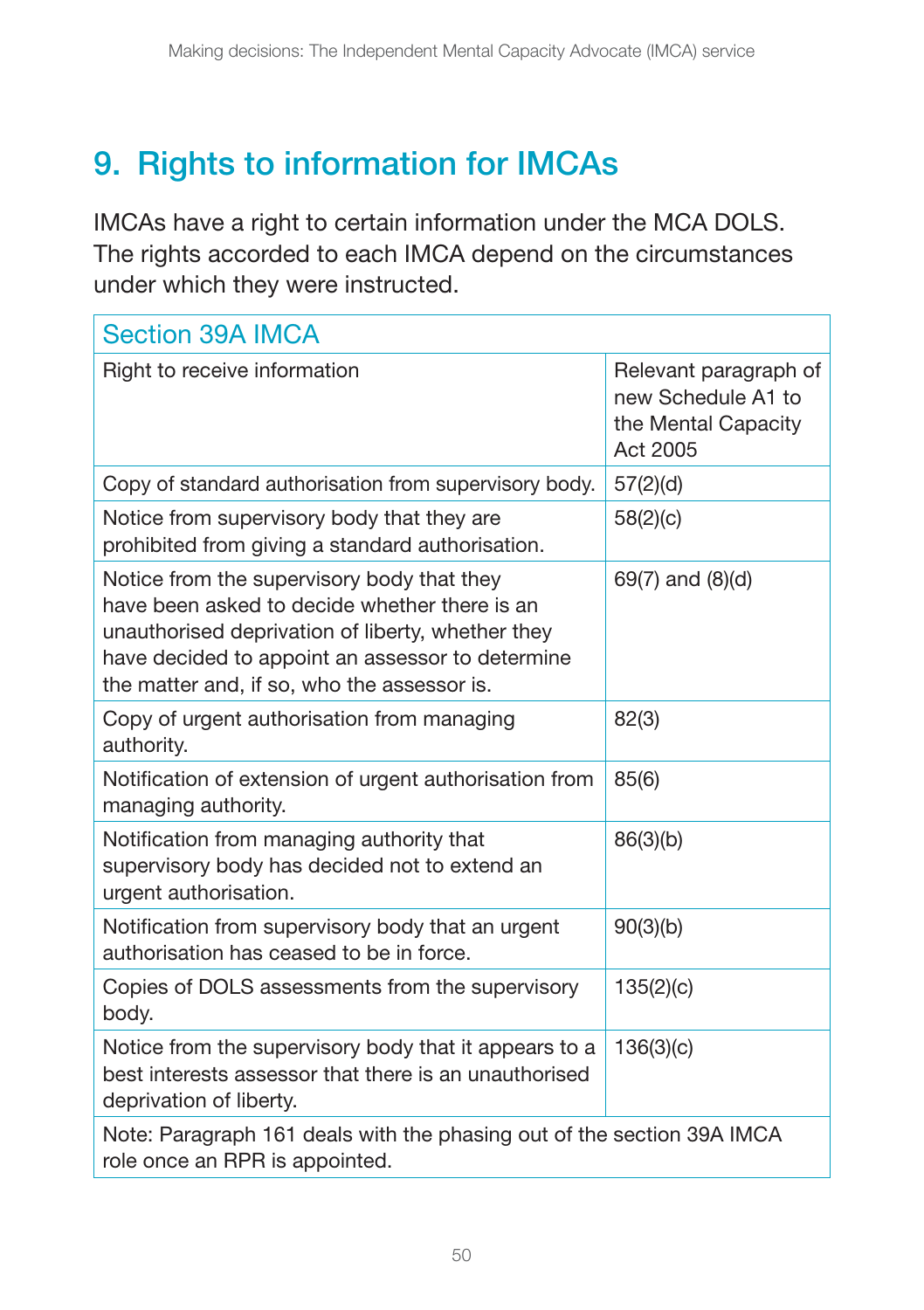| <b>Section 39C IMCA</b>                                                                            |                                                                                |  |
|----------------------------------------------------------------------------------------------------|--------------------------------------------------------------------------------|--|
| Right to receive information                                                                       | Relevant paragraph of<br>new Schedule A1 to<br>the Mental Capacity<br>Act 2005 |  |
| Notice from the supervisory body that a review of a<br>standard authorisation is to be undertaken. | 159(4)(b)                                                                      |  |
| Notice from the supervisory body of the outcome of<br>a review.                                    | 159(4)(c)                                                                      |  |

| <b>Section 39D IMCA</b>                                                                            |                                                                                |
|----------------------------------------------------------------------------------------------------|--------------------------------------------------------------------------------|
| Right to receive information                                                                       | Relevant paragraph of<br>new Schedule A1 to<br>the Mental Capacity<br>Act 2005 |
| The managing authority to give written information<br>about the effect of a standard authorisation | 59(8)                                                                          |
| Notice from the supervisory body about cessation<br>or suspension of a standard authorisation      | 95(3)(c)                                                                       |
| Notice from the supervisory body of the outcome<br>of a review                                     | 120(1)(d)                                                                      |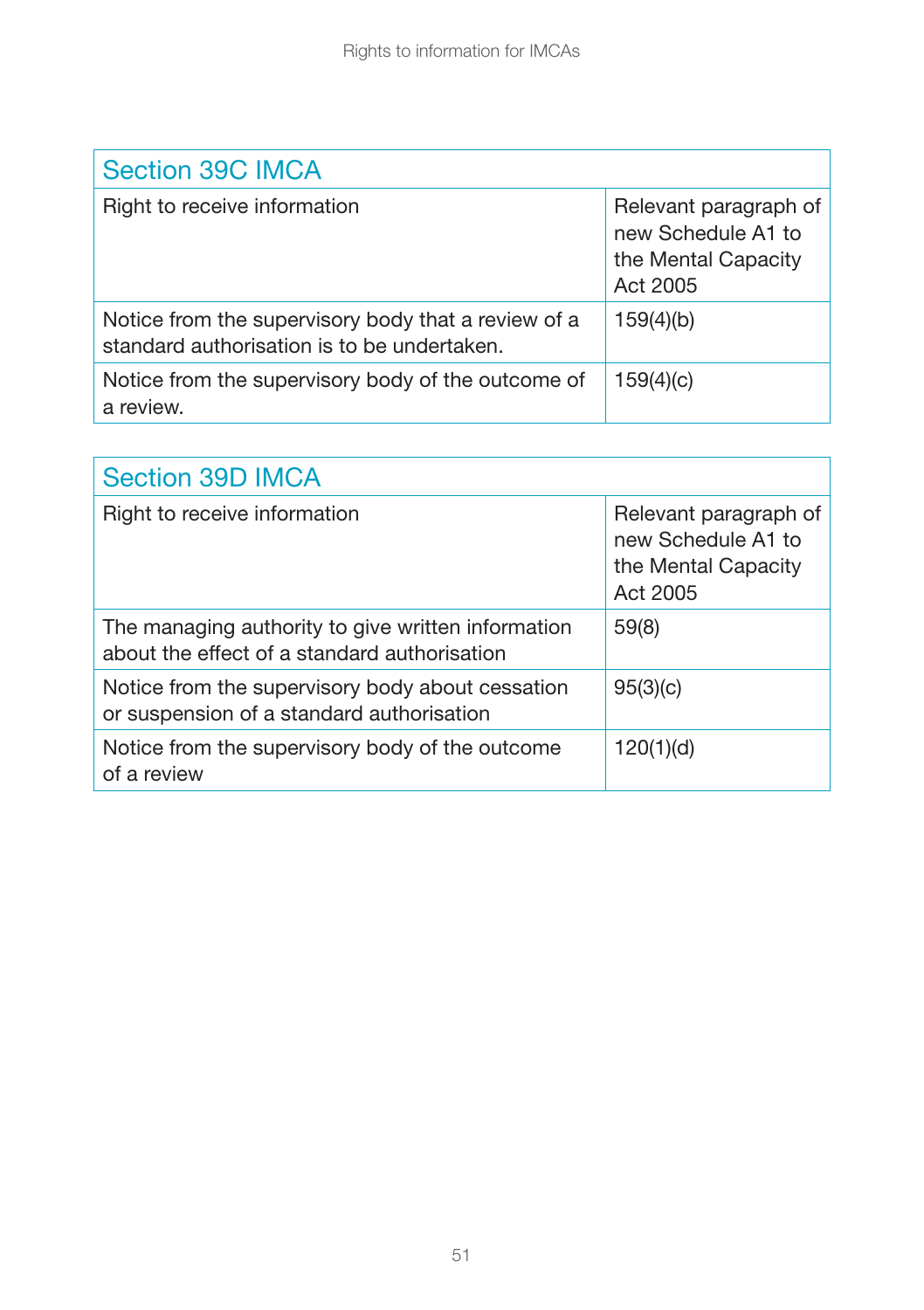# <span id="page-51-0"></span>**10. Complaints**

### What to do if you are not happy with the IMCA service

In the first instance, the person who is unhappy about the service should approach the IMCA providing the service or their manager. If matters are not resolved, the IMCA provider's complaints policy should be used. If after this there are still concerns, the person may want to approach the local authority (or local health board in Wales) that is responsible for commissioning the particular service.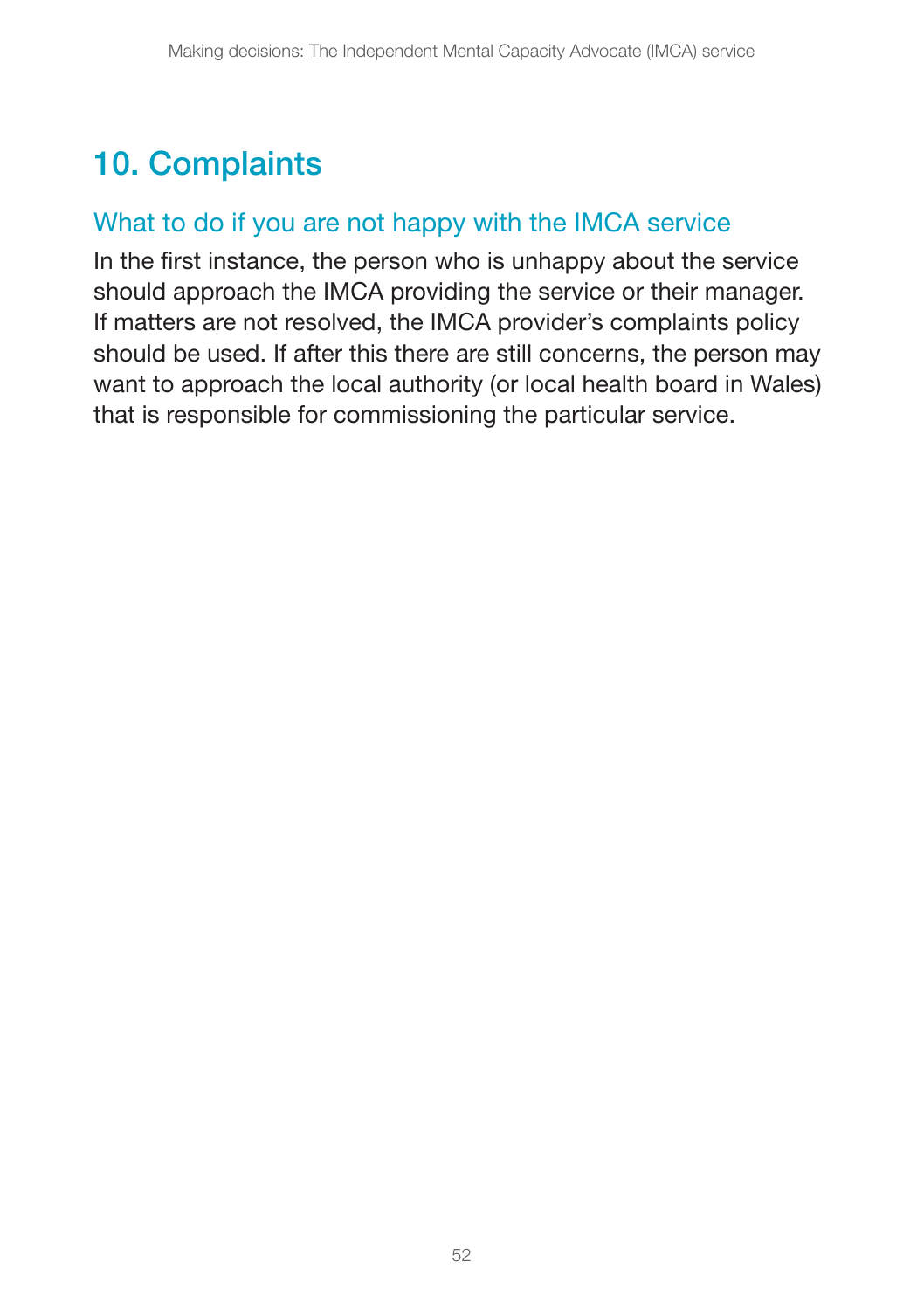## <span id="page-52-0"></span>**11. What if I want to know more?**

| <b>Subject</b>                                             | <b>Available from</b>                                                                                                                                                                           |  |
|------------------------------------------------------------|-------------------------------------------------------------------------------------------------------------------------------------------------------------------------------------------------|--|
| Further information on the<br><b>IMCA</b> service          | www.dh.gov.uk/imca<br>email: imca@dh.gsi.gov.uk                                                                                                                                                 |  |
| Information on the Mental<br>Capacity Act 2005             | www.publicguardian.gov.uk<br>T 0845 330 2900<br>$E$ customerservices@<br>publicguardian.gsi.gov.uk                                                                                              |  |
| The Mental Capacity Act<br>2005                            | You can view this at:<br>www.opsi.gov.uk/acts/acts2005/related/<br>ukpgacop_20050009_en.pdf                                                                                                     |  |
|                                                            | You can order a hard copy from TSO<br>by calling 0870 600 5522 or emailing<br>customerservices@tso.co.uk                                                                                        |  |
| The Code of Practice for the<br><b>Mental Capacity Act</b> | You can download this at:<br>www.publicguardian.gov.uk/mca/<br>code-of-practice.htm<br>You can order a hard copy from TSO<br>by calling 0870 600 5522 or emailing<br>customerservices@tso.co.uk |  |
| Other information booklets<br>like this one                | You can view these at:<br>www.publicguardian.gov.uk/forms/<br>additional-publications-newsletters.htm                                                                                           |  |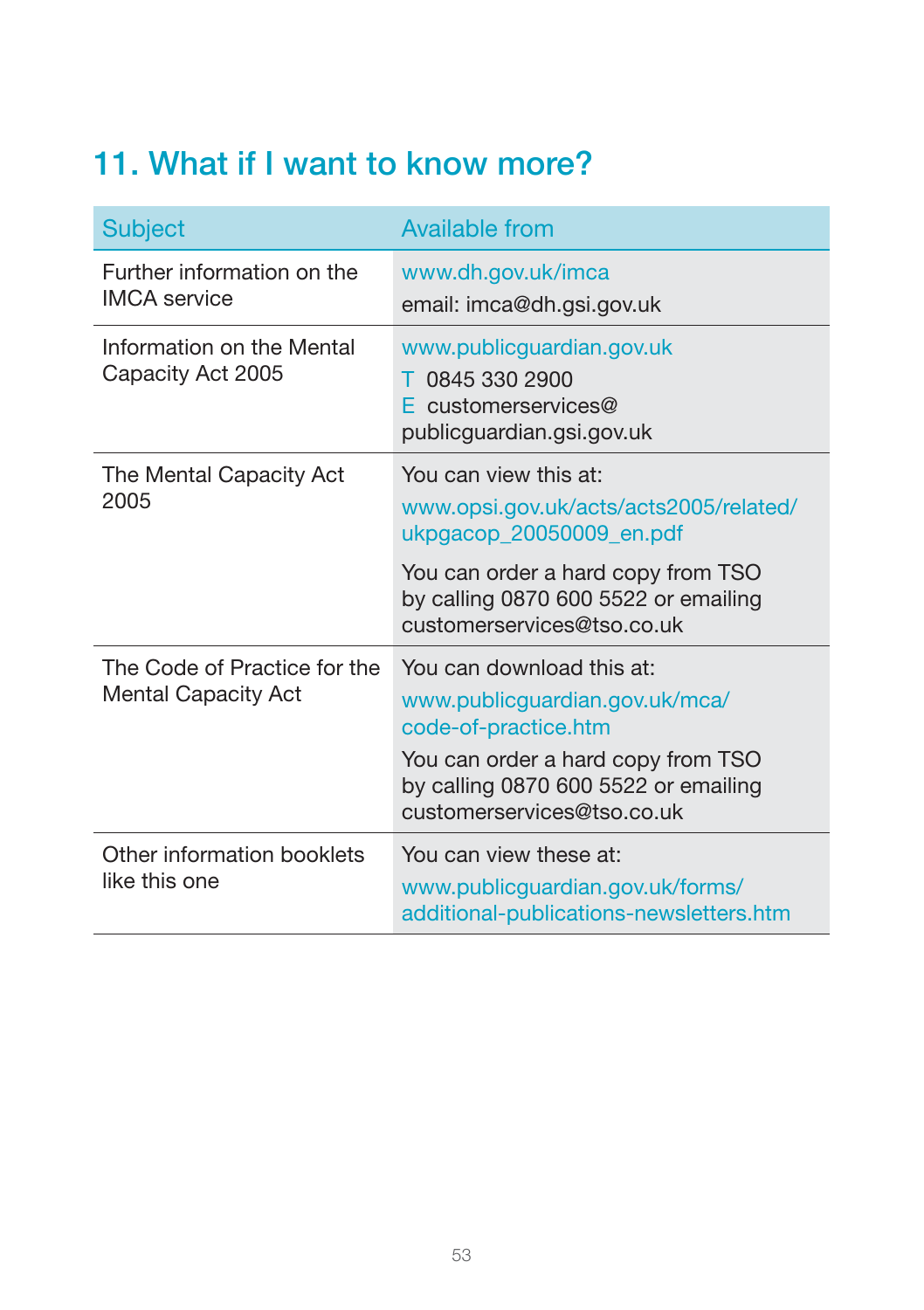## <span id="page-53-0"></span>**12. Some useful contacts**

The following government departments work together to implement the Mental Capacity Act

| <b>Department</b>                                | What it is/does                                                                                                                                                                                                       | Contact                                                                                                                                                 |
|--------------------------------------------------|-----------------------------------------------------------------------------------------------------------------------------------------------------------------------------------------------------------------------|---------------------------------------------------------------------------------------------------------------------------------------------------------|
| Office of the<br><b>Public Guardian</b><br>(OPG) | The Office of the Public<br>Guardian supports and<br>promotes decision-making<br>for those who lack capacity<br>or would like to plan for their<br>future, within the framework of<br>the Mental Capacity Act 2005    | Archway Tower, 2 Junction Road,<br>London N19 5SZ<br>www.publicguardian.gov.uk<br>T 0845 330 2900<br>$E$ customerservices@<br>publicguardian.gsi.gov.uk |
| Department of<br><b>Health (DH)</b>              | Responsibilities include setting<br>health and social care policy<br>in England. The Department's<br>work sets standards and<br>drives modernisation across all<br>areas of the NHS, social care<br>and public health | Wellington House,<br>133-155 Waterloo Road,<br>London SE1 3UG<br>www.dh.gov.uk<br>T 020 7210 4850                                                       |
| <b>Welsh Assembly</b><br>Government              | Develops policy and approves<br>legislation that reflects the<br>needs of the people of Wales                                                                                                                         | Cathays Park, Cardiff CF10 3NQ<br>www.wales.gov.uk<br>T 029 2082 5111                                                                                   |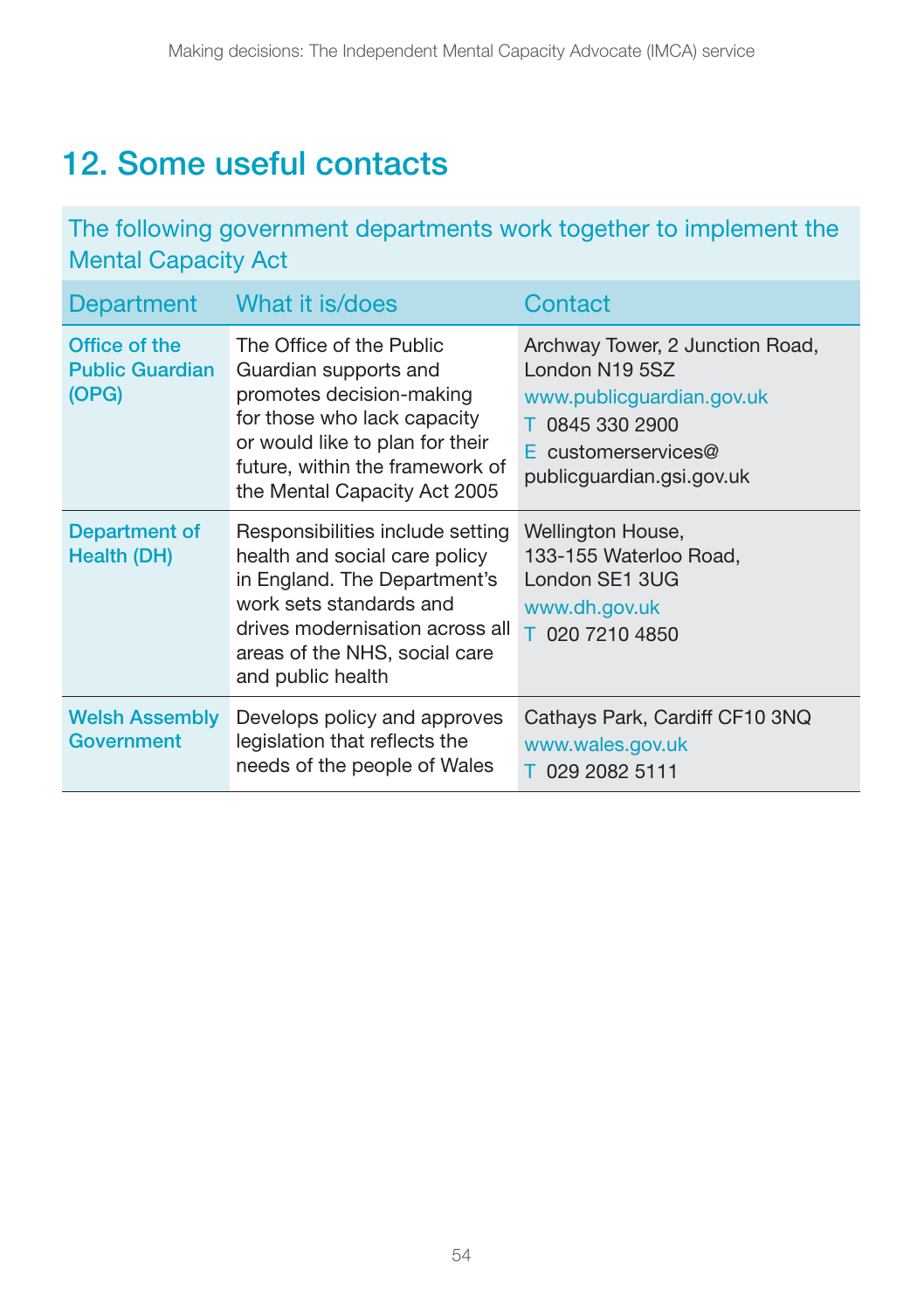#### The following organisations provide information about advocacy and/or provide advocacy services

| Organisation                                                   | What it is/does                                                                                                                                                                                                                                                                                                  | Contact                                                                                                                                                        |
|----------------------------------------------------------------|------------------------------------------------------------------------------------------------------------------------------------------------------------------------------------------------------------------------------------------------------------------------------------------------------------------|----------------------------------------------------------------------------------------------------------------------------------------------------------------|
| <b>Action for</b><br><b>Advocacy</b>                           | A resource and support<br>agency for the advocacy<br>sector, offering information,<br>training and advice                                                                                                                                                                                                        | PO Box 31856, Lorrimore Square,<br>London SE17 3XR<br>T 020 7820 7868<br>020 7820 9947<br>F.<br>$E$ info@actionforadvocacy.org.uk<br>www.actionforadvocacy.org |
| <b>British Institute</b><br>of Learning<br><b>Difficulties</b> | Works with government and<br>other organisations to improve<br>the lives of people in the UK<br>with a learning disability.<br>It trains staff, family carers<br>and people with a learning<br>disability. Also funds Speak<br>Out, a project that provides<br>advocacy for adults with<br>learning disabilities | Campion House, Green Street,<br>Kidderminster.<br>Worcestershire DY10 1JL<br>T 01562 723 010<br>F 01562 723 029<br>E enquiries@bild.org.uk<br>www.bild.org.uk  |
| <b>Speaking Up</b>                                             | Provides advocacy services<br>for people who experience<br>learning difficulties, mental ill<br>health and other disabilities.<br>It also runs training courses<br>and events with other<br>organisations that want to<br>understand, consult and<br>involve disabled people                                     | 1a Fortescue Road.<br>Cambridge CB4 2JS<br>T 01223 566258<br>01223 518913<br>F.<br>$E$ info@speakingup.org<br>www.speakingup.org                               |